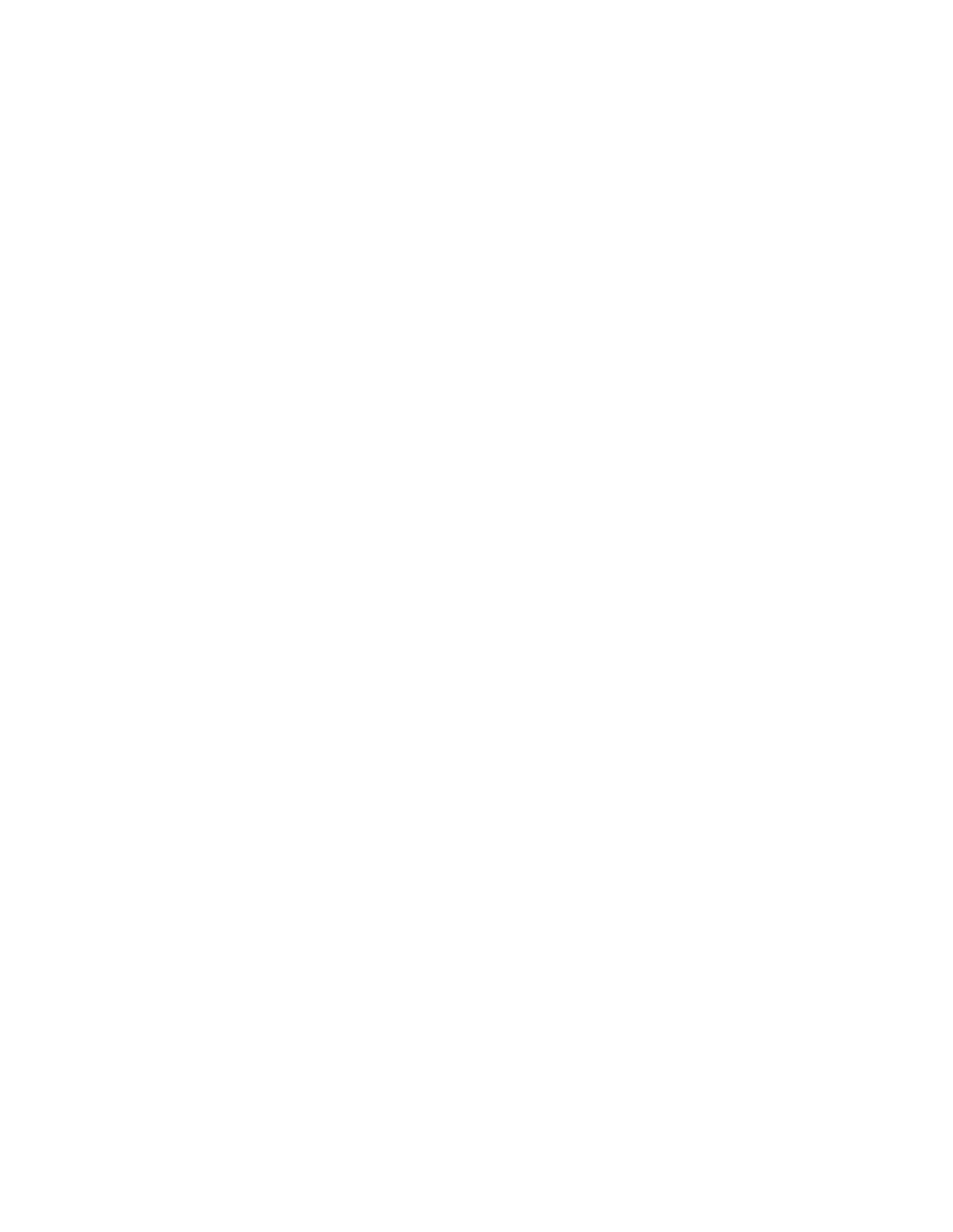### **FOREWORD**

1. The ICAO Regional Supplementary Procedures (SUPPS) form the procedural part of the Air Navigation Plans developed by Regional Air Navigation (RAN) Meetings to meet those needs of specific areas which are not covered in the worldwide provisions. They complement the statement of requirements for facilities and services contained in the Air Navigation Plan publications. Procedures of worldwide applicability are included either in the Annexes to the Convention on International Civil Aviation as Standards or Recommended Practices, or in the Procedures for Air Navigation Services (PANS).

2. In the development of Regional Supplementary Procedures, the following criteria must be satisfied:

- a) Regional Supplementary Procedures should indicate a mode of implementing procedural provisions in Annexes and PANS, as distinct from a statement or description of required facilities and services as published in the Air Navigation Plan publications. Regional Supplementary Procedures may also indicate permissible additions to provisions in Annexes and PANS, subject to the restrictions in b) and c).
- b) Regional Supplementary Procedures must **not** be in conflict with the provisions contained in the Annexes or PANS. They must either specify detailed procedural regional options for those provisions or promulgate a regional procedure of justifiable operational significance, additional to existing provisions in Annexes or PANS.
- c) In the drafting of Regional Supplementary Procedures, variations in the text of procedures with similar intent applicable to more than one area should be avoided.

3. The Regional Supplementary Procedures do not have the same status as Standards and Recommended Practices. The latter are **adopted** by Council in pursuance of Article 37 of the Convention on International Civil Aviation, subject to the full procedure of Article 90. PANS are **approved** by the President of the Council of ICAO on behalf of the Council and SUPPS are **approved** by the Council; the PANS are recommended to Contracting States for worldwide use, whilst the SUPPS are recommended to Contracting States for application in the groups of flight information regions to which they are relevant.

4. PANS were originally developed from common recommendations of regional meetings and were given worldwide application by the ICAO Council after action thereon by ICAO Divisions. Subsequently, there has been a gradual evolution of procedures from the regional to the worldwide category as ICAO Divisions have been able to adapt regionally developed procedures to worldwide requirements. Concurrently, some of the worldwide procedures have been found suitable for classification as Standards or Recommended Practices and therefore are gradually being incorporated into the Annexes to the Convention.

5. Application of the Regional Supplementary Procedures in certain areas of the world has been specified according to groups of flight information regions (FIRs) as shown on page (xiii). The abbreviations on the chart identifying the groups of flight information regions in which specific sets of SUPPS apply have been chosen in reference to ICAO region designators, but the limits of the areas of application do not necessarily coincide with the boundaries of the ICAO regions.

6. Whenever there is a specific relationship between a supplementary procedure and an Annex or PANS, such relationship has been indicated by reference to the parent document and relevant chapter, appendix, etc. These references appear above the text, together with the appropriate abbreviation as follows: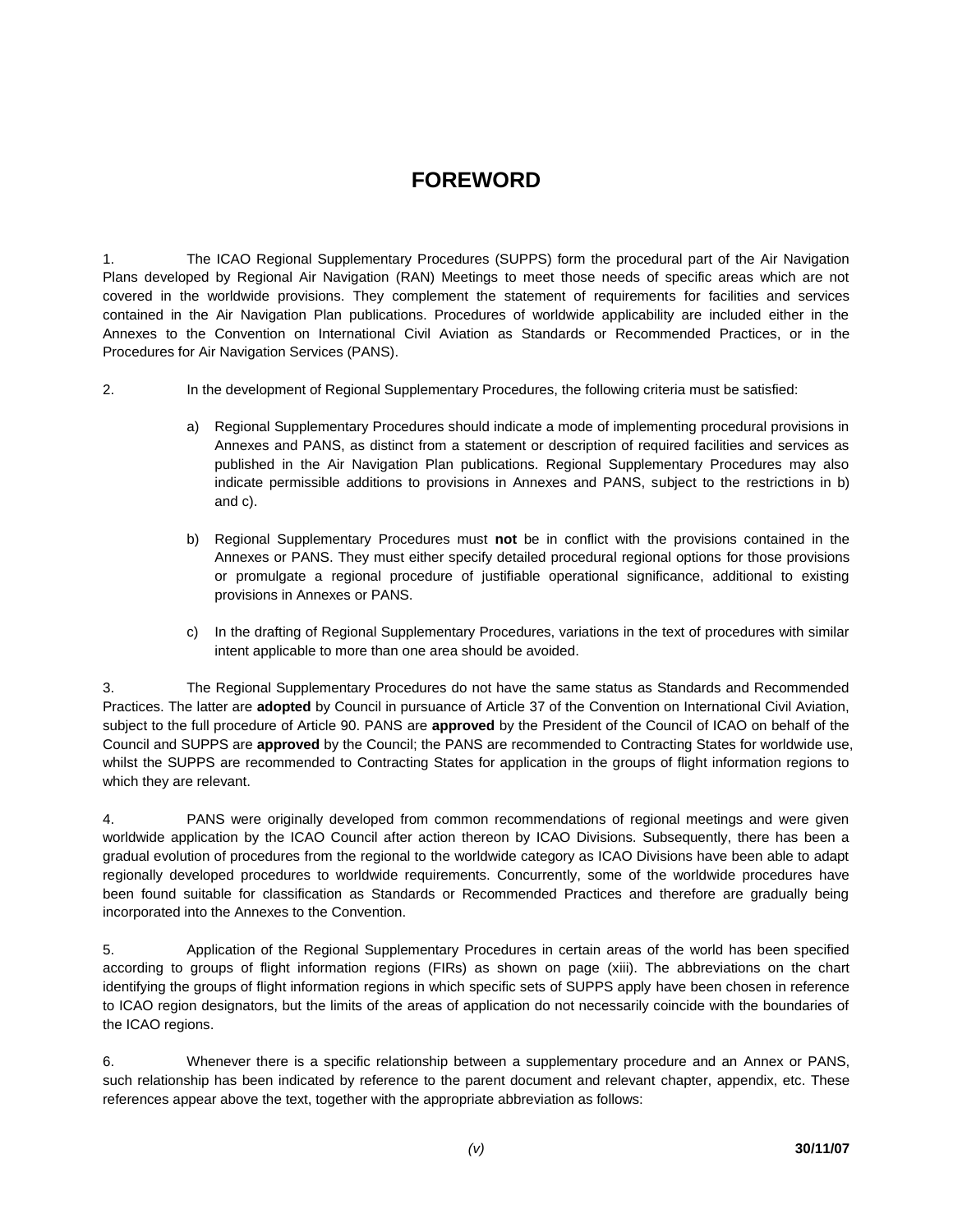A — Annexes to the Convention P — Procedures for Air Navigation Services

Examples: (A2 – Chapter 3) — Refers to Chapter 3 of Annex 2 — *Rules of the Air* (P-ATM – Chapters 7 and 9) — Refers to Chapters 7 and 9 of Doc 4444 — *Procedures for Air Navigation Services — Air Traffic Management*.

7. The degree of non-application of the Regional Supplementary Procedures or national differences are notified in Aeronautical Information Publications in accordance with the provisions of Annex 15 — *Aeronautical Information Services* (cf. 4.1.1, 4.1.2 c) and Appendix 1).

8. This document is maintained by amendments as required. Any errors or omissions should be brought to the attention of the Secretary General, ICAO, 999 University Street, Montréal, Quebec, Canada H3C 5H7.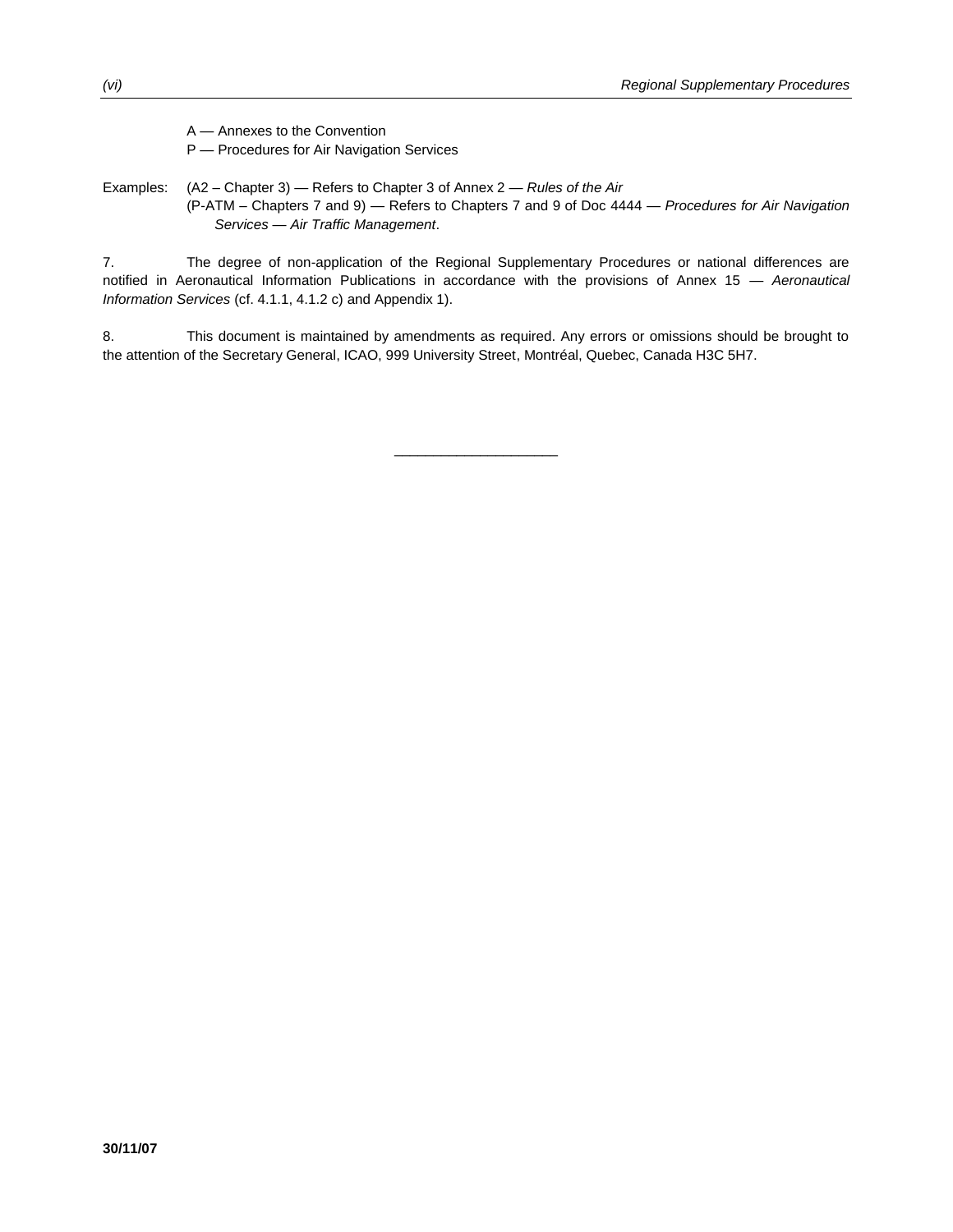### **PROCEDURE FOR THE AMENDMENT OF REGIONAL SUPPLEMENTARY PROCEDURES**

(Approved by Council (25-2) 20/5/55, (84-5) 7/3/75, (153-3) 25/2/98)

#### **1. INTRODUCTION**

1.1 Regional Supplementary Procedures are normally formulated at regional air navigation meetings and become effective after review by the Air Navigation Commission and approval by the Council.

1.2 Amendments to Regional Supplementary Procedures may be proposed by a Contracting State or group of States as set out in Section 2 or by an international organization as set out in Section 3 or may become necessary as a consequence of action by Council in adopting or amending Standards and Recommended Practices or in approving or amending Procedures for Air Navigation Services as set out in Section 4.

#### **2. AMENDMENTS PROPOSED BY A CONTRACTING STATE OR GROUP OF STATES**

2.1 If any Contracting State or group of States of a region wishes to propose an amendment to Regional Supplementary Procedures for that region, it should submit the proposal, adequately documented, to the Secretary General through the Regional Office accredited to that State. The proposal should include the facts that led the State to the conclusion that the amendment is necessary.

2.2 The Secretary General will circulate the proposal, adequately documented, with a request for comments to all provider and user States of the region considered affected, as well as to user States outside the region and international organizations that may be concerned with the proposal. If, however, the Secretary General considers that the proposed amendment conflicts with established ICAO policy or that it raises questions which the Secretary General considers should be brought to the attention of the Air Navigation Commission, the proposal will be first presented, adequately documented, to the Commission. In such cases, the Commission will decide on the action to be taken.

2.3 If, in reply to the Secretary General's inquiry to States and selected international organizations, no objection is raised to the proposal by a specified date, the Secretary General will circulate an amendment memorandum to Representatives on the Council and to Members of the Air Navigation Commission inviting each recipient to advise, normally within seven days,\* whether formal discussion of the proposed amendment is desired. The memorandum will explain the proposed amendment, summarize the comments received and include Secretariat comments as appropriate. If, in reply to the Secretary General's inquiry to States and selected international organizations, any objection is raised and if the objection remains after further consultation, the matter will be documented for formal consideration by the Air Navigation Commission and appropriate recommendations of the Commission to the Council.

2.4 If, at the end of the seven-day period,\* there has been no request for discussion of the amendment, it will be submitted to the President of the Council who is authorized to approve the amendment on behalf of the Council.

l

<sup>\*</sup> During recess, a period of three weeks will normally be allowed.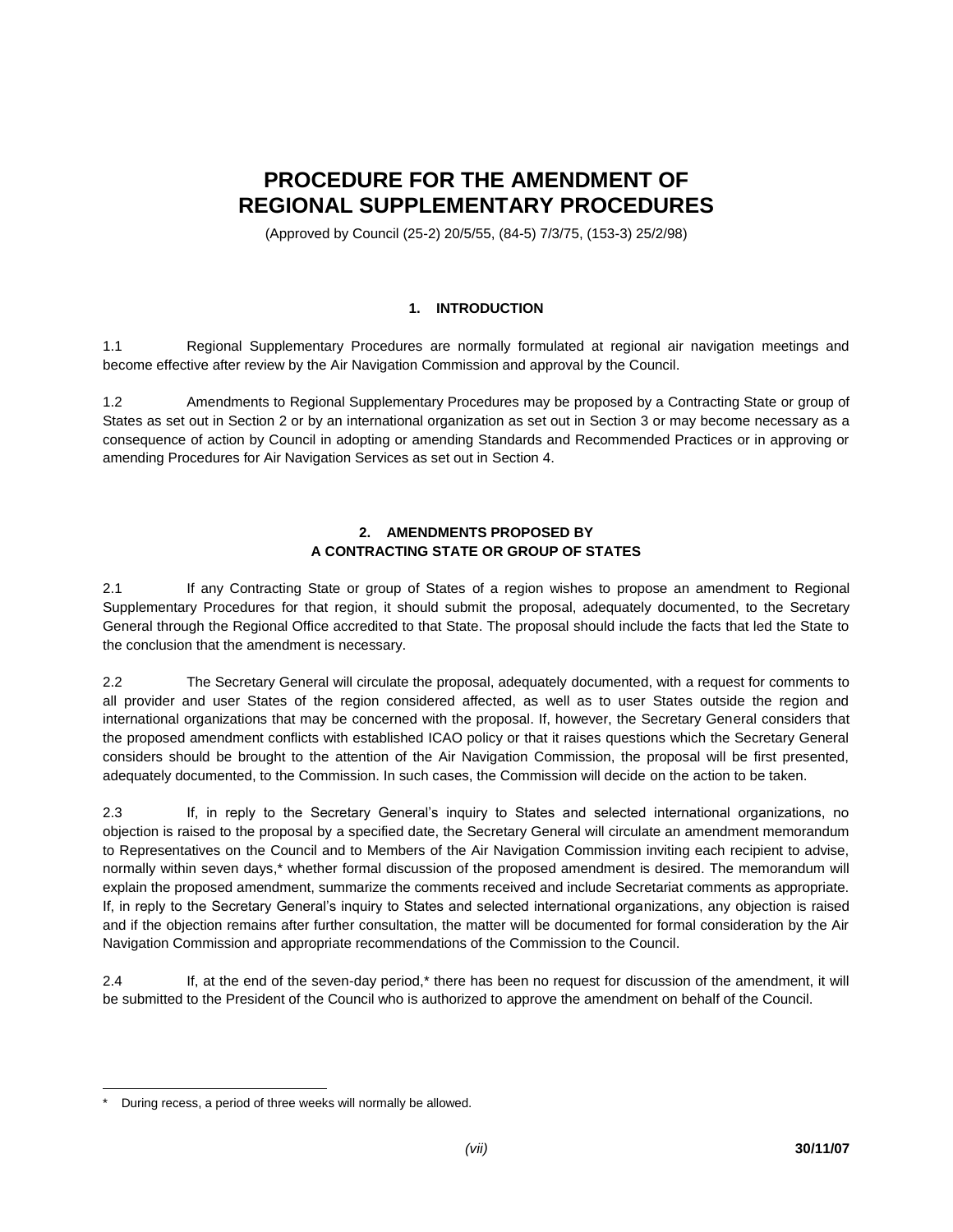2.5 If, on the other hand, any Representative on the Council or Member of the Air Navigation Commission indicates a desire for formal discussion of the proposed amendment, the matter will be documented for formal consideration by the Commission and appropriate recommendations of the Commission to the Council.

#### **3**. **AMENDMENTS PROPOSED BY INTERNATIONAL ORGANIZATIONS**

3.1 Proposals for the amendment of Regional Supplementary Procedures submitted by international organizations directly concerned with the operation of aircraft, which may be invited to attend suitable ICAO meetings and which attended the meeting(s) where the relevant procedures were prepared, will be dealt with in the same manner as those received from States, except that, before circulating a proposal to States and selected international organizations pursuant to 2.2, the Secretary General will ascertain whether it has adequate support from the State or group of States whose facilities, services and procedures will be affected. If such support is not forthcoming, the proposal will be presented to the Commission, and the Commission will decide on the action to be taken.

#### **4. CONSEQUENTIAL AMENDMENTS**

4.1 In the event of an amendment to Regional Supplementary Procedures becoming necessary as a consequence of action by Council in adopting or amending Standards and Recommended Practices or in approving or amending Procedures for Air Navigation Services, the amendment will be drafted by the Secretary General.

4.2 The Secretary General will circulate the amendment, together with relevant explanatory material, in a memorandum to each Member of the Air Navigation Commission inviting each recipient to notify him, normally within seven days,\* whether formal discussion of the proposed amendment is desired.

4.3 If, at the end of the seven-day period,\* there has been no request for discussion of the amendment, formal approval will be given by the Air Navigation Commission acting on behalf of the Council<sup>\*</sup> or, if the Commission is in recess, by the President of the Council.

4.4 If any Commissioner indicates a desire for formal discussion of the amendment, the matter will be documented for formal consideration by the Air Navigation Commission. If the Commission concludes that the amendment is necessary, it is authorized to approve the amendment on behalf of the Council,\*\* in its original form or modified.

#### **5. PROMULGATION OF APPROVED AMENDMENTS**

5.1 Amendments to Regional Supplementary Procedures that have been approved in accordance with the above procedures will be promulgated in Doc 7030, *Regional Supplementary Procedures.*

\_\_\_\_\_\_\_\_\_\_\_\_\_\_\_\_\_\_\_\_\_

 $\overline{a}$ 

During recess, a period of three weeks will normally be allowed.

<sup>\*\*</sup> The Air Navigation Commission has been authorized [17-1, Doc 7328-1, (C/853-1)] to approve consequential amendments on behalf of the Council.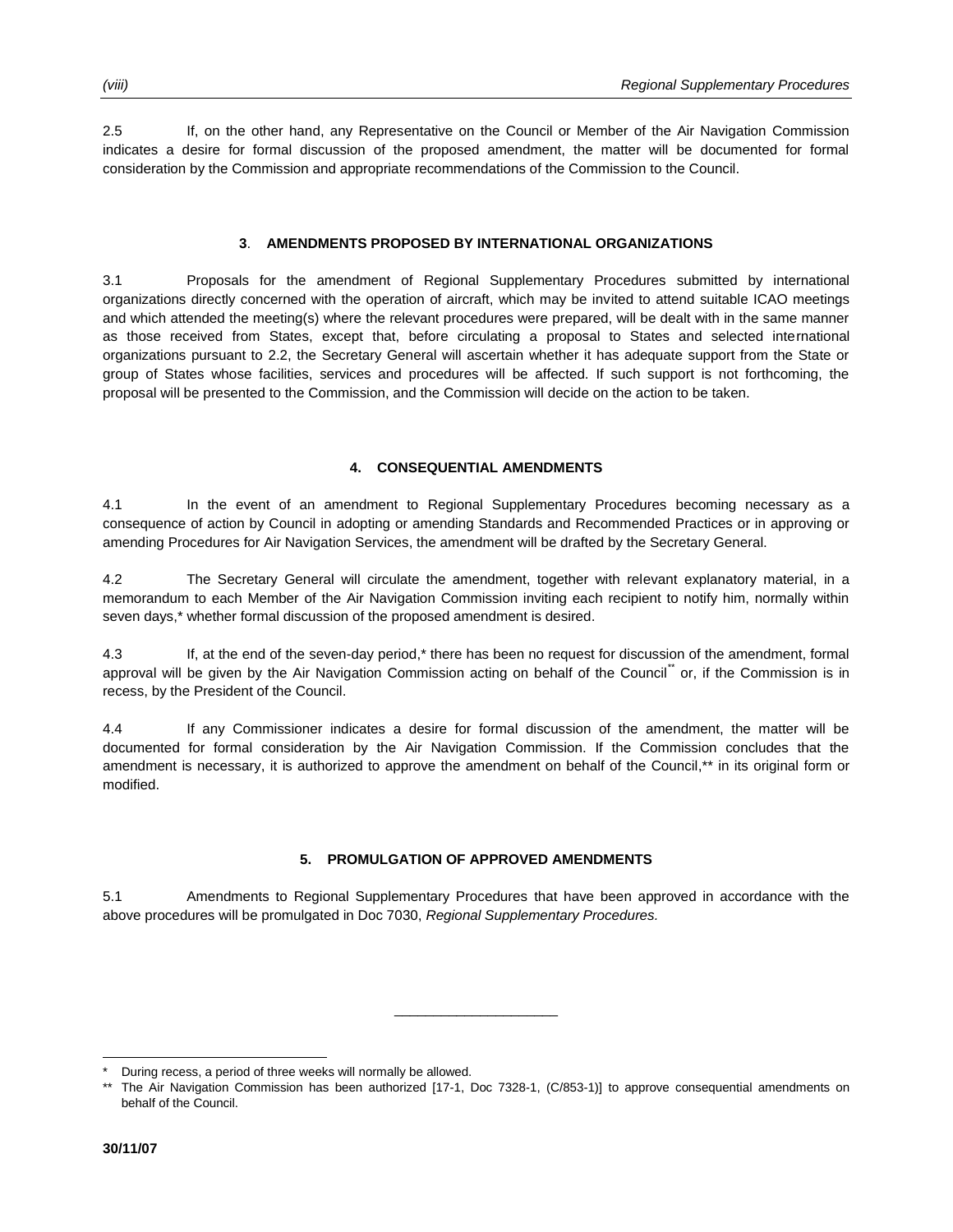# **Glossary**

| <b>ACAS</b>          | airborne collision avoidance systems                   |
|----------------------|--------------------------------------------------------|
| <b>ACC</b>           | area control centre                                    |
| <b>ADLP</b>          | aircraft data link processor                           |
| ADS-B                | automatic dependent surveillance - broadcast           |
| ADS-C                | automatic dependent surveillance - contract            |
| <b>AFCS</b>          | automatic flight control system                        |
| <b>AFTN</b>          | aeronautical fixed telecommunication network           |
| AIM                  | <b>ATFM</b> information message                        |
| AIP                  | aeronautical information publication                   |
| AIRAC                | aeronautical information regulation and control        |
| AIS                  | aeronautical information service                       |
| ANM                  | ATFM notification message                              |
| ANP                  | air navigation plan                                    |
| ARO                  | air traffic services reporting office                  |
| <b>ASDA</b>          | accelerate-stop distance available                     |
| <b>ASE</b>           | altimetry system error                                 |
| <b>ASTER</b>         | ATFM system of the EUR region                          |
| <b>ATC</b>           | air traffic control                                    |
| <b>ATFM</b>          | air traffic flow management                            |
| <b>ATIS</b>          | automatic terminal information services                |
| <b>ATM</b>           | air traffic management                                 |
| <b>ATS</b>           | air traffic service                                    |
| <b>B-RNAV</b>        | basic-RNAV, also referred to as RNAV 5                 |
|                      |                                                        |
| CAP                  | Code allocation plan                                   |
| CARSAMMA             | CAR/SAM monitoring agency                              |
| <b>CFMU</b>          | central flow management unit                           |
| <b>CHG</b>           | modification message                                   |
| <b>CNL</b>           | cancellation message                                   |
| CPDLC<br><b>CRAM</b> | controller-pilot data link communications              |
| <b>CTA</b>           | conditional route availability message<br>control area |
| <b>CTOT</b>          |                                                        |
|                      | calculated take-off time                               |
|                      |                                                        |
| <b>DAP</b>           | downlink aircraft parameter                            |
| <b>DES</b>           | de-suspension message                                  |
| <b>DME</b>           | distance-measuring equipment                           |
| <b>DOF</b>           | date of flight                                         |
| EAD                  | European AIS database                                  |
| <b>EOBT</b>          | estimated off-block time                               |
|                      |                                                        |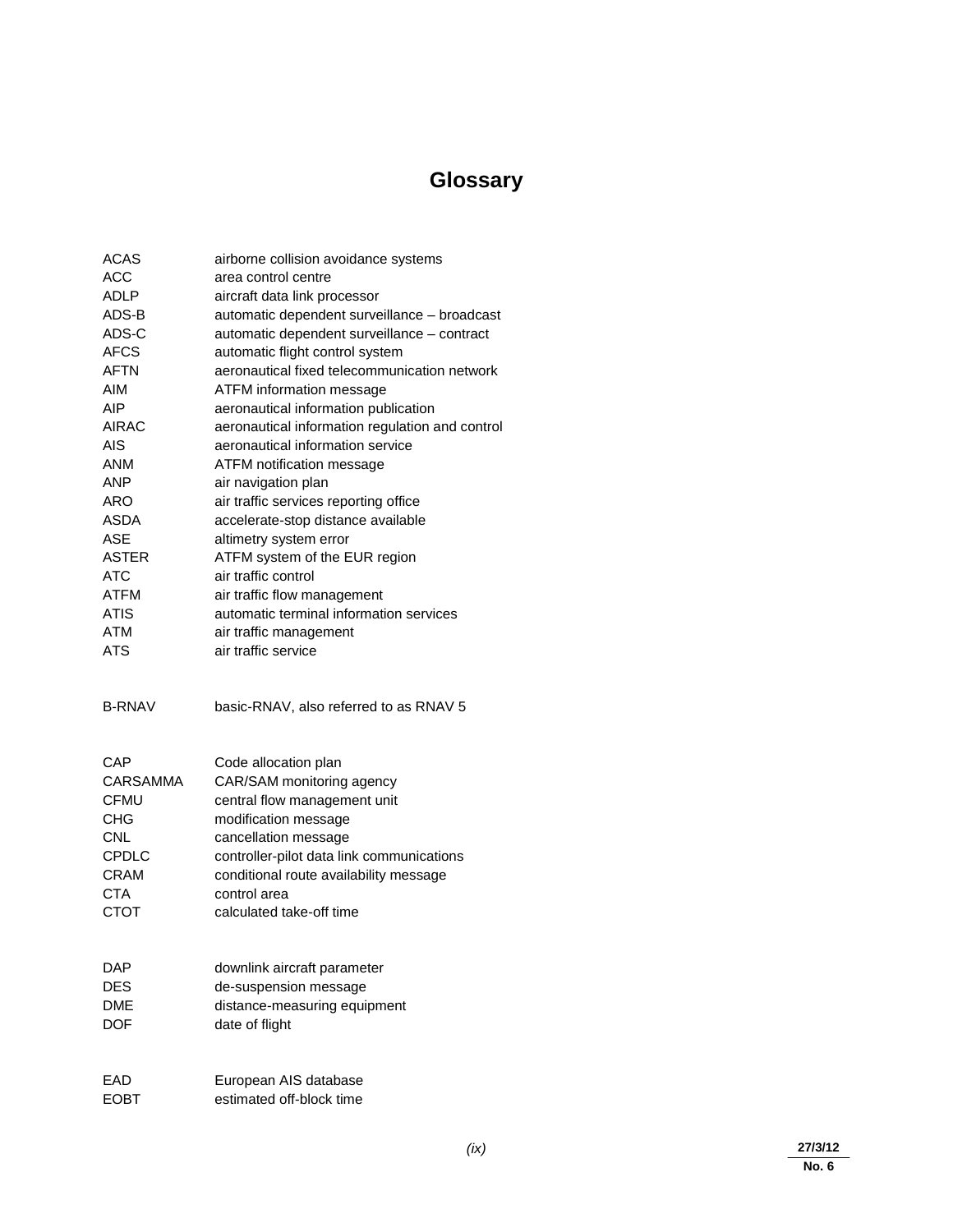| <b>FIR</b>                                                                                      | flight information region                                                                                                                                                                                                                                                                                                                                                             |
|-------------------------------------------------------------------------------------------------|---------------------------------------------------------------------------------------------------------------------------------------------------------------------------------------------------------------------------------------------------------------------------------------------------------------------------------------------------------------------------------------|
| <b>FIS</b>                                                                                      | flight information service                                                                                                                                                                                                                                                                                                                                                            |
| FL.                                                                                             | flight level                                                                                                                                                                                                                                                                                                                                                                          |
| <b>FLAS</b>                                                                                     | flight level allocation scheme                                                                                                                                                                                                                                                                                                                                                        |
| <b>FLS</b>                                                                                      | flight suspension message                                                                                                                                                                                                                                                                                                                                                             |
| FPL.                                                                                            | flight plan                                                                                                                                                                                                                                                                                                                                                                           |
| <b>GAT</b>                                                                                      | general air traffic                                                                                                                                                                                                                                                                                                                                                                   |
| HF                                                                                              | high frequency                                                                                                                                                                                                                                                                                                                                                                        |
| <b>IFBP</b>                                                                                     | in-flight broadcast by pilots                                                                                                                                                                                                                                                                                                                                                         |
| <b>IFF</b>                                                                                      | identification friend/foe                                                                                                                                                                                                                                                                                                                                                             |
| <b>IFPS</b>                                                                                     | initial flight plan processing system                                                                                                                                                                                                                                                                                                                                                 |
| <b>IFR</b>                                                                                      | instrument flight rules                                                                                                                                                                                                                                                                                                                                                               |
| IGA                                                                                             | international general aviation                                                                                                                                                                                                                                                                                                                                                        |
| <b>INS</b>                                                                                      | inertial navigation system                                                                                                                                                                                                                                                                                                                                                            |
| LAM                                                                                             | logical acknowledgement message                                                                                                                                                                                                                                                                                                                                                       |
| <b>LSA</b>                                                                                      | localizer sensitive area                                                                                                                                                                                                                                                                                                                                                              |
| <b>LVP</b>                                                                                      | low visibility procedures                                                                                                                                                                                                                                                                                                                                                             |
| <b>MASPS</b>                                                                                    | minimum aviation system performance standards                                                                                                                                                                                                                                                                                                                                         |
| <b>MFA</b>                                                                                      | minimum flight altitude                                                                                                                                                                                                                                                                                                                                                               |
| <b>MNPS</b>                                                                                     | minimum navigation performance specifications                                                                                                                                                                                                                                                                                                                                         |
| <b>MSA</b>                                                                                      | minimum sector altitude                                                                                                                                                                                                                                                                                                                                                               |
| <b>NOF</b>                                                                                      | NOTAM offices                                                                                                                                                                                                                                                                                                                                                                         |
| <b>NOTAM</b>                                                                                    | notice to airmen                                                                                                                                                                                                                                                                                                                                                                      |
| <b>OCA</b>                                                                                      | oceanic control area                                                                                                                                                                                                                                                                                                                                                                  |
| <b>OTS</b>                                                                                      | organized track system                                                                                                                                                                                                                                                                                                                                                                |
| <b>PACOTS</b>                                                                                   | Pacific organized track systems                                                                                                                                                                                                                                                                                                                                                       |
| <b>PBN</b>                                                                                      | performance-based navigation                                                                                                                                                                                                                                                                                                                                                          |
| <b>PIB</b>                                                                                      | pre-flight information bulletin                                                                                                                                                                                                                                                                                                                                                       |
| P-RNAV                                                                                          | precision-RNAV                                                                                                                                                                                                                                                                                                                                                                        |
| <b>RFP</b><br><b>RNAV</b><br>RNAV <sub>1</sub><br>RNAV <sub>5</sub><br><b>RNP</b><br><b>RPL</b> | replacement flight plan<br>area navigation<br>An RNAV specification having a lateral navigation accuracy of 1 nautical mile. RNAV 1 approved<br>aircraft are approved for P-RNAV.<br>An RNAV specification having a lateral navigation accuracy of 5 nautical miles. RNAV 5 is also<br>referred to as B-RNAV in the EUR.<br>required navigation performance<br>repetitive flight plan |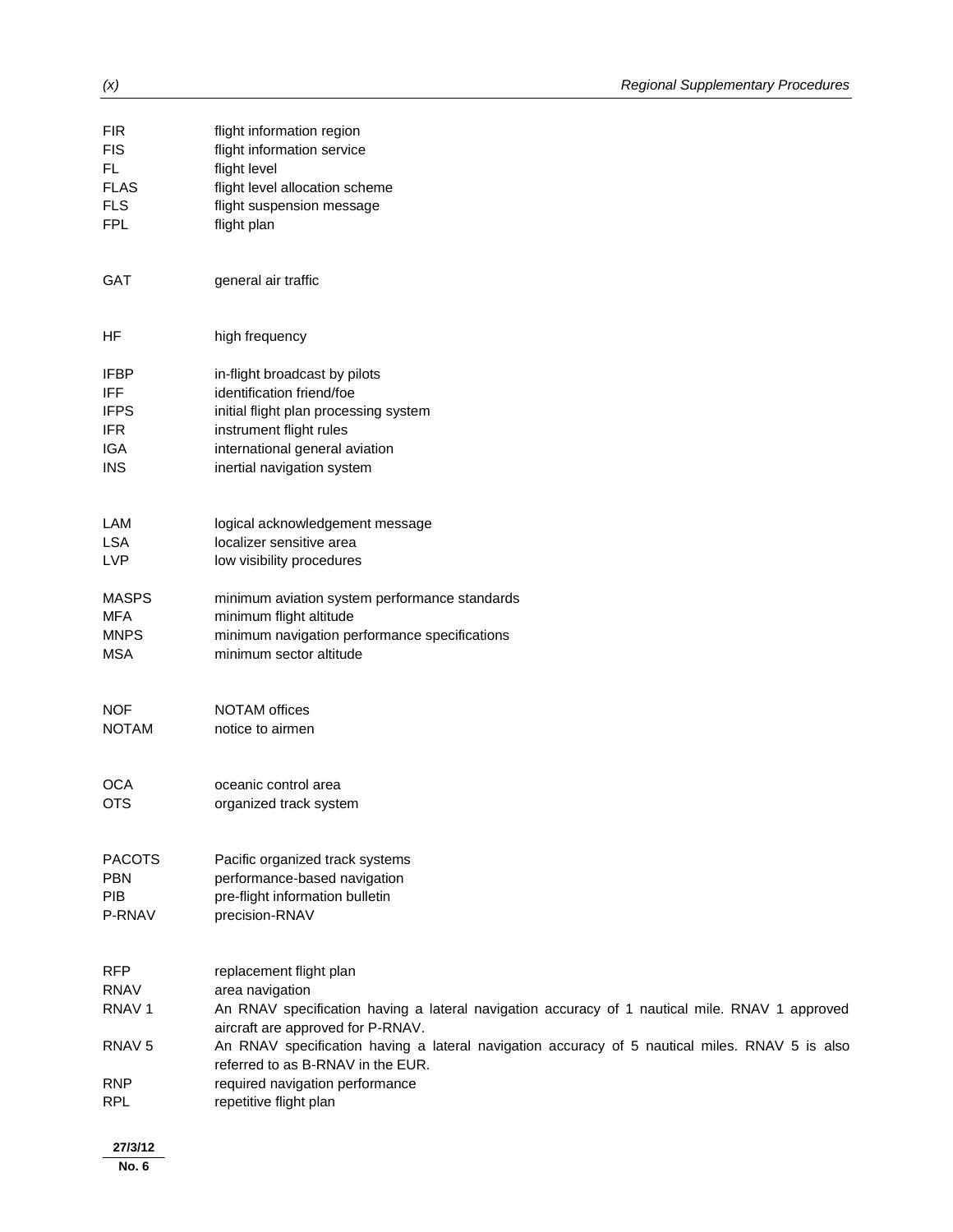| <b>RTF</b>         | radiotelephony                                              |
|--------------------|-------------------------------------------------------------|
| <b>RVR</b>         | runway visual range                                         |
| RVSM               | reduced vertical separation minimum                         |
|                    |                                                             |
| SAM                | slot allocation message                                     |
| <b>SRM</b>         | slot revision message                                       |
| SATMA              | South Atlantic monitoring agency                            |
| <b>SAT NAV</b>     | satellite navigation                                        |
| <b>SATCOM</b>      | satellite communication                                     |
| SD                 | standard deviation                                          |
| SELCAL             | selective calling                                           |
| <b>SID</b>         | standard instrument departure                               |
| <b>SIF</b>         | selective identification feature                            |
| SLC                | slot cancellation message                                   |
| SLOP               | strategic lateral offset procedures                         |
| SSR<br><b>STAR</b> | secondary surveillance radar<br>standard instrument arrival |
| STS                | special handling                                            |
|                    |                                                             |
| TA                 | transition altitude                                         |
| <b>TAS</b>         | true airspeed                                               |
| <b>TLS</b>         | target level of safety                                      |
| TMA                | terminal control area                                       |
| <b>TODA</b>        | take-off distance available                                 |
| <b>TORA</b>        | take-off run available                                      |
| <b>TVE</b>         | total vertical error                                        |
|                    |                                                             |
| UAC                | upper area control centre                                   |
| UIR                | upper flight information region                             |
|                    |                                                             |
| VSM                | vertical separation minimum                                 |
| <b>VFR</b>         | visual flight rules                                         |
| <b>VOLMET</b>      | meteorological information for aircraft in flight           |
| VOR                | VHF omnidirectional radio range                             |
|                    |                                                             |
| WATRS              | West Atlantic Route System                                  |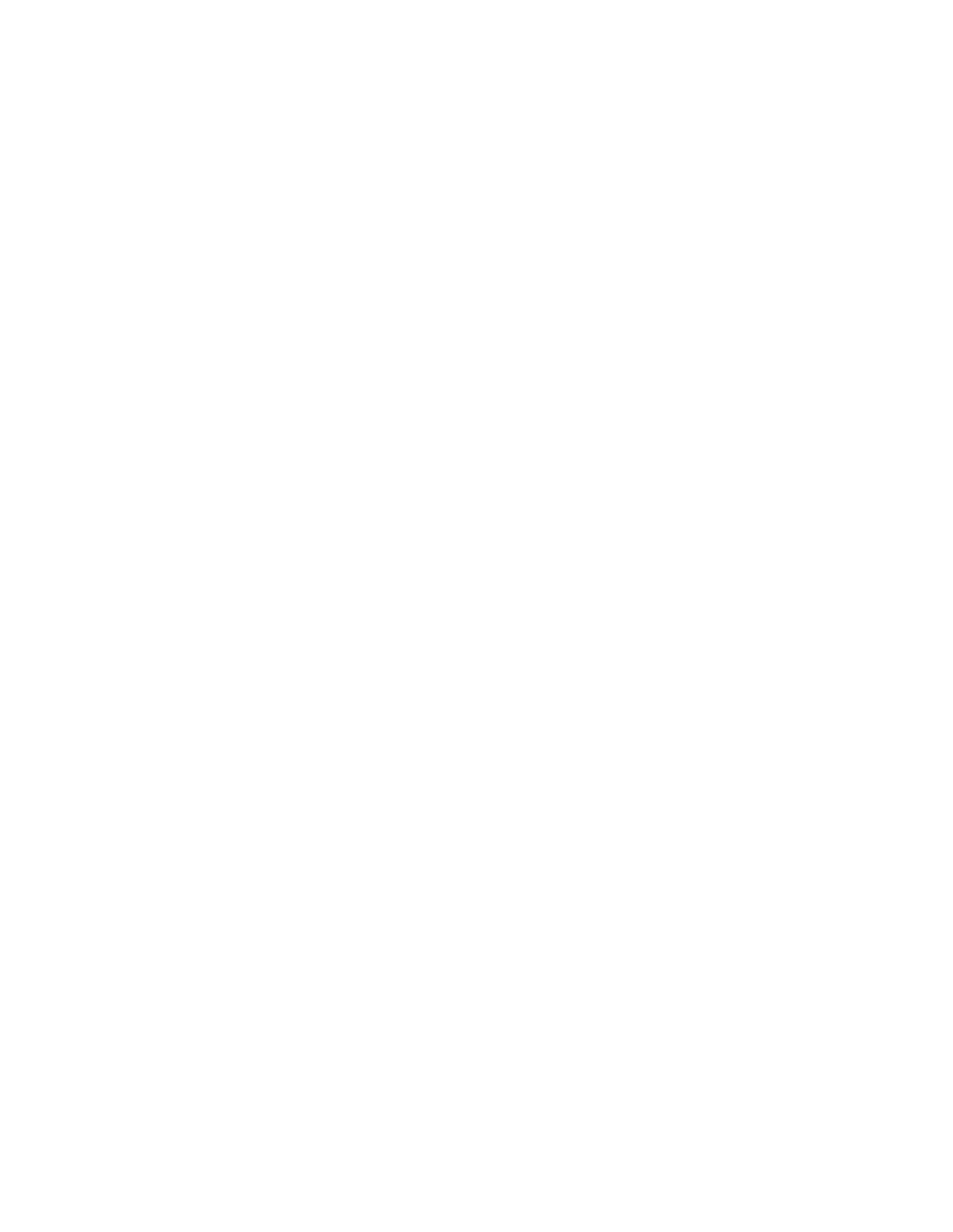### **NORTH ATLANTIC (NAT) REGIONAL SUPPLEMENTARY PROCEDURES**

These procedures are supplementary to the provisions contained in Annex 2, Annex 6 (Parts I, II and III), Annex 8, Annex 10, Annex 11, PANS-ATM (Doc 4444) and PANS-OPS (Doc 8168). They do not apply in the local areas established by the appropriate authorities around Bermuda, Iceland, the Faroe Islands and Santa Maria, and in Greenland. The area of application of the NAT Regional Supplementary Procedures is included on the Index to Application of Supplementary Procedures chart.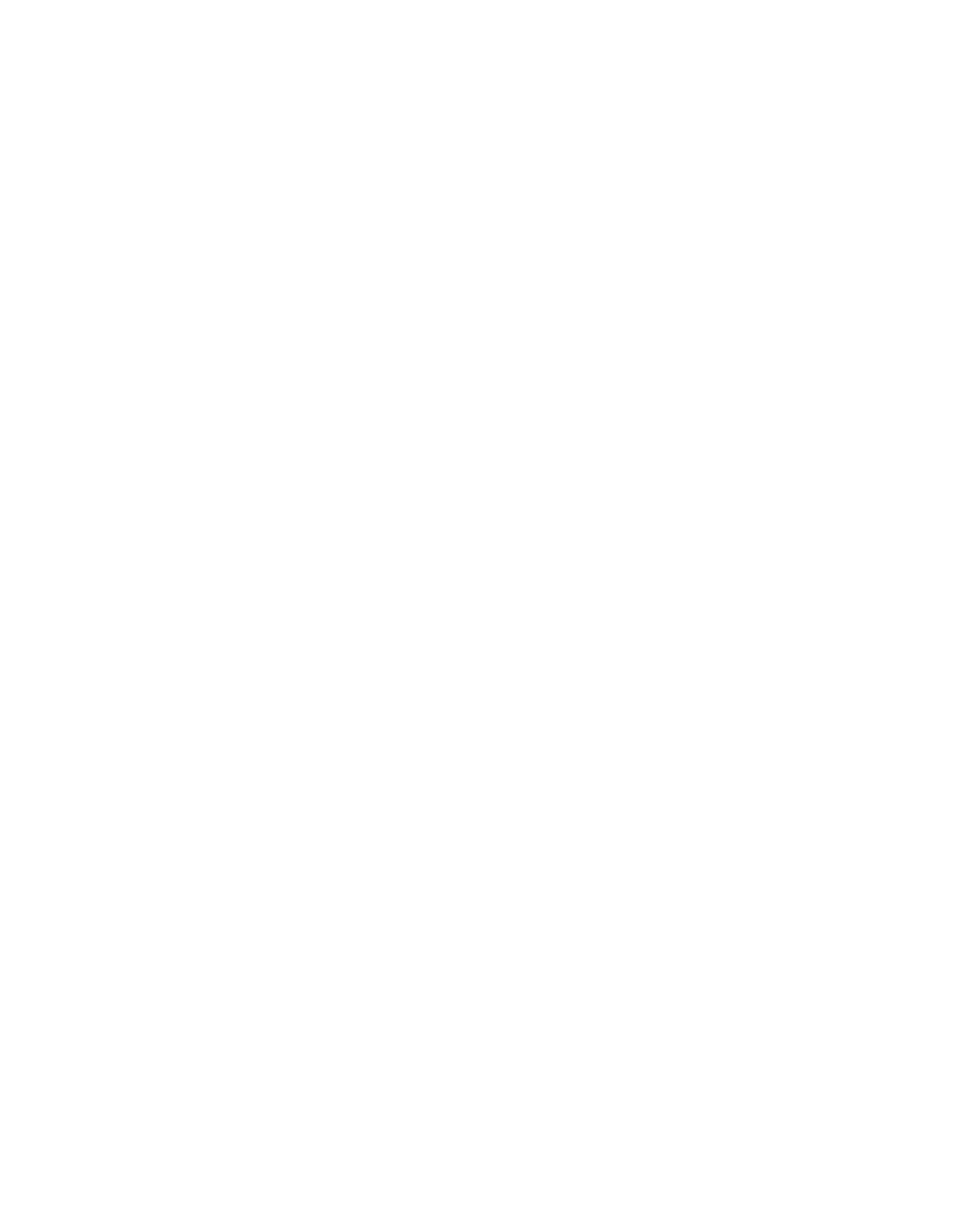## **TABLE OF CONTENTS**

| Chapter        | Page            |
|----------------|-----------------|
| 1              | <b>NAT 1-1</b>  |
| $\overline{2}$ | <b>NAT 2-1</b>  |
| 3              | <b>NAT 3-1</b>  |
| 4              | <b>NAT 4-1</b>  |
| 5              | <b>NAT 5-1</b>  |
| 6              | <b>NAT 6-1</b>  |
| 7              | <b>NAT 7-1</b>  |
| 8              | <b>NAT 8-1</b>  |
| 9              | <b>NAT 9-1</b>  |
| 10             | <b>NAT 10-1</b> |
| 11             | <b>NAT 11-1</b> |
| 12             | <b>NAT 12-1</b> |
| 13             | <b>NAT 13-1</b> |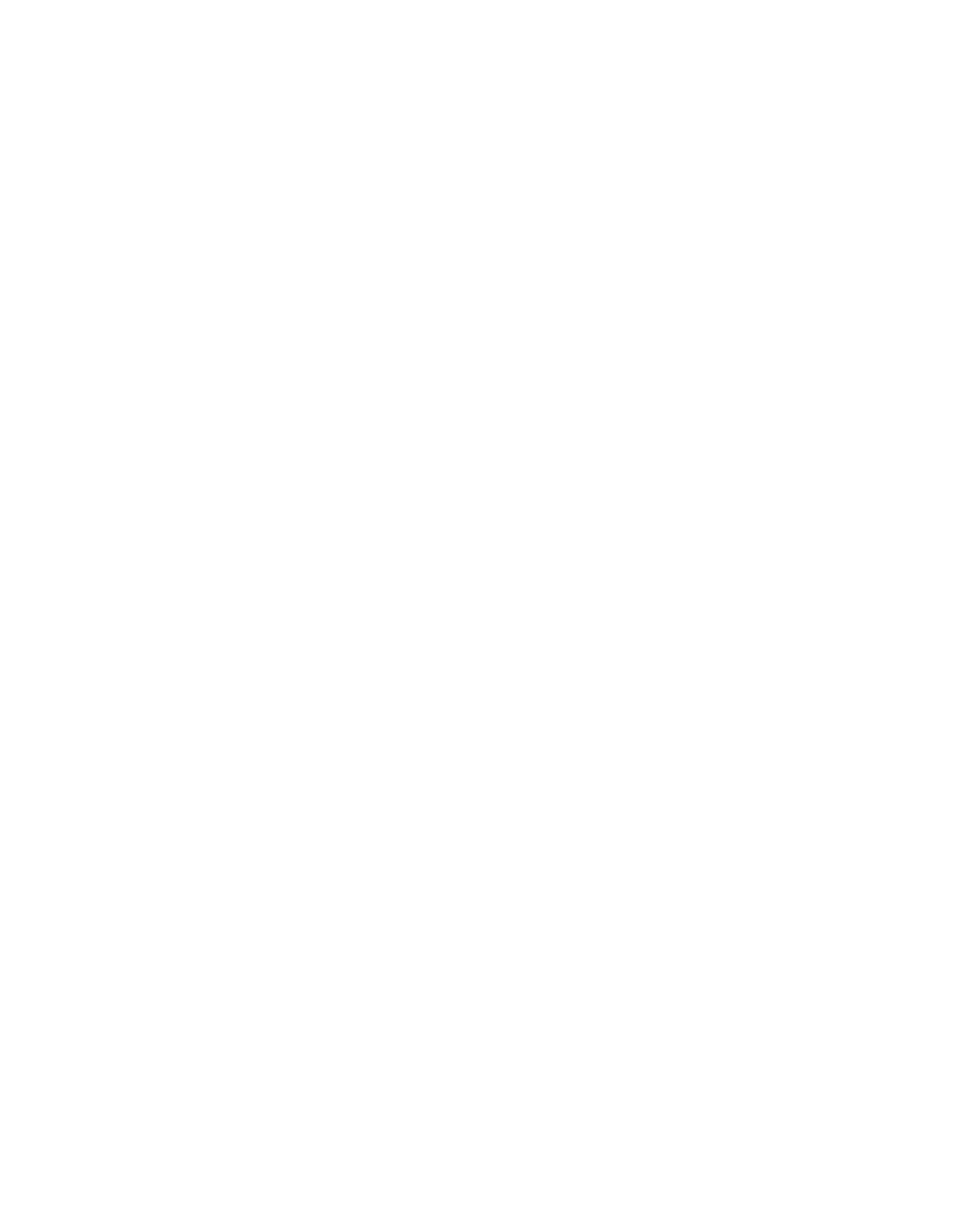### **Chapter 1. FLIGHT RULES**

#### **1.1 VISUAL FLIGHT RULES (VFR)**

#### **1.1.1 Special application**

Nil.

#### **1.2 INSTRUMENT FLIGHT RULES (IFR)**

(A2 – Chapters 2 and 5)

*Note.— Annex 2, 2.2, permits a flight to operate using either instrument flight rules or visual flight rules*  when operated in visual meteorological conditions subject to the limitations listed in Chapter 4 of the Annex. The *following indicates certain additional restrictions.*

#### **1.2.1 Special application**

1.2.1.1 Flights shall be conducted in accordance with the instrument flight rules when operated at or above flight level (FL) 60 or 600 m (2 000 ft) above ground, whichever is the higher, within:

- a) the New York Oceanic, Gander Oceanic, Shanwick Oceanic, Santa Maria Oceanic, Søndrestrøm and Reykjavik flight information regions (FIRs); and
- b) the Bodø Oceanic FIR when operated more than 185 km (100 NM) seaward from the shoreline.

#### **1.2.2 Flight level changes**

Nil.

#### **1.3 AIR TRAFFIC ADVISORY SERVICE**

Nil.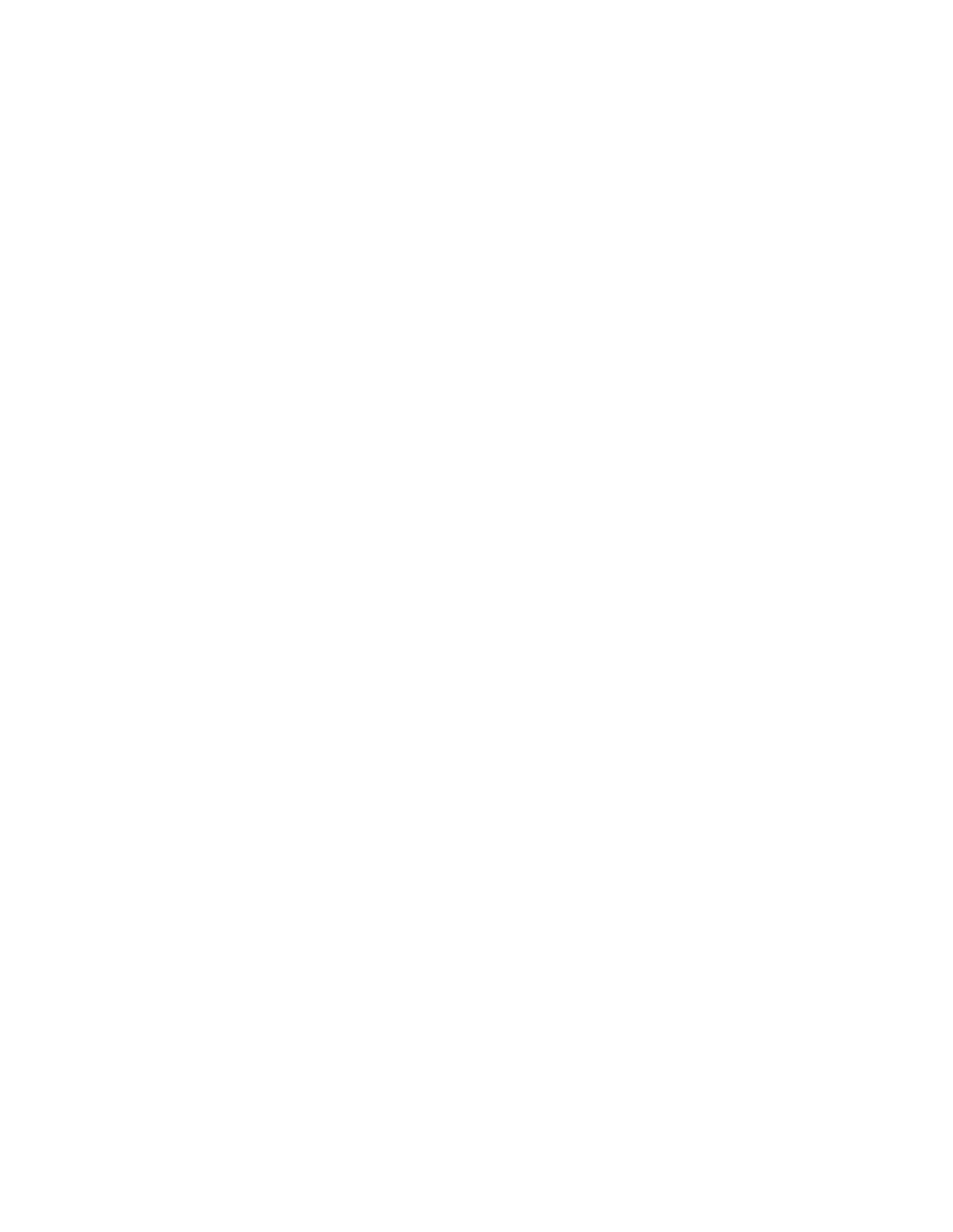### **Chapter 2. FLIGHT PLANS**

#### **2.1 CONTENT – GENERAL**

(A2 – Chapter 3; P-ATM – Chapter 4 and Appendix 2)

#### **2.1.1 Date of flight**

Nil.

#### **2.1.2 Area navigation (RNAV) specifications**

2.1.2.1 All RNAV 10 (RNP 10) approved aircraft intending to operate in the NAT Region shall insert the letter R in Item 10a of the flight plan and the A1 descriptor in Item 18 of the flight plan, following the PBN/indicator.

#### **2.1.3 Required navigation performance (RNP) specifications**

2.1.3.1 All RNP 4 approved aircraft intending to operate in the NAT Region shall insert the letter R in Item 10a of the flight plan and the L1 descriptor in Item 18 of the flight plan, following the PBN/indicator.

#### **2.1.4 Minimum navigation performance specifications (MNPS)**

2.1.4.1 All MNPS-approved aircraft intending to operate in the NAT Region shall insert the letter X in Item 10a of the flight plan.

*Note.— Refer to 4.1.1.5.1 for area of applicability and means of compliance.*

#### **2.1.5 Reduced vertical separation minimum (RVSM)-approved aircraft**

2.1.5.1 All RVSM approved aircraft intending to operate in the NAT Region, regardless of the requested flight level, shall insert the letter W in Item 10a of the flight plan.

#### **2.1.6 Non-RVSM-approved aircraft**

Nil.

#### **2.1.7 Non-RVSM-approved State aircraft**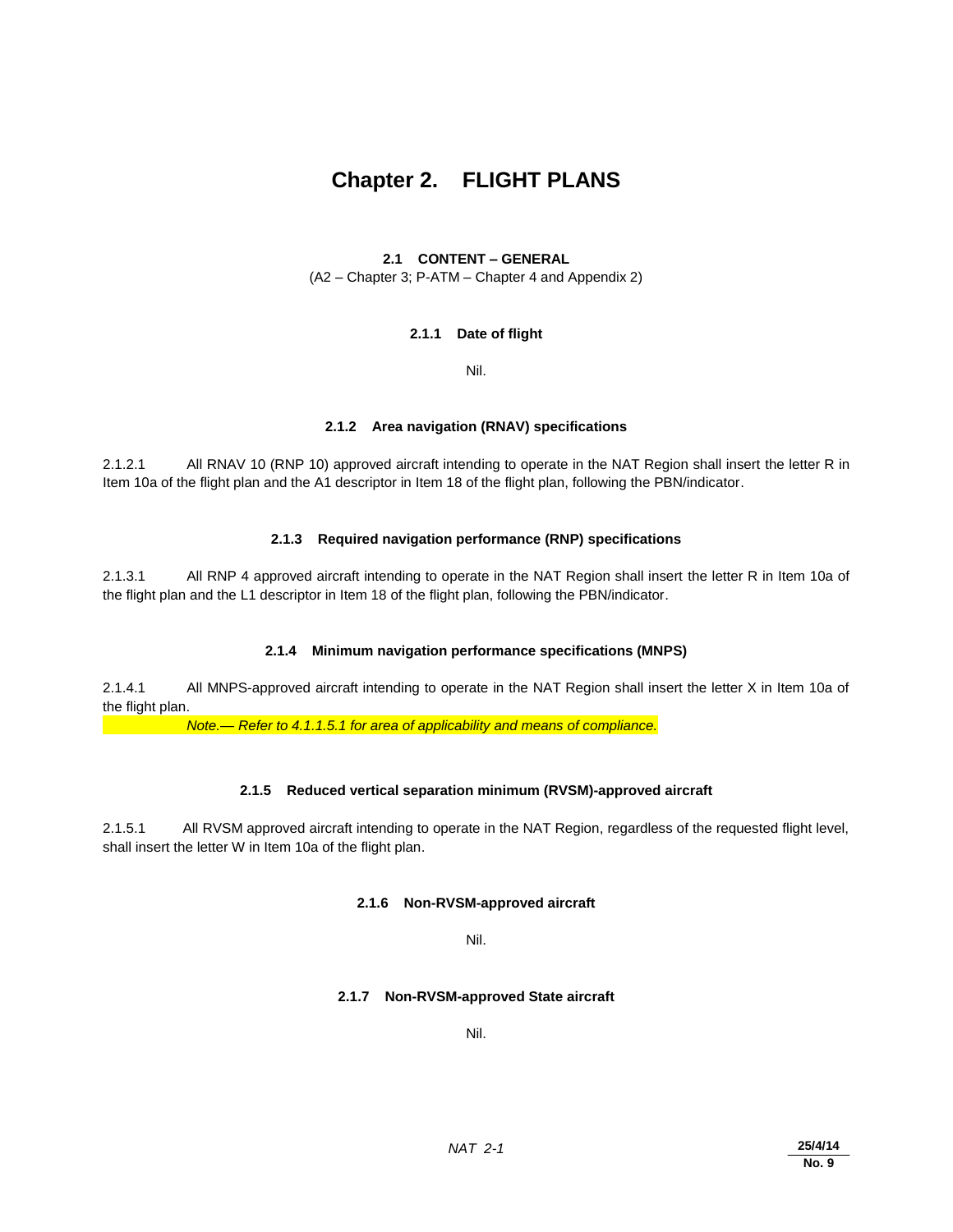#### **2.1.8 Indication of 8.33 kHz channel spacing capability**

Nil.

#### **2.1.9 Route**

#### **2.1.9.1 General**

2.1.9.1.1 Flights conducted wholly or partly outside the organized tracks shall be planned along great circle tracks joining successive significant points. Flight plans shall be made in accordance with the following.

2.1.9.1.2 Flights operating between North America and Europe shall generally be considered as operating in a predominantly east-west direction. However, flights planned between these two continents via the North Pole shall be considered as operating in a predominantly north-south direction.

#### **2.1.9.2 Flights operating predominantly in an east-west direction**

2.1.9.2.1 For flights operating at or south of 70°N, the planned tracks shall normally be defined by significant points formed by the intersection of half or whole degrees of latitude with meridians spaced at intervals of 10 degrees from the Greenwich meridian to longitude 70°W.

2.1.9.2.2 For flights operating north of  $70^{\circ}$ N and at or south of 80 $^{\circ}$ N, the planned tracks shall normally be defined by significant points formed by the intersection of parallels of latitude expressed in degrees and minutes with meridians normally spaced at intervals of 20 degrees from the Greenwich meridian to longitude 60°W, using the longitudes 000W, 020W, 040W and 060W.

2.1.9.2.3 For flights operating at or south of 80°N, the distance between significant points shall, as far as possible, not exceed one hour's flight time. Additional significant points should be established when deemed necessary due to aircraft speed or the angle at which the meridians are crossed, e.g.:

- a) at intervals of 10 degrees of longitude (between 5°W and 65°W) for flights operating at or south of 70°N; and
- b) at intervals of 20 degrees of longitude (between 10°W and 50°W) for flights operating north of 70°N and at or south of 80°N.

2.1.9.2.4 When the flight time between successive significant points referred to in 2.1.9.2.3 is less than 30 minutes, one of these points may be omitted.

2.1.9.2.5 For flights operating north of 80°N, the planned tracks shall be defined by points of intersection of parallels of latitude expressed in degrees and minutes with meridians expressed in whole degrees. The distance between significant points shall normally equate to not less than 30 and not more than 60 minutes of flying time.

#### **2.1.9.3 Flights operating predominantly in a north-south direction**

2.1.9.3.1 For flights whose flight paths at or south of 80°N are predominantly oriented in a north-south direction, the planned tracks shall normally be defined by significant points formed by the intersection of whole degrees of longitude with specified parallels of latitude which are spaced at intervals of 5 degrees.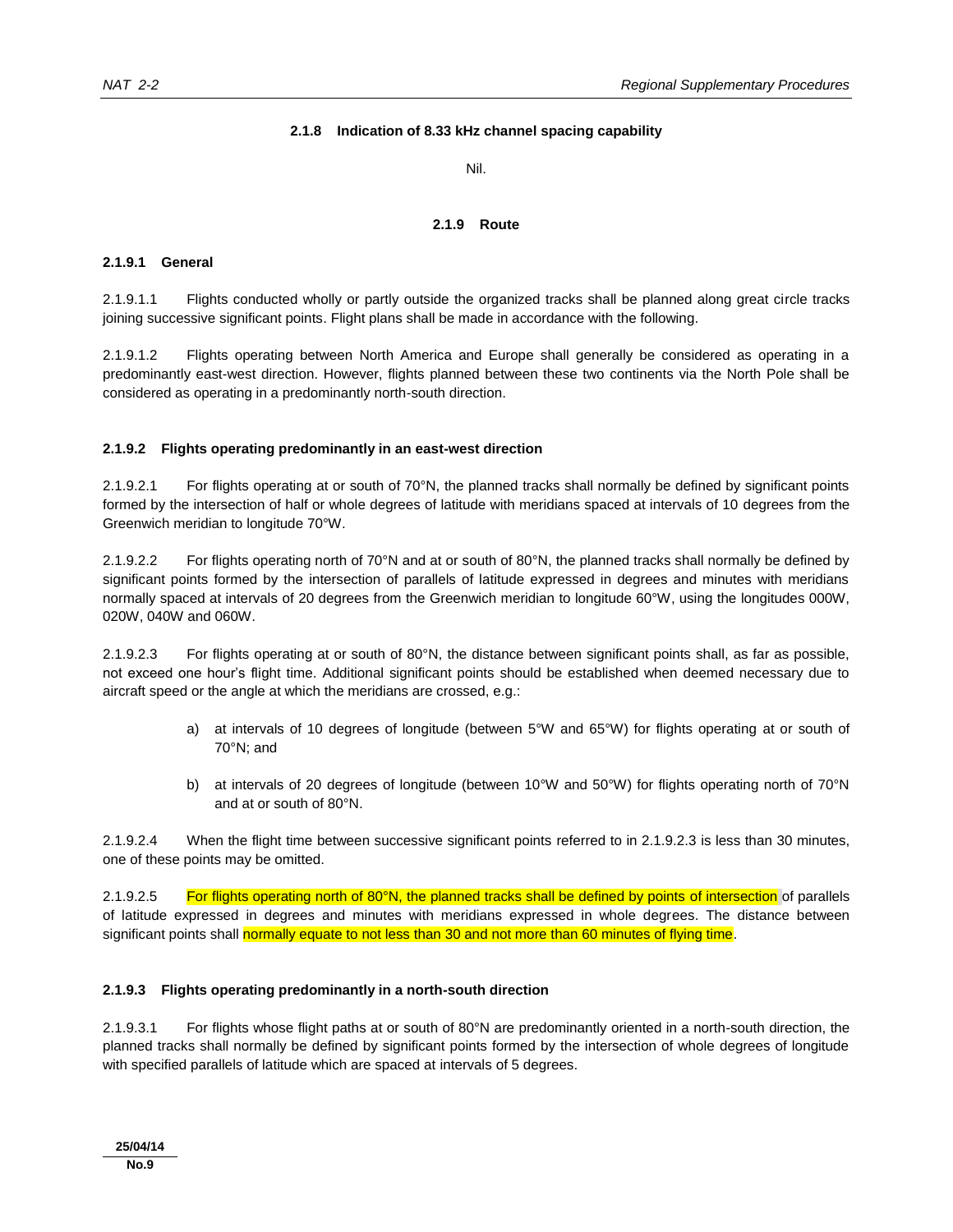2.1.9.3.2 For flights operating north of 80°N, the planned tracks shall be defined points of intersection of parallels of latitude expressed in degrees and minutes with meridians expressed in whole degrees. The distance between significant points shall normally equate to not less than 30 and not more than 60 minutes of flying time.

#### **2.1.9.4 Flights operating on an organized track**

2.1.9.4.1 For flights conducted along one of the organized tracks from the entry point into the NAT FIRs to the exit point, the organized track shall be defined in the flight plan by the abbreviation "NAT" followed by the code letter assigned to the track.

#### **2.1.9.5 Flights operating along fixed ATS routes**

2.1.9.5.1 For flights operating along the fixed ATS route network between Canada, the United States, Bermuda and the CAR Region, the track shall be defined by appropriate reference to this route network.

#### **2.1.10 Estimated times**

2.1.10.1 The accumulated estimated elapsed time to each oceanic FIR boundary shall be specified in Item 18 of the flight plan.

#### **2.1.11 Mach number**

2.1.11.1 For turbo-jet aircraft intending to operate within the Bodø Oceanic, Gander Oceanic, New York Oceanic, Reykjavik, Santa Maria Oceanic and Shanwick Oceanic control areas, the planned true Mach number for any portion of their flight within these control areas shall be specified in Item 15 of the flight plan.

#### **2.1.12 Alternative flight level**

2.1.12.1 For turbo-jet aircraft intending to operate within the Gander Oceanic, New York Oceanic, Reykjavik, Santa Maria Oceanic and Shanwick Oceanic control areas, requests for a suitable alternative flight level may be included in Item 18 of the flight plan.

#### **2.1.13 Special handling (STS)**

Nil.

#### **2.1.14 Data link services**

2.1.14.1 All aircraft planning to operate in the NAT Region and intending to use data link services shall insert the appropriate descriptor (J2, J5 or J7) in Item 10a of the flight plan to indicate FANS 1/A interoperable equipment.

#### **2.1.15 Automatic Dependent Surveillance – Broadcast (ADS-B)**

2.1.15.1 All ADS-B approved aircraft intending to operate in the NAT Region shall insert either the B1 or B2 descriptor as appropriate in Item 10b of the flight plan.

*Note.— Eligibility for ADS-B service in the NAT Region is based upon the compliance considerations of the*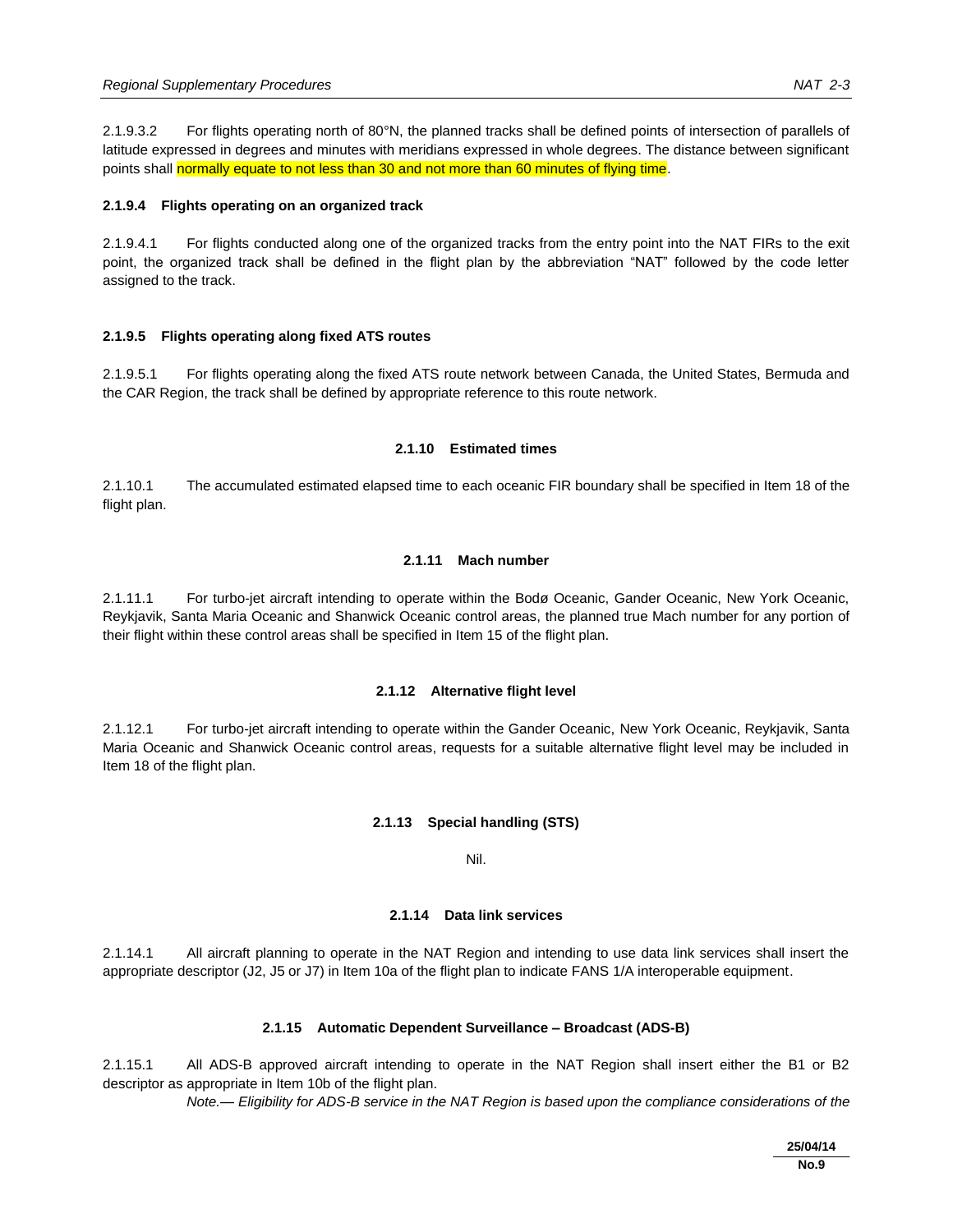*European Aviation Safety Agency (EASA) AMC 20-24 or equivalent.*

#### **2.1.16 Aircraft Registration and Aircraft Address**

2.1.16.1 All aircraft intending to operate in the NAT Region shall insert the nationality or common mark and registration mark of the aircraft, if different from the aircraft identification in Item 7 of the flight plan, and, if available, the aircraft address (expressed in the form of an alphanumerical code of six hexadecimal characters) in Item 18 of the flight plan, following respectively the REG/ and CODE/ indicator.

#### **2.2 CONTENT – AIR TRAFFIC FLOW MANAGEMENT (ATFM)**

**2.2.1 Runway visual range (RVR)**

Nil.

#### **2.2.2 Flight plan addressing and distribution**

Nil.

#### **2.2.3 Slot allocation exemptions**

Nil.

#### **2.3 SUBMISSION**

(A2 – Chapter 3; P-ATM – Chapter 4)

#### **2.3.1 General**

2.3.1.1 Flight plans for flights departing from points within adjacent regions and entering the NAT Region without intermediate stops shall be submitted as early as possible.

#### **2.3.2 Amendments**

Nil.

#### **2.4 REPETITIVE FLIGHT PLANS (RPLs)**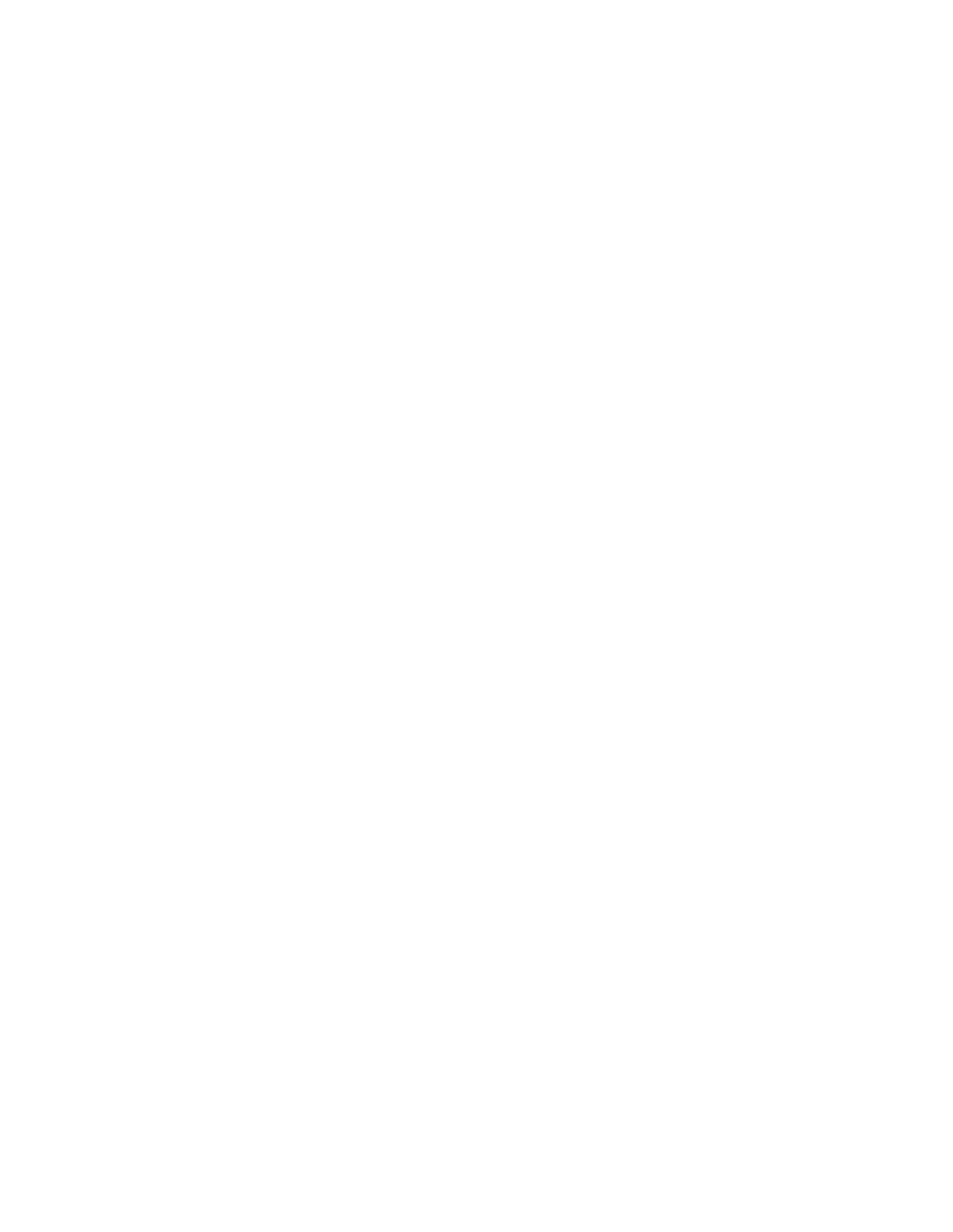### **Chapter 3. COMMUNICATIONS**

#### **3.1 AIR-GROUND COMMUNICATIONS AND IN-FLIGHT REPORTING**

#### **3.1.1 Communications equipment**

Nil.

#### **3.1.2 Continuous listening watch in uncontrolled airspace**

Nil.

#### **3.1.3 Position reports**

#### (A2 – Chapters 3 and 5; P-ATM – Chapter 4)

3.1.3.1 Unless otherwise required by air traffic services, position reports for flights on routes not defined by designated reporting points shall be made at the significant points listed in the flight plan.

3.1.3.2 Air traffic services may require any flight operating predominantly in an east-west direction to report its position at any of the intermediate meridians spaced at intervals of:

- a) 10 degrees of longitude south of 70°N (between 5°W and 65°W); and
- b) 20 degrees of longitude north of 70°N (between 10°W and 50°W).

3.1.3.3 In requiring aircraft to report their position at intermediate intervals, the air traffic services authorities will be guided by the requirement to have position information at approximately hourly intervals and also by the need to cater for varying types of aircraft and for varying traffic and meteorological conditions.

#### **Position and time**

3.1.3.4 Verbal position reports shall be identified by the spoken word "Position" transmitted immediately before or after the aircraft identification.

3.1.3.5 For flights outside the ATS route network, the position shall be expressed in terms of latitude and longitude as follows:

- a) for flights operating in a predominantly east-west direction:
	- 1) latitude in degrees and minutes; and
	- 2) longitude in degrees only;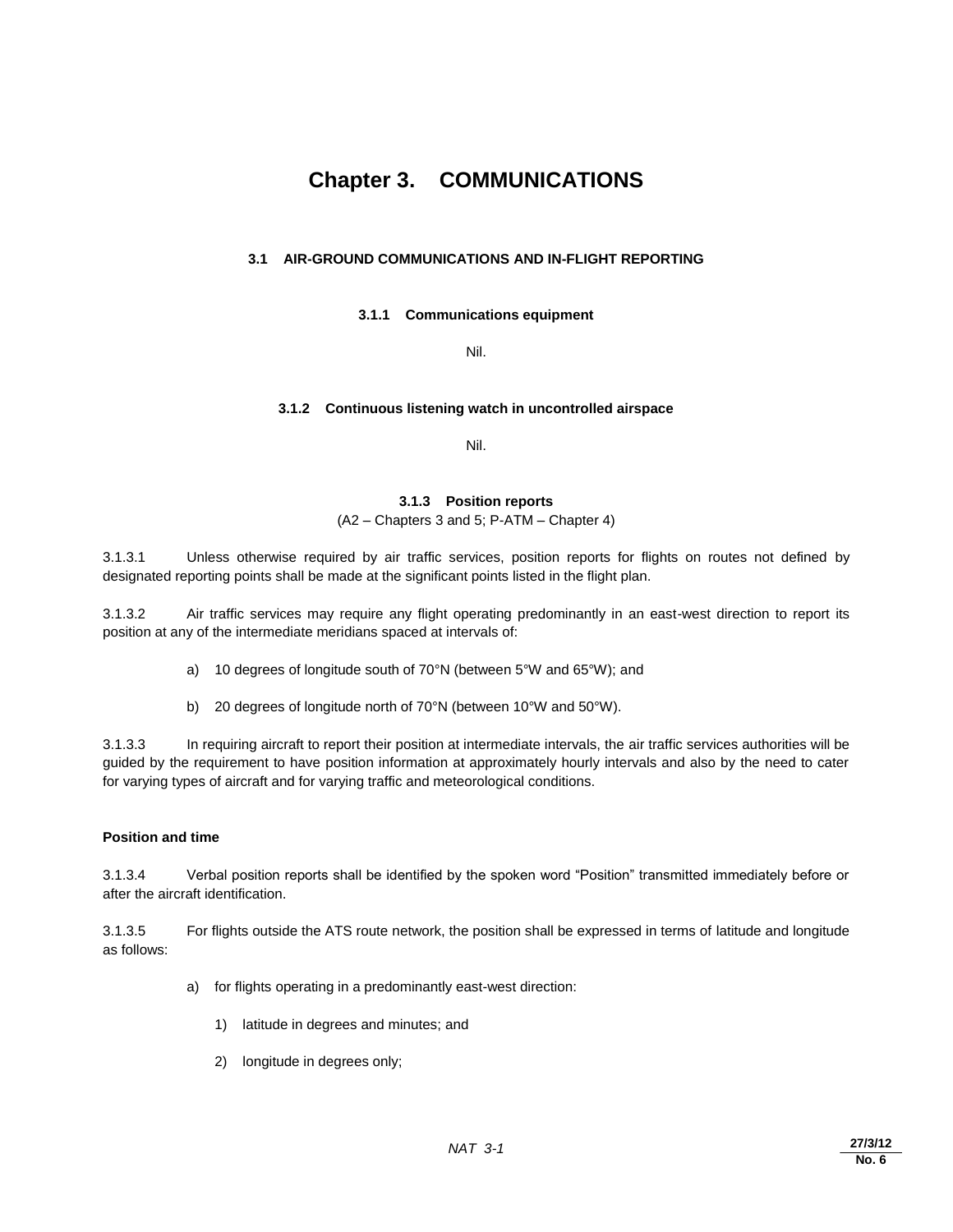- b) for flights operating in a predominantly north-south direction:
	- 1) latitude in degrees only; and
	- 2) longitude in degrees and minutes.

3.1.3.6 When making position reports, all times should be expressed in four digits, giving both the hour and minutes.

#### **Time over next position**

3.1.3.7 If the estimated time for the next position last reported to air traffic control is found to be in error by three minutes or more, a revised estimated time over shall be transmitted as soon as possible to the ATS unit concerned.

#### **Transmission**

*(*P-ATM – Chapter 4)

3.1.3.8 Position reports made by aircraft operating within an oceanic control area at a distance of 110 km (60 NM) or less from the common boundary with an adjacent oceanic control area, including aircraft operating on tracks through successive points on such boundary, shall also be made to the area control centre serving the adjacent control area.

3.1.3.9 Responsibility for the transmission of position reports to the additional ATS units specified in 3.1.3.8 may be delegated to the appropriate communications station(s) through local arrangements.

#### **3.1.4 Abbreviated position reports**

Nil.

#### **3.1.5 Read-back of VHF channels**

Nil.

#### **3.2 MANDATORY CARRIAGE OF 8.33 KHZ CHANNEL SPACING CAPABLE RADIO EQUIPMENT**

Nil.

#### **3.3 CONTROLLER-PILOT DATA LINK COMMUNICATIONS (CPDLC)**

#### *Area of applicability*

3.3.1 All aircraft intending to conduct flights in the airspace defined below shall be fitted with and shall operate controller-pilot data link communications (CPDLC) equipment:

> a) from 7 February 2013, on specified tracks and flight levels within the NAT organized track system (OTS); and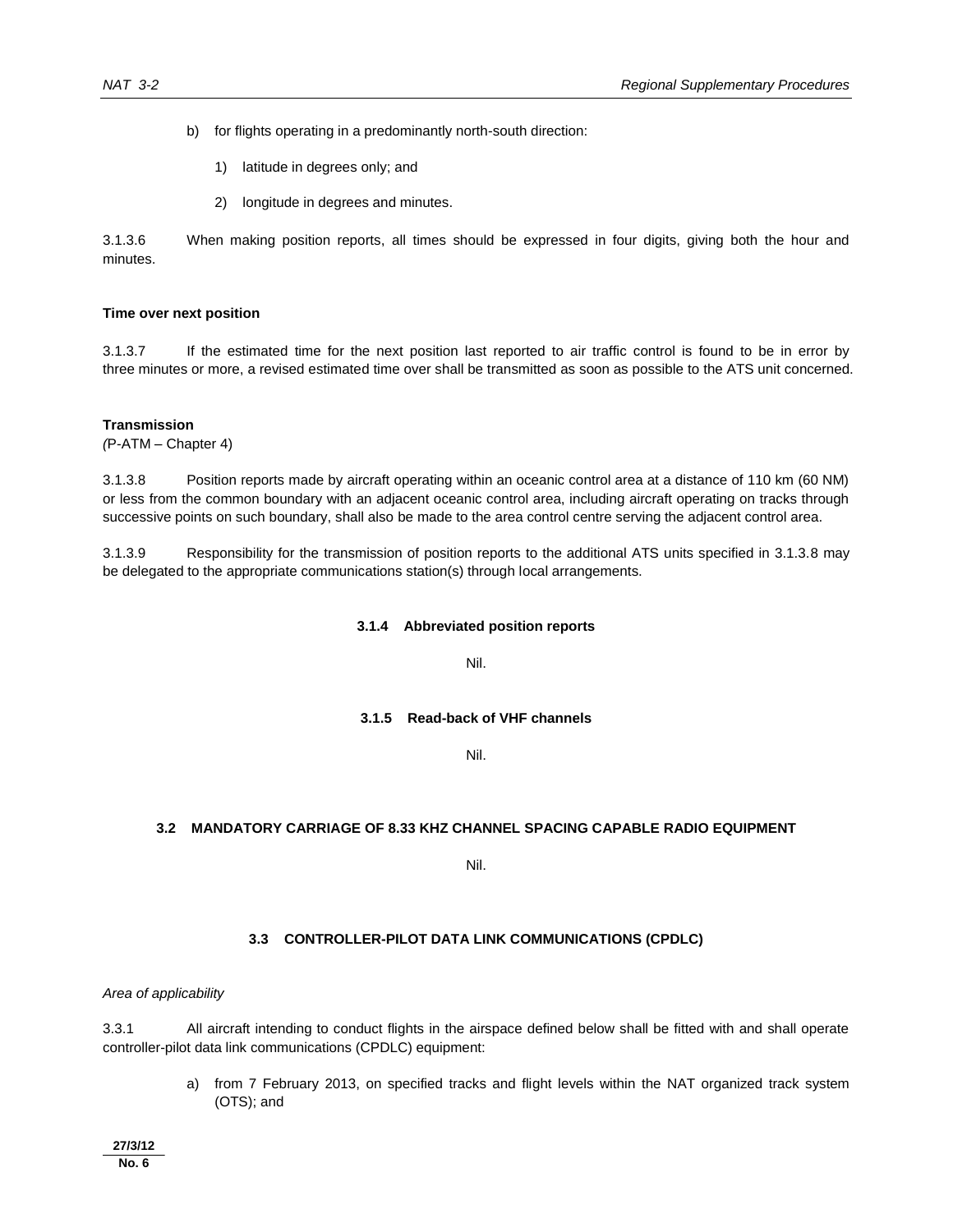b) from 5 February 2015, in specified portions of NAT minimum navigation specifications (MNPS) airspace.

*Note 1.— The specified tracks and flight level band within the NAT OTS will be published by the States concerned in national AIPs and identified daily in the NAT track message.*

*Note 2.— The specified portions of NAT MNPS airspace and aircraft equipment performance requirements where applicable will be published by the States concerned in national AIPs.*

#### *Means of compliance*

3.3.2 Operators intending to conduct flights within the airspace specified in 3.3.1 shall obtain CPDLC operational authorization, where applicable, either from the State of Registry or the State of the Operator. The State of Registry or the State of the Operator shall verify that the equipment has been certified in accordance with the requirements specified in RTCA DO-258/EUROCAE ED-100 or equivalent, capable of operating outside VHF data link coverage.

3.3.3 The services provided within the airspace specified in 3.3.1 shall comply with the Oceanic Safety and Performance Requirements as specified in RTCA DO-306/EUROCAE ED-122 or equivalent.

*Note.— Additional guidance can be found in the ICAO Global Operational Data Link Document (GOLD).*

#### **3.4 SATELLITE COMMUNICATION (SATCOM)**

(A2 – Chapter 3; P-ATM – Chapter 15; P-OPS, Vol. 1)

3.4.1 Within the Bodø Oceanic, Gander Oceanic, New York Oceanic, Reykjavik, Santa Maria Oceanic and Shanwick Oceanic control areas, aircraft with installed aeronautical mobile satellite (route) services (AMS(R)S) voice equipment, may use such equipment for additional ATS communications capability, provided the following requirements are met:

- a) the equipment shall be approved by the State of the Operator or the State of Registry;
- b) the equipment shall be operated in accordance with the provisions of the respective AlPs;
- c) pilots shall operate SELCAL in accordance with Section 3.5.1 or maintain a listening watch on the assigned HF frequency; and
- d) AMS(R)S voice communications should be made to aeronautical stations rather than ATS units unless the urgency of the communication dictates otherwise.

*Note 1.— AMS(R)S voice communication initiated due to HF propagation difficulties does not constitute urgency. Dedicated AMS(R)S voice telephone numbers (short codes) for air-ground radio facilities and air traffic control facilities are published in national AlPs where approved.*

*Note 2.— AMS(R)S voice is not a replacement for ADS-C, CPDLC or HF communications, but rather a means of reducing the risk of communications failure, improving the safety of operations and alleviating HF congestion. AMS(R)S voice provides an additional discrete communications medium and potential minimum equipment list (MEL) relief because States approving reduced carriage requirements for HF radio may allow aircraft to operate with only one serviceable HF radio.*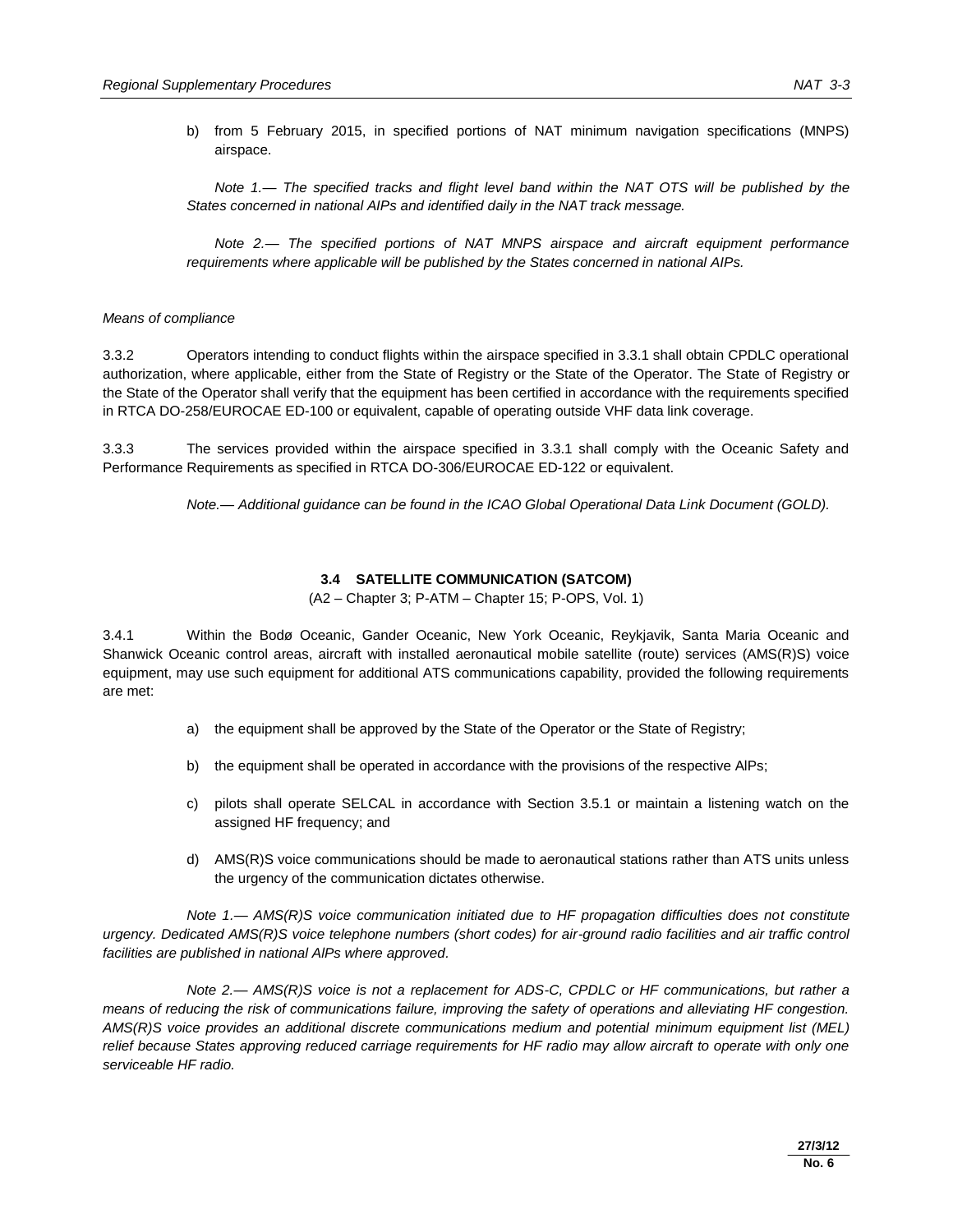#### **3.5 AERONAUTICAL MOBILE SERVICE**

#### **3.5.1 Selective calling (SELCAL)**

3.5.1.1 While operating in an HF air-ground communications environment, pilots shall maintain a listening watch on the assigned radio frequency. This will not be necessary, however, if a SELCAL watch is maintained and correct operation is ensured. Correct SELCAL operation shall be ensured by:

- a) the inclusion of the SELCAL code in the flight plan;
- b) the issue of a correction to the SELCAL code if subsequently altered due to change of aircraft or equipment; and
- c) an operational check of the SELCAL equipment with the appropriate radio station at or before initial entry into oceanic airspace. This SELCAL check must be completed successfully before commencing a SELCAL watch.

*Note.— A SELCAL watch on the assigned radio frequency should be maintained, even in areas of the region where VHF coverage is available and used for air-ground communications.*

> **3.5.2 HF operations** (A10, Vol. II – Chapter 5)

#### **3.5.2.1 Assignment of voice traffic to HF families**

3.5.2.1.1 Procedures for the distribution of the NAT HF air-to-ground message traffic of the users on the NAT routes between the various NAT HF families are indicated in Table 1.

*Note.— Use of the NAT-D radiotelephony network frequencies is extended to the Arctic area of the Anchorage Arctic FIR, via Gander Radio.*

3.5.2.1.2 In the event of overloading of a family or for other operational reasons, stations should not assign a frequency from an alternate family to aircraft flying routes outside the areas defined in Table 1, without prior coordination and agreement of other network stations, in order to minimize adverse impact on existing sub-network traffic.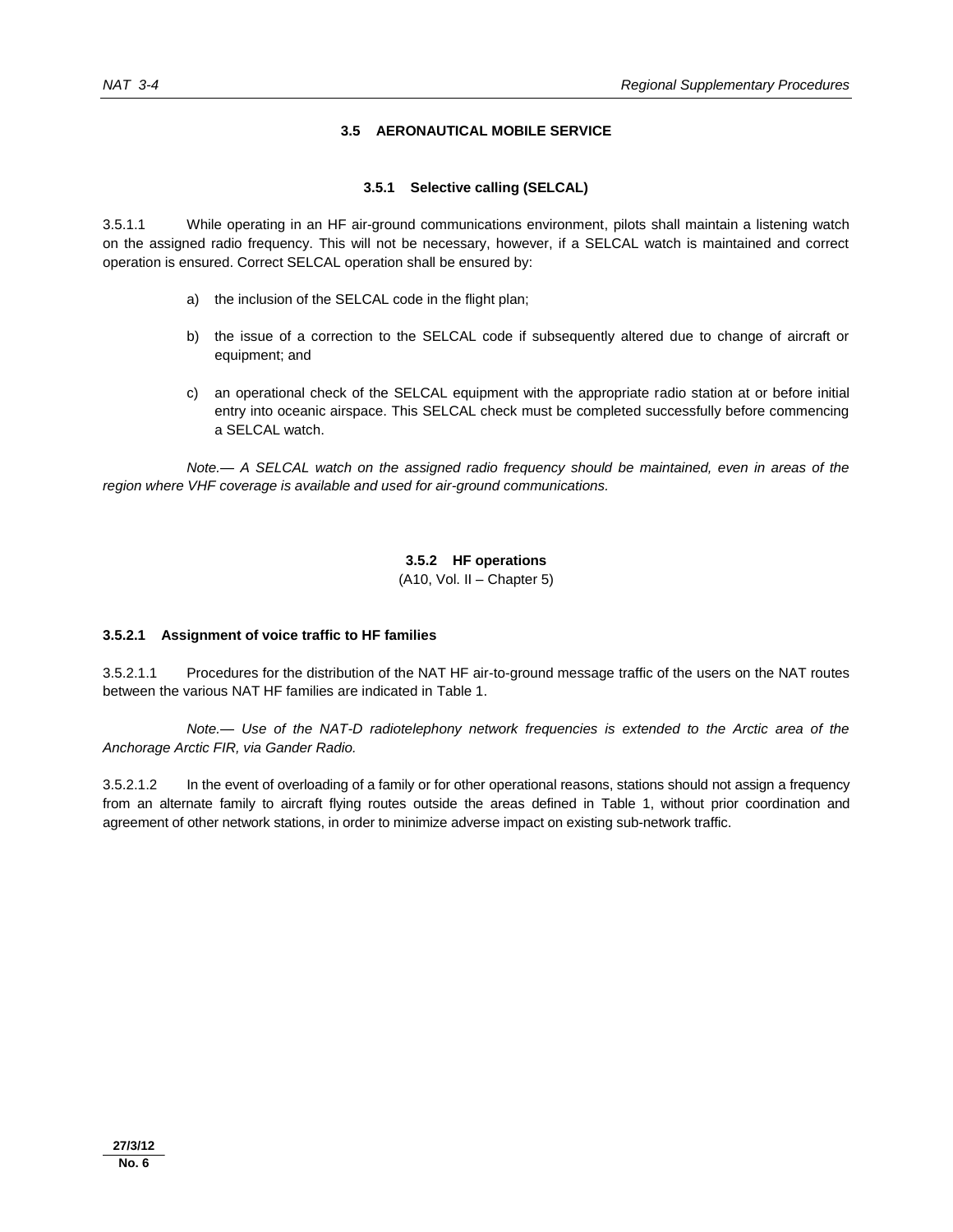| HF NAT family | Route or portion of route flown                                                     | Radio stations                                | Remarks                                                                                                                                                                                                                                                                       |
|---------------|-------------------------------------------------------------------------------------|-----------------------------------------------|-------------------------------------------------------------------------------------------------------------------------------------------------------------------------------------------------------------------------------------------------------------------------------|
| D             | Aircraft flying routes with<br>reporting point coordinates<br>north of 62°N         | Bodø<br>Gander<br>Iceland<br>Shanwick         | During off-peak periods and when<br>watch is reduced on other families,<br>Family D should remain the primary<br>assignment for aircraft flying north of<br>62°N.                                                                                                             |
| B and C       | Aircraft flying routes with<br>reporting point coordinates<br>between 47°N and 64°N | Gander<br>Iceland<br>Shanwick                 | In order to ensure even peak-time<br>distribution of traffic between<br>Family B and C, aircraft may be<br>assigned to either family on the<br>basis of State of Registry, airline<br>company or other such criteria as<br>agreed between Shanwick Radio<br>and Gander Radio. |
| F             | Aircraft flying routes entirely<br>within the Gander and<br>Shanwick areas          | Gander<br>Shanwick                            | Hours of operation of Family F shall<br>be coordinated on a tactical basis<br>between Shanwick Radio and<br>Gander Radio.                                                                                                                                                     |
| A             | Aircraft flying routes with<br>reporting point coordinates<br>between 43°N and 47°N | Gander<br>New York<br>Santa Maria<br>Shanwick | During off-peak periods and when<br>watch is reduced on other families,<br>Family A should remain the primary<br>assignment for aircraft flying south<br>of $43^{\circ}$ N.                                                                                                   |
| E             | Aircraft flying routes with<br>reporting point coordinates<br>south of 43°N         | New York<br>Santa Maria                       | During off-peak periods and in the<br>case of reduction of the number of<br>available families, the guard of this<br>family should be discontinued.                                                                                                                           |

| Table 1. Procedures for the distribution of NAT HF air-to-ground message traffic |  |
|----------------------------------------------------------------------------------|--|
|                                                                                  |  |

#### **3.5.2.2 Procedures for mutual assistance**

3.5.2.2.1 NAT radio stations shall function as a network and render assistance to each other and all aircraft as necessary, in accordance with Annex 10, Volume II.

### **3.5.2.3 Procedures to follow when unable to obtain an oceanic clearance**

**3.5.2.3 using HF communications**

**3.5.2.3** (P-ATM – Chapter 15)

3.5.2.3.1 Aircraft experiencing radio communication failure shall maintain their current flight level, route and speed to the Oceanic exit point. Thereafter, it shall follow the radio communication failure procedure applicable for that airspace.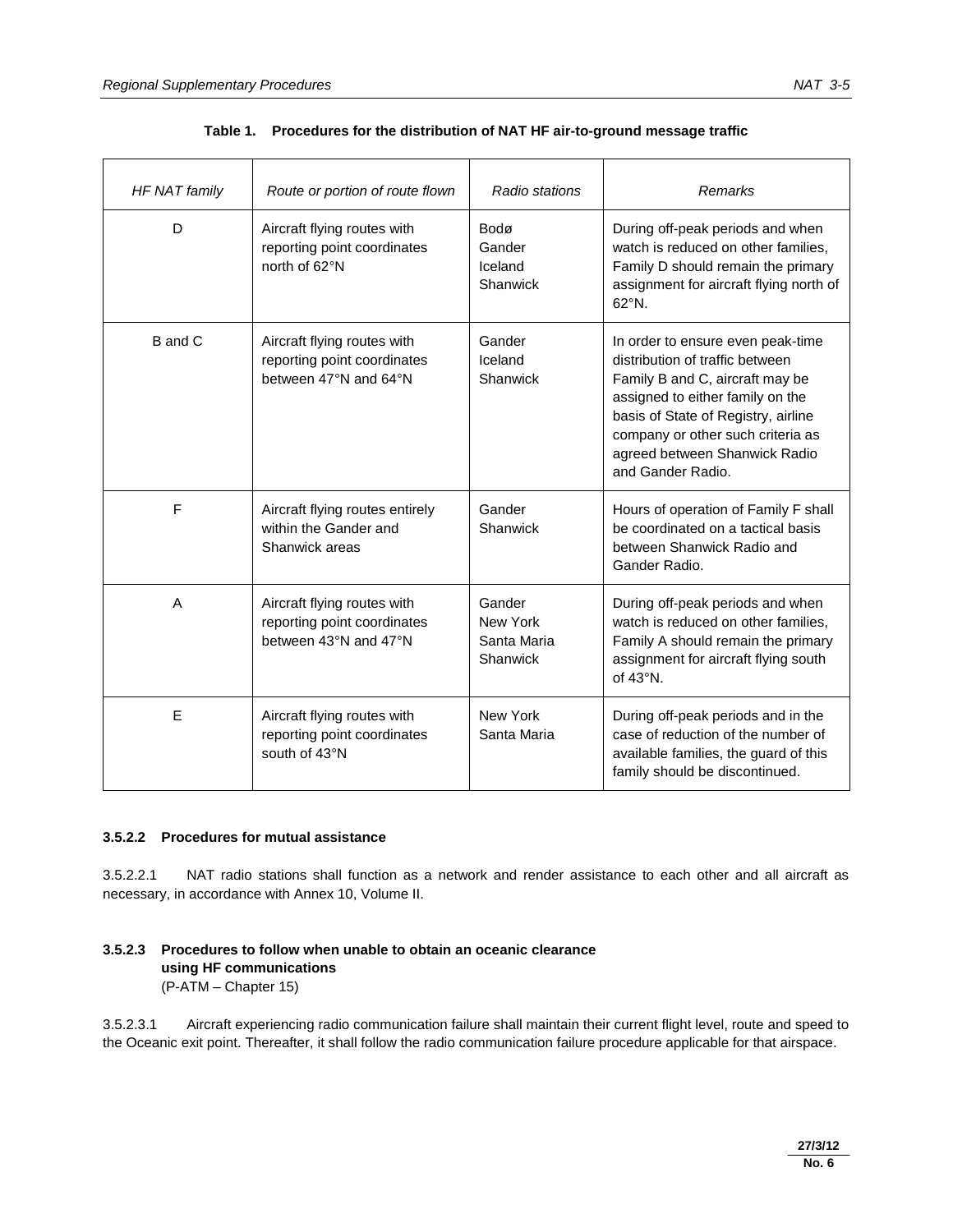*Note.— In this context, the current flight level is the last cleared level unless the preceding units' radio communication failure procedure dictates otherwise. In all cases, aircraft should stay in level flight in the oceanic area. Current speed should be the initial oceanic Mach number in the flight plan, if the aircraft does not have a speed clearance*.

#### **3.6 AERONAUTICAL FIXED SERVICE**

**3.6.1 AFTN rationalization**

Nil.

#### **3.7 RADIO CHANNELS/FREQUENCIES**

Nil.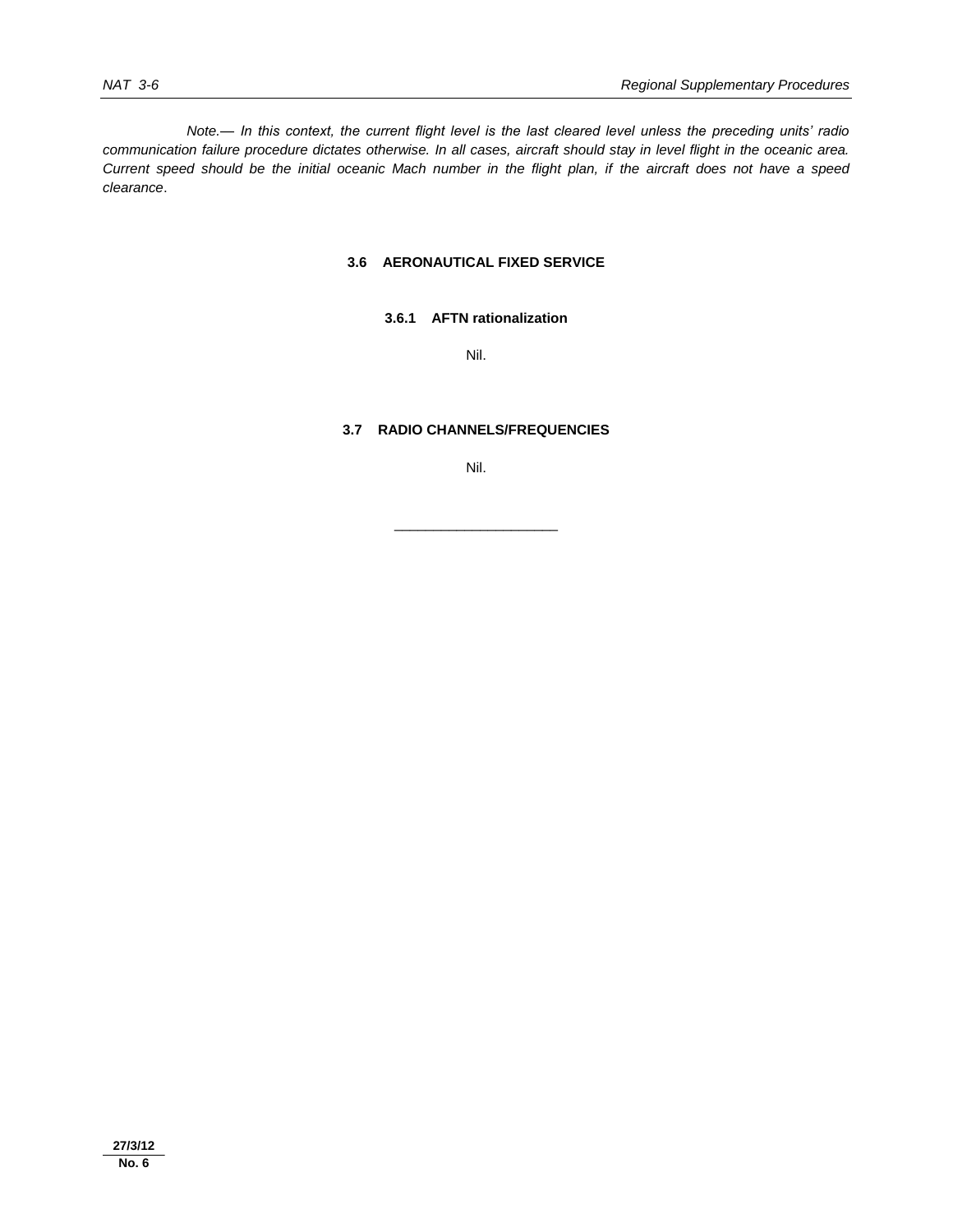### **Chapter 4. NAVIGATION**

#### **4.1 PERFORMANCE-BASED NAVIGATION (PBN)**

*Note.*— As the North Atlantic (NAT) Region transitions to PBN as contained in the Performance-based Navigation (PBN) Manual *(Doc 9613), the contents of 4.1 will be amended. Doc 9613 provides guidance on aircraft, operations and maintenance programmes for the initial achievement and continued compliance with the authorized navigation specification.*

#### **4.1.1 Area navigation (RNAV) specifications**

#### **4.1.1.1 RNAV 10 (RNP 10)**

*Note.— RNAV 10 retains the RNP 10 designation, as specified in Doc 9613, 1.2.3.5.*

4.1.1.1.1 The RNAV 10 (RNP 10) specification shall be applicable to navigation systems used to support the separation minima specified in  $6.2.1.1b$ , 6.2.1.1 c) and  $6.2.2.2 a$  when published in State AIPs. Additionally, the navigation performance shall be measured to ensure that the following criteria are met in order for this separation minima to be utilized in the New York Oceanic East FIR and Santa Maria Oceanic FIR:

- a) The proportion of the total flight time spent by aircraft 46km (25NM) or more off the cleared track shall be less than  $9.11 \times 10^{-5}$ ; and
- b) The proportion of the total flight time spent by aircraft between 74 and 111 km (40 and 60 NM) off the cleared track shall be less than  $1.68 \times 10^{-5}$

*Means of compliance*

4.1.1.1.2 The aircraft and operator must be approved RNAV 10 (RNP 10) by the State of the Operator or the State of Registry, as appropriate.

4.1.1.1.3 Operator programmes shall be established to mitigate the occurrence of navigation errors due to equipment malfunction or operational error:

- a) operator in-flight operating drills shall include mandatory navigation cross-checking procedures to identify navigation errors in sufficient time to prevent aircraft from inadvertent deviation from ATC-cleared route; and
- b) the operator shall establish programmes to provide for the continued airworthiness of aircraft navigation systems necessary to navigate to the degree of accuracy required.

4.1.1.1.3 When granting RNAV 10 (RNP 10) approvals for operators that intend to operate in the NAT Region, States shall take account of the RNAV 10 (RNP 10) time limits for aircraft equipped with dual INS or inertial reference unit (IRS) systems.

*Note.— RNAV 10 (RNP 10) time limits are discussed in the Performance-based Navigation (PBN) Manual (Doc 9613) Part B, Volume II, Chapter 1.*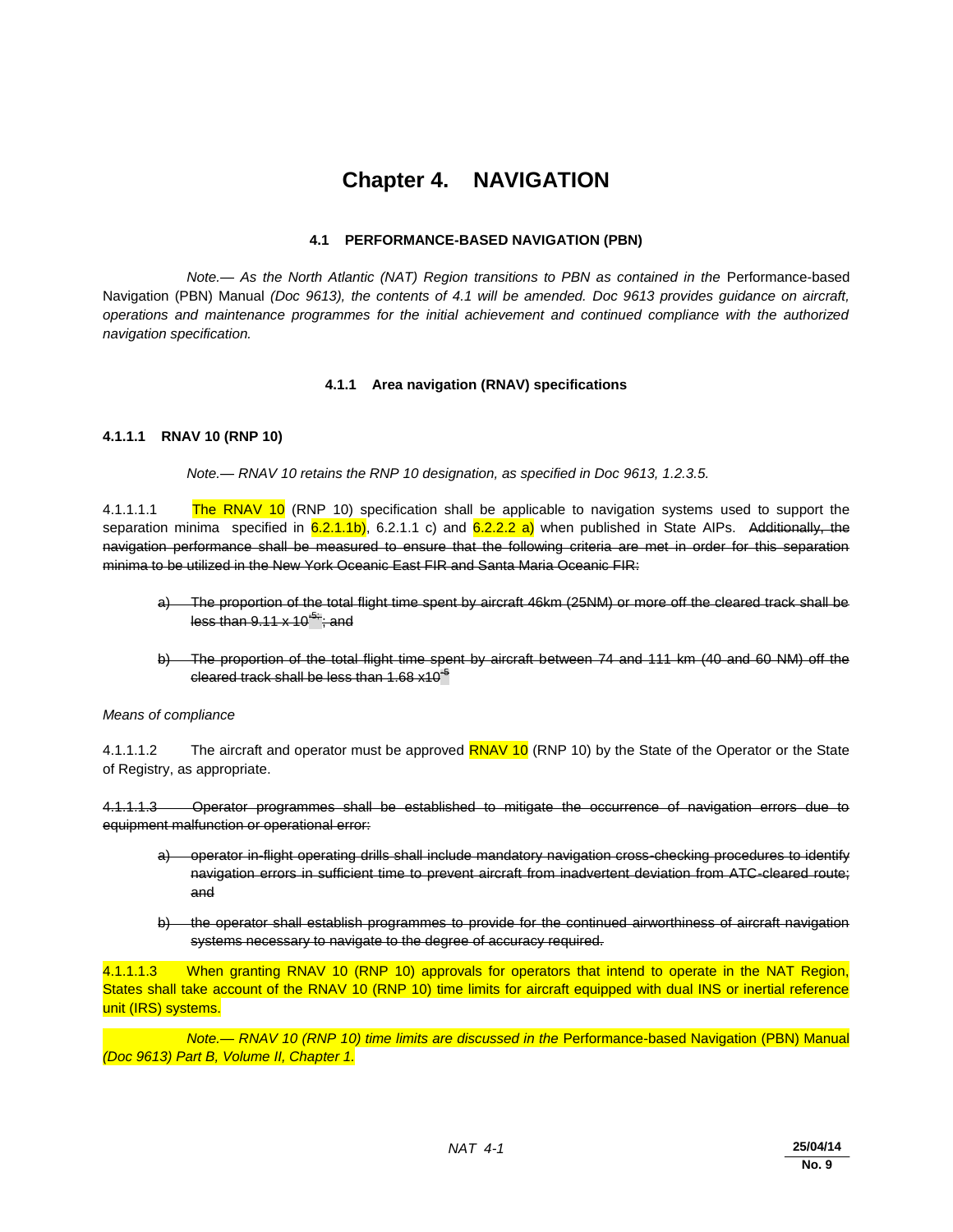#### **4.1.1.2 RNAV 5**

Nil.

#### 4.**1.1.3 RNAV 2**

Nil.

#### **4.1.1.4 RNAV 1**

Nil.

#### **4.1.1.5 Pre-PBN navigation specifications**

#### *4.1.1.5.1 Minimum navigation performance specifications (MNPS)*

#### *Area of applicability*

.

4.1.1.5.1.1 The MNPS shall be applicable in that volume of airspace between FL 285 and FL 420 within the Oceanic Control Areas of Santa Maria, Shanwick, Reykjavik, Bodø Oceanic, Gander Oceanic, and New York Oceanic East, Reykjavik, Santa Maria and Shanwick, excluding the area west of 60°W and south of 38°30′N NBrest Oceanic Transition Area (BOTA) and the Shannon Oceanic Transition Area (SOTA).

*Note.— This volume of airspace is referred to as the "MNPS airspace". " The volumes of airspace in 4.1.1.5.1.1 are referred to as the "North Atlantic High Level Airspace (NAT HLA), part of which were previously referred to as the "North Atlantic Minimum Navigation Performance Specifications Airspace (NAT MNPSA)".*

*Means of compliance* (A2 – Chapter 5; A6, Part I – Chapters 3, 4 and 7; A6, Part II – Chapters 3 and 7; A8 – Chapter 8)

4.1.1.5.1.2 Except for those flights specified in 4.1.1.5.1.8, aircraft operating within the volume of airspace specified in 4.1.1.5.1.1 shall have lateral navigation performance capability such that:

| $\sim$<br><b>u</b> | the standard deviation of lateral track errors shall be less than 11.7 km (6.3 NM);                                                                    |
|--------------------|--------------------------------------------------------------------------------------------------------------------------------------------------------|
|                    | the proportion of the total flight time spent by aircraft 56 km (30 NM) or more off the cleared track shall<br>be less than $5.3 \times 10^{-4}$ ; and |

c) the proportion of the total flight time spent by aircraft between 93 and 130 km (50 and 70 NM) off the cleared track shall be less than 1.3  $\times$  10<sup>-4</sup>.

4.1.1.5.1.3 The State of Registry or the State of the Operator, as appropriate, should verify that the lateral navigation capability of approved aircraft meets the requirements specified in 4.1.1.5.1.2.

*Note.— Guidance material of use to those involved in the initial achievement and continued maintenance*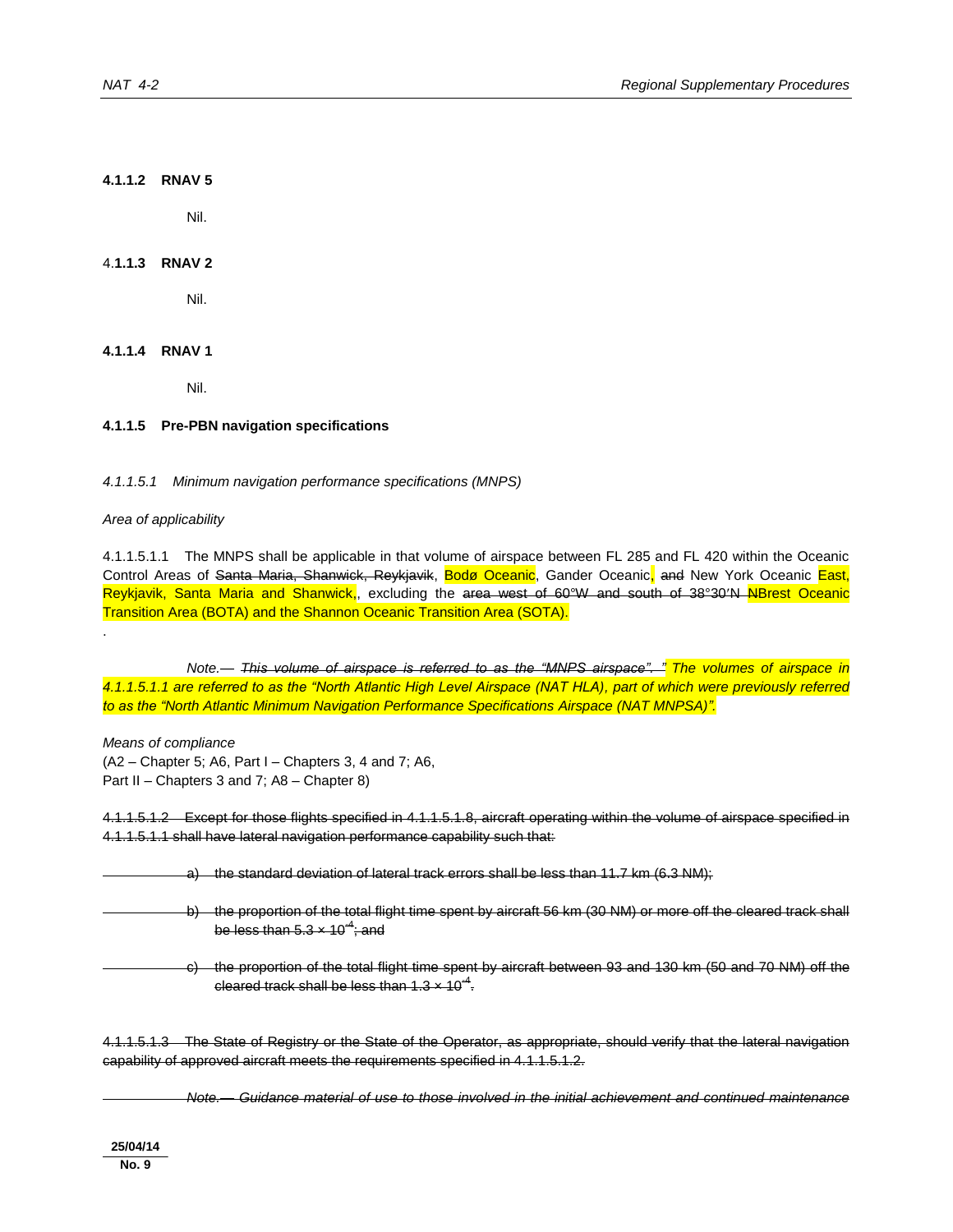*of the navigation capability set forth in 4.1.1.5.1.2 has been issued by ICAO under the title* North Atlantic Operations and Airspace Manual (NAT Doc 007) *and will be supplemented and updated as required and as new material becomes available.*

4.1.1.5.1.4 Aircraft that have been approved by the State of Registry or the State of the Operator, as appropriate, for RNP 10 (PBN application of RNAV 10) or RNP 4 are considered to meet the requirements specified in 4.1.1.5.1.2 a).

*Note.— The* Performance-based Navigation (PBN) Manual *(Doc 9613) provides guidance on aircraft approval, operations and maintenance programmes for initial achievement and continued compliance with RNAV 10 (Designated and Authorized as RNP 10) and RNP 4.*

4.1.1.5.1.5 From 1 January 2015 the means of compliance for demonstrating performance to 4.1.1.5.1.2 a) above shall be in accordance with the RNAV 10 or RNP 4 navigation specifications as detailed in the Performance Based Navigation Manual (Doc 9613). Aircraft that have been MNPS approved by the State of Registry or the State of the Operator based on standard deviation of lateral track error of 11.7 km (6.3 NM) before 1 January 2015 shall be permitted to operate in NAT MNPS airspace until 1 January 2020.

4.1.1.5.1.6 When granting approval for operations in MNPS airspace, States should take account of the RNP 10 time limits for aircraft equipped with dual INS or inertial reference unit (IRU) systems.

*Note.— RNP 10 time limits are discussed in (Doc 9613) Part B, Volume II, Chapter 1.*

4.1.1.5.1.2 Aircraft that have been MNPS approved before 1 January 2015 based on standard deviation of lateral track error of 11.7 km (6.3 NM) by the State of Registry or the State of the Operator shall be permitted to operate in NAT HLA until 30 January 2020.

4.1.1.5.1.3 Only aircraft approved for RNP 4 or RNAV 10 (RNP 10) shall be eligible for a new MNPS specific approval.

4.1.1.5.1.74 When granting MNPS specific approvals for operations in MNPS airspace NAT HLA, the State of Registry or the State of the Operator, as appropriate, shall ensure that: in-flight operating drills include mandatory navigation cross-checking procedures which will identify navigation errors in sufficient time to prevent the aircraft inadvertently deviating from the ATC-cleared route. Guidance on procedures is detailed in NAT Doc 007:

- a) in-flight operating drills include mandatory navigation cross-checking procedures which will identify navigation errors in sufficient time to prevent the aircraft inadvertently deviating from the ATC-cleared route. Guidance on procedures is detailed in NAT Doc 007.
- b) the operator has established programmes to provide for the continued airworthiness of aircraft navigation systems necessary to navigate to the degree of accuracy required;
- c) the operator has established procedures to ensure flight crews have adequate knowledge of the current provisions regarding:
	- i) the position reporting procedures detailed in 3.1.3;
		- ii) mandatory carriage of the NAT OTS message as detailed in 6.4.1.2; and
			- iii) the NAT special procedures detailed in Chapter 9.

*Note 1.— Guidance material of use to those who intend to operate aircraft in the ICAO NAT Region is provided in the* North Atlantic Operations and Airspace Manual *(NAT Doc 007).*

*Note 2.— The* Performance-based Navigation (PBN) Manual *(Doc 9613) provides guidance on aircraft, operations and maintenance programmes for the initial achievement and continued compliance with the authorized*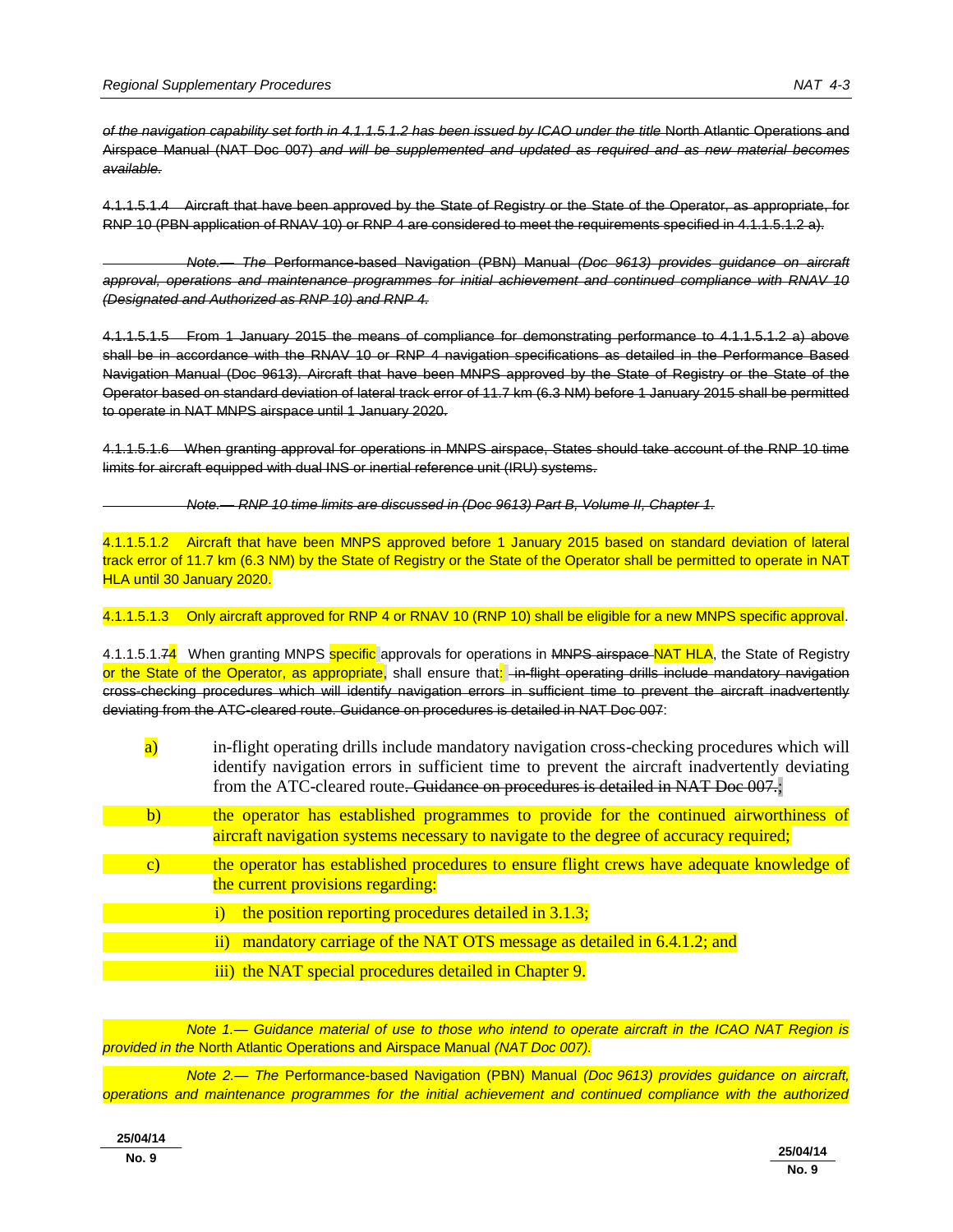#### *navigation specification, including programmes for avoiding navigational errors.*

4.1.1.5.1.8 Flights not subject to an Oceanic Clearance, which flight plan to route through Brest Oceanic Transition Area (BOTA) and/or Shannon Oceanic Transition Area (SOTA), are not subject to MNPS approval.

*Note 1.— SOTA is defined as that airspace from DINIM (510000N 0150000W) — LESLU (510000N 0080000W) — 483000N 0080000W — BEDRA (490000N 0150000W) to DINIM (510000N 0150000W).*

*Note 2.— BOTA is defined as that airspace from 483400N 0084500W — 483000N 0080000W — 450000N 0080000W — 450000N 0084500W to 483400N 0084500W.*

#### **4.1.2 Required navigation performance (RNP) specifications**

#### **4.1.2.1 RNP 4**

4.1.2.1.1 The RNP 4 specification shall be applicable to navigation systems used to support the separation minima specified in  $6.2.1.1a$ ,  $6.2.1.1b$ )  $6.2.1.1c$ ,  $6.2.2.2a$  and  $6.2.2.2b$  when published in State AIPs. Additionally, the navigation performance shall be measured to ensure that the following criteria are met in order for this separation minima to be utilized in the New York Oceanic East FIR and Santa Maria Oceanic FIR:

- 1) the proportion of the total flight time spent by aircraft 28 km (15 NM) or more off the cleared track shall be less than 5.44 × 10<sup>-5</sup>; and
- 2) the proportion of the total flight time spent by aircraft between 44 and 67 km (24 and 36 NM) off the cleared track shall be less than 1.01 **×** 10<sup>-5</sup>.

#### *Means of compliance*

4.1.2.1.2 The aircraft and operator shall be approved RNP 4 by the State of the Operator or the State of Registry, as appropriate.

4.1.2.1.3 Operator programmes shall be established to mitigate the occurrence of navigational errors due to equipment malfunction or operational error:

- a) operator in-flight operating drills shall include mandatory navigation cross-checking procedures to identify navigation errors in sufficient time to prevent aircraft from inadvertent deviation from ATC-cleared route; and
- b) the operator shall establish programmes to provide for the continued airworthiness of aircraft navigation systems necessary to navigate to the degree of accuracy required.

#### **4.1.2.2 Basic RNP 1**

Nil.

#### **4.1.2.3 Advanced RNP 1**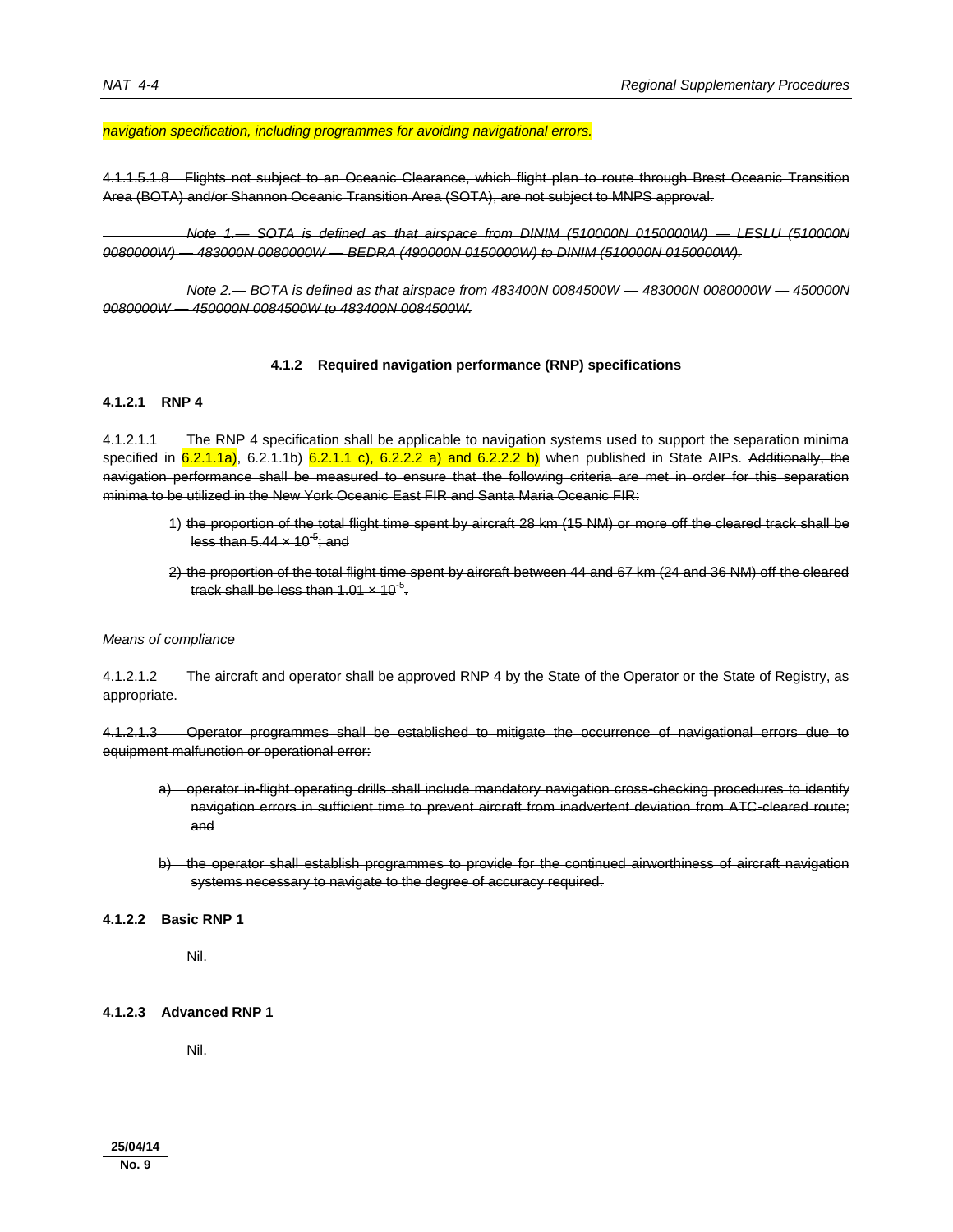#### **4.2 REDUCED VERTICAL SEPARATION MINIMUM (RVSM)**

#### **Area of applicability**

4.2.1 RVSM shall be applicable in that volume of airspace between FL 290 and FL 410 inclusive in all FIRs of the NAT Region.

#### **Means of compliance**

(A2 – Chapter 5 and Appendix 3; A6, Part I – Chapters 3, 4 and 7; A6, Part II – Chapters 3 and 7; A8, Part IIIA – Chapter 8, A11 – Chapter 2)

4.2.2 Operators intending to conduct flights within the NAT Region where RVSM is applied shall require an RVSM approval either from the State of Registry or the State of the Operator. The State of Registry or the State of the Operator, as appropriate, should verify that the height-keeping performance capability of approved aircraft meets the requirements specified in Annex 6, Parts I and II.

*Note.— Guidance material of use to those involved in the initial achievement and continued maintenance of the height-keeping performance has been issued by ICAO under the title North Atlantic Operations and Airspace Manual (NAT Doc 007) and will be supplemented and updated as required and as new material becomes available.*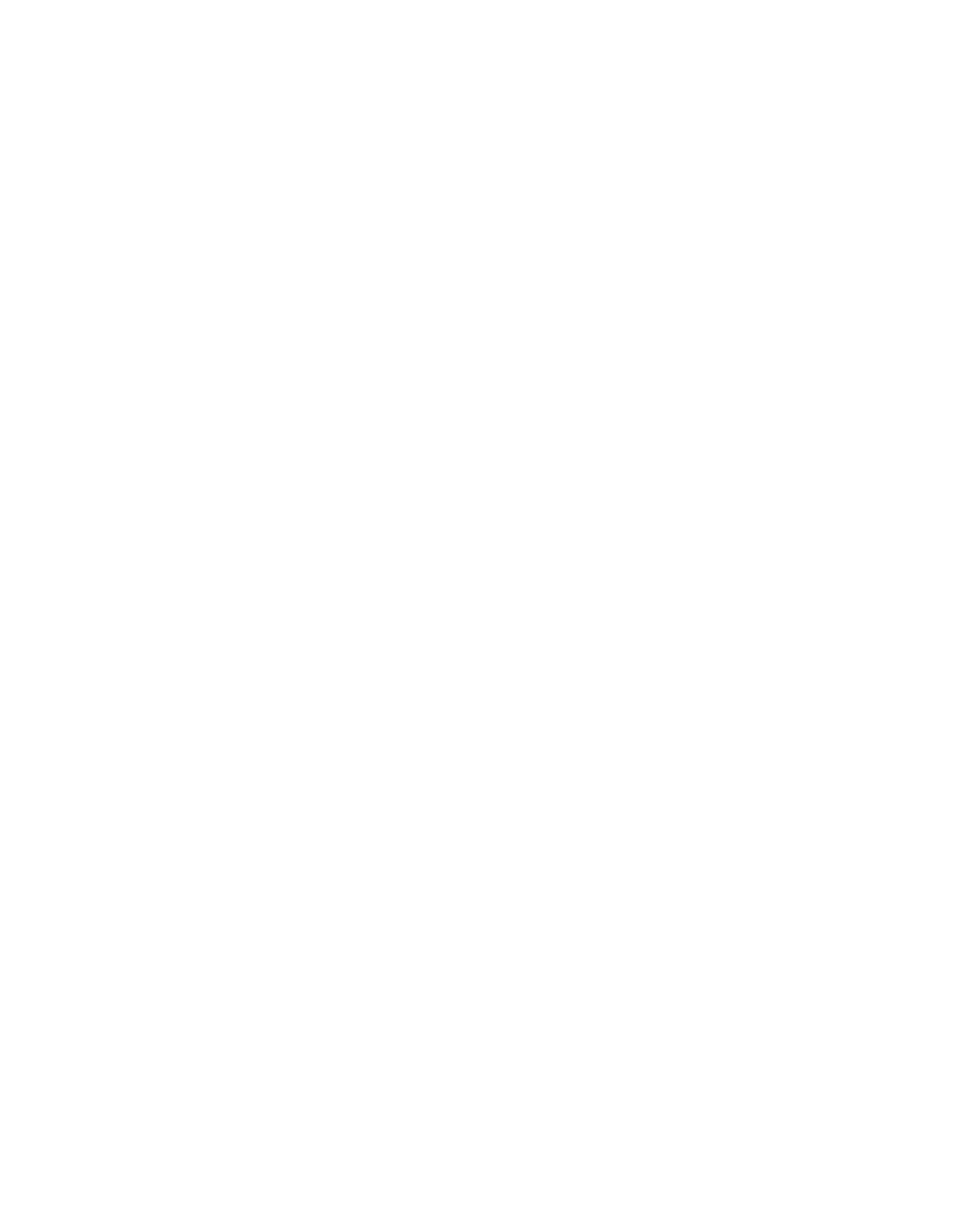### **Chapter 5. SURVEILLANCE**

#### **5.1 SECONDARY SURVEILLANCE RADAR (SSR)**

(P-ATM – Chapter 8; P-OPS, Vol. I )

#### **5.1.1 Carriage of pressure-altitude reporting SSR transponders**

5.1.1.1 All aircraft operating as IFR flights in the NAT Region shall be equipped with a pressure-altitude reporting SSR transponder.

#### **5.1.2 Code allocation methodology**

Nil.

#### **5.1.3 Assignment of SSR codes**

Nil.

#### **5.1.4 Operation of pressure-altitude reporting SSR transponders**

5.1.4.1 Unless otherwise directed by ATC, pilots of aircraft equipped with SSR flying in NAT FIRs shall retain the last assigned identity (Mode A) code for a period of 30 minutes after entry into NAT airspace.

#### **5.1.5 Monitoring of SSR-derived information**

Nil.

#### **5.2 SSR MODE S**

#### **5.2.1 Carriage and operation of SSR Mode S**

Nil.

#### **5.2.2 Transition between Mode A/C and Mode S**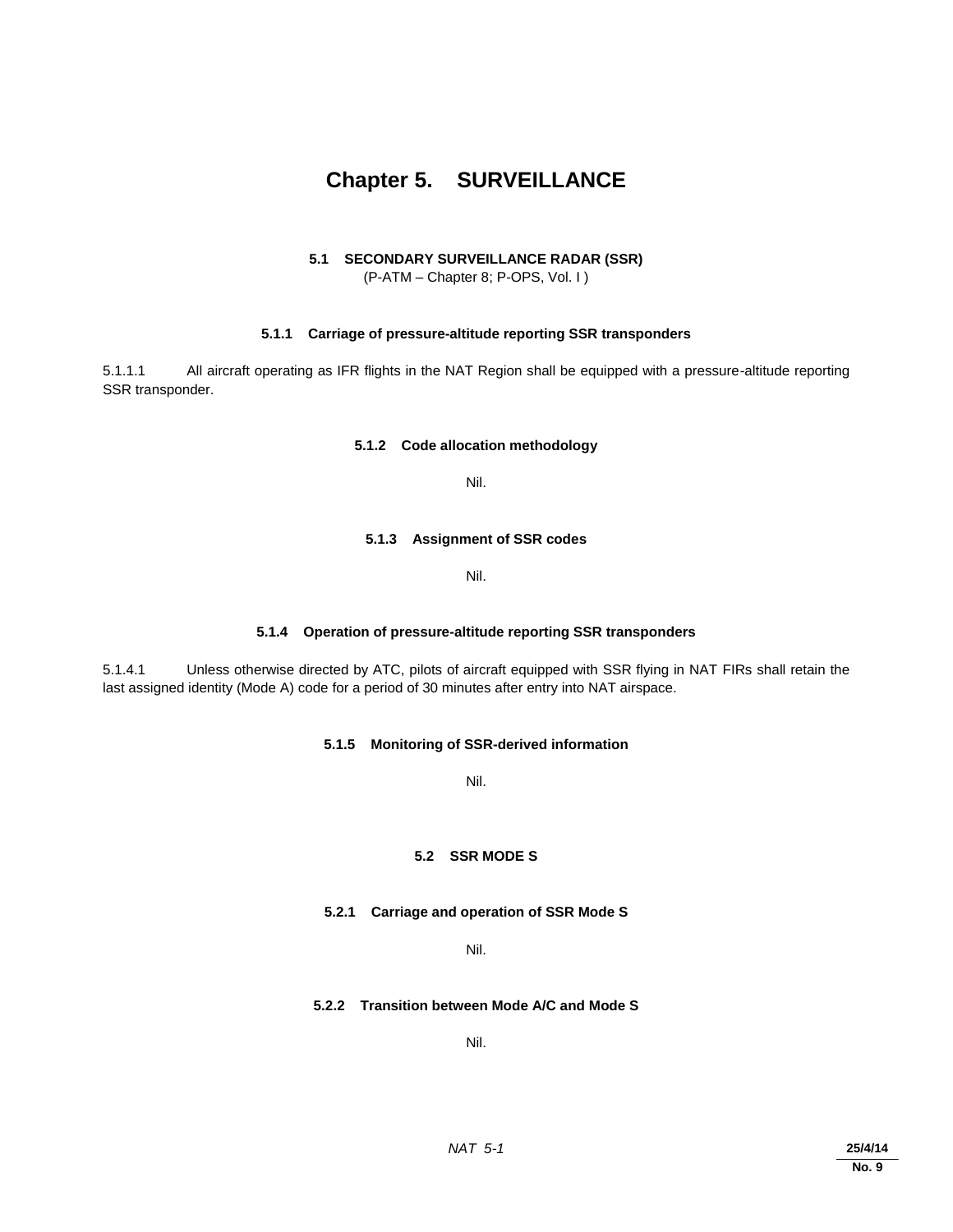#### **5.3 AIRBORNE COLLISION AVOIDANCE SYSTEMS (ACAS)**

**5.3.1 Carriage and operation of ACAS II**  $(A2 - Chapter 3; A6, Part I - Chapter 6;  $\overline{AG}$ , Part II - Chapter 3.6; A10, Vol. IV;$ A11 – Chapter 2; P-OPS, **Part III**, Vol. I; P-ATM – Chapters 4 and 10)

#### Nil.

#### **5.4 AUTOMATIC DEPENDENT SURVEILLANCE – CONTRACT (ADS-C)**

*Area of applicability*

5.4.1 All aircraft intending to conduct flights in the airspace defined below shall be fitted with and shall operate automatic dependent surveillance – contract (ADS-C) equipment:

- a) from 7 February 2013, on specified tracks and on specified flight levels within the NAT organized track system (OTS); and
- b) from 5 February 2015, in specified portions of NAT minimum navigation specifications (MNPS) airspace.

*Note 1.— The specified tracks and flight level band within the NAT OTS will be published by the States concerned in national AIPs and identified daily in the NAT track message.*

*Note 2.— The specified portions of NAT MNPS airspace and aircraft equipment performance requirements, where applicable, will be published by the States concerned in national AIPs.*

#### *Means of compliance*

5.4.2 Operators intending to conduct flights within the airspace specified in 5.4.1 shall obtain an ADS-C operational authorization, where applicable, either from the State of Registry or the State of the Operator. The State of Registry or the State of the Operator shall verify that the equipment has been certified in accordance with the requirements specified in RTCA DO-258/EUROCAE ED-100 or equivalent, capable of operating outside VHF data link coverage.

5.4.3 The data link services provided within the NAT airspace shall comply with the Oceanic Safety and Performance Requirements as specified in RTCA DO-306/EUROCAE ED-122 or equivalent. Conformance monitoring shall provide alerts to the controller when reports do not match the current flight plan, and the following ADS contracts shall be used:

- a) ADS periodic contracts at an interval consistent with safety requirements and published by the States concerned in national AIPs; and
- b) ADS event contracts that include the following event types:
	- 1) lateral deviation event (LDE) with a lateral deviation threshold of 9.3 km (5 NM) or less;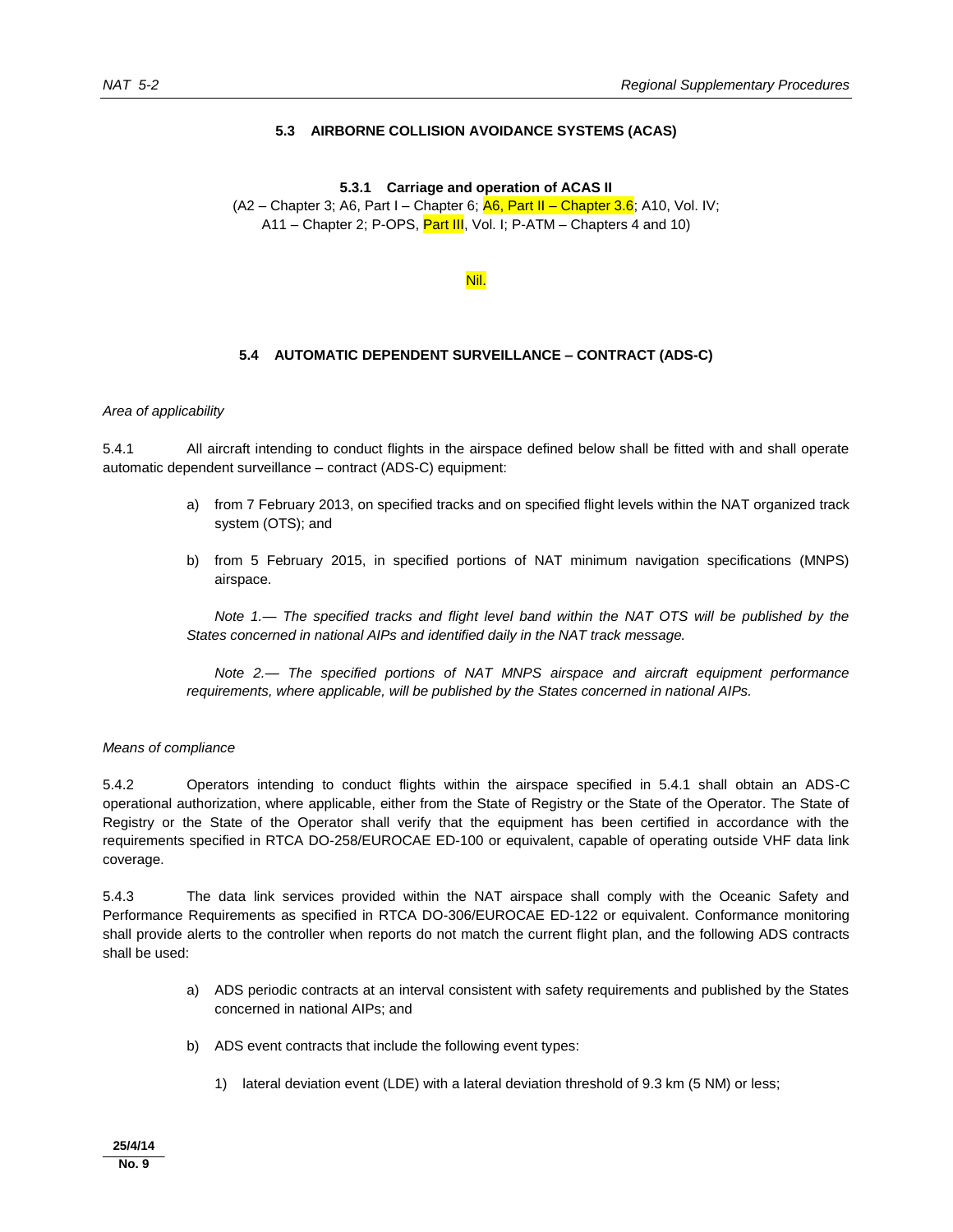- 2) level range deviation event (LRDE) with a vertical deviation threshold of 90 m (300 ft) or less; and
- 3) waypoint change event (WCE) at compulsory reporting points.

*Note.— Additional guidance can be found in the ICAO Global Operational Data Link Document (GOLD).*

#### **5.5 AUTOMATIC DEPENDENT SURVEILLANCE – BROADCAST (ADS-B)**

5.5.1 The procedures contained in 5.5.2 shall be applicable in those portions of the following FIRs where an ADS-B based ATS surveillance service is provided:

> Reykjavik FIR, Søndrestrøm FIR, Bodø FIR, Gander Oceanic FIR, New York Oceanic East FIR and Santa Maria Oceanic FIR.

5.5.2 An aircraft carrying 1090 MHz extended squitter (1090ES) ADS-B equipment shall disable ADS-B transmission unless:

- a) the aircraft emits position information of an accuracy and integrity consistent with the transmitted values of the position quality indicators; or
- b) the aircraft always transmits a value of 0 (zero) for one or more of the position quality indicators (NUCp, NIC, NAC or SIL), when the requirements of a) above cannot be met; or
- c) the operator has received an exemption granted by the appropriate ATS authority.

*Note.—The following documents provide guidance for the installation and airworthiness approval of ADS-B OUT system in aircraft and ensure compliance with a) above:*

- *1. European Aviation Safety Agency (EASA) AMC 20-24; or*
- *2. FAA AC No. 20-165A – Airworthiness Approval of ADS-B; or*
- *3. Configuration standards reflected in Appendix XI of Civil Aviation Order 20.18 of the Civil Aviation Safety Authority of Australia.*

5.5.3 Downlinked ADS-B data shall not be used by the ATC system for determining aircraft position when any of the position quality indicators (NUCp, NIC, NAC or SIL) have a value of 0 (zero).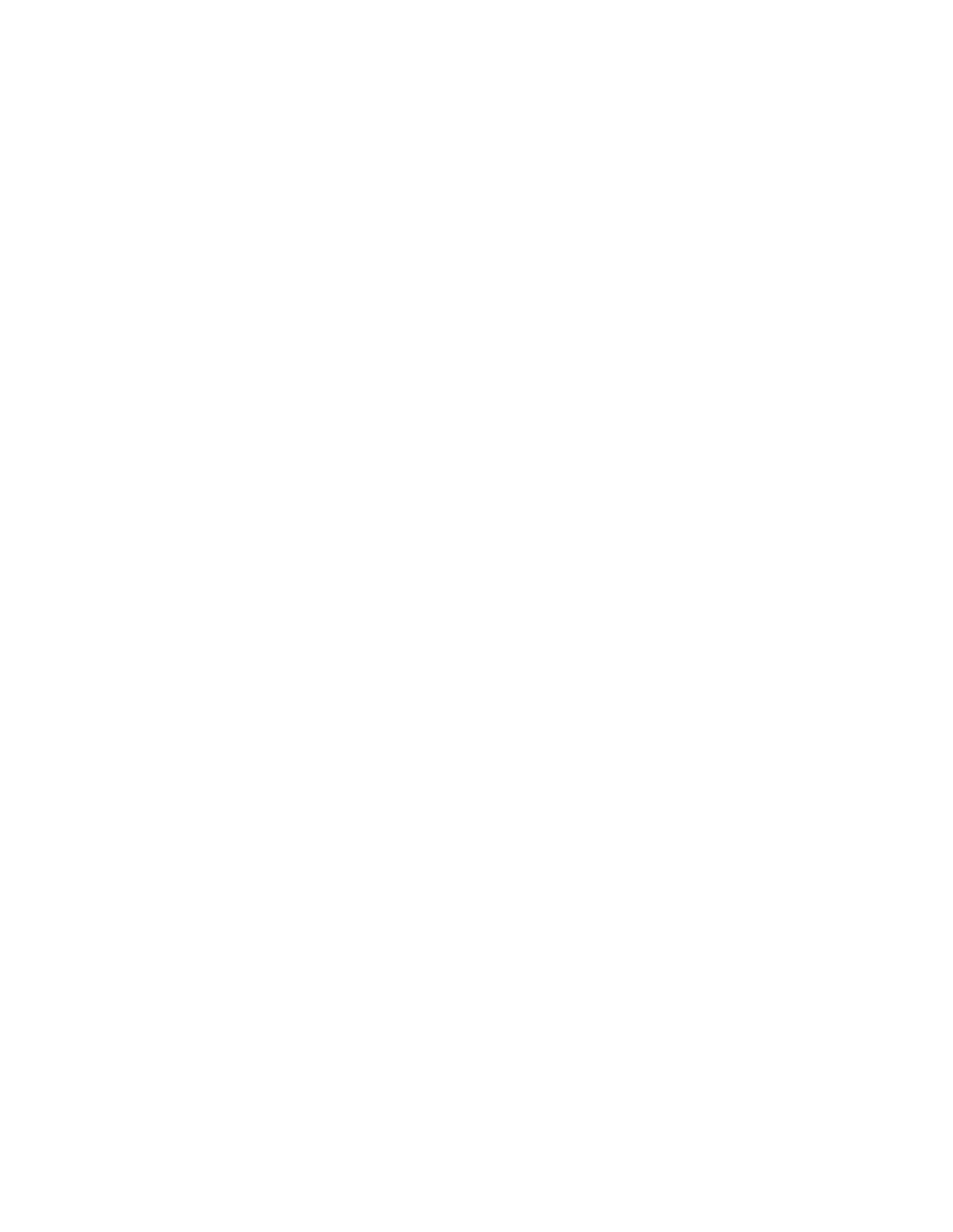### **Chapter 6. AIR TRAFFIC SERVICES**

#### **6.1 AIR TRAFFIC CONTROL (ATC) CLEARANCES**

#### **6.1.1 Content**

(A11 – Chapter 3; P-ATM – Chapters 4 and 11)

6.1.1.1 An abbreviated clearance shall only be issued by ATS when clearing an aircraft to follow one of the organized tracks throughout its flight within the NAT control areas or when clearing an aircraft to follow its flight plan route. In all other circumstances, full details of the cleared track shall be specified in the clearance message.

6.1.1.2 When an abbreviated clearance is issued to follow one of the organized tracks, it shall include:

- a) cleared track specified by the track code;
- b) cleared flight level(s);
- c) cleared true Mach number (if required); and
- d) if the aircraft is designated to report meteorological information in flight, the phrase "SEND MET REPORTS".

6.1.1.3 On receipt of an abbreviated clearance, the pilot shall read back the contents of the clearance message. In addition, when cleared to follow one of the organized tracks, the pilot shall read back full details of the track specified by the code letter, except where alternative procedures using VHF techniques exist which include provision for the confirmation of cleared track by the pilot.

6.1.1.4 When an abbreviated clearance is issued to follow the flight plan route, it shall only be issued using direct controller-pilot communication and shall include:

- a) the expression "cleared via flight planned route";
- b) cleared flight level(s); and
- c) cleared true Mach number (if required).

6.1.1.5 On receipt of an abbreviated clearance, the pilot shall read back the contents of the clearance message. In addition, when cleared via "flight planned route", the pilot shall read back full details of the flight plan route.

6.1.1.6 A pilot-in-command shall, if at any time in doubt, request a detailed description of the route from ATS.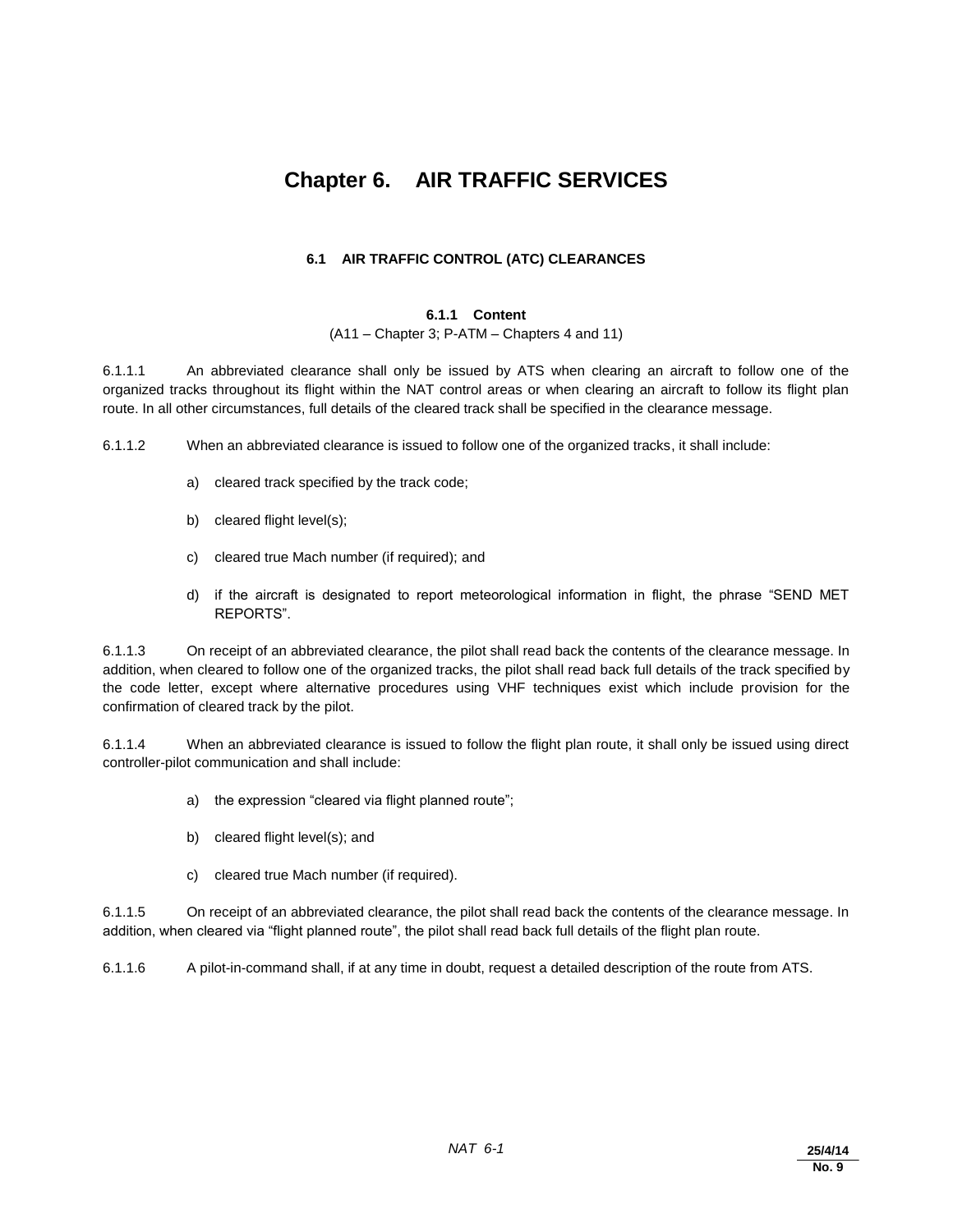#### **6.1.2 Adherence**

(A2 – Chapter 3)

6.1.2.1 If an aircraft has inadvertently deviated from the route specified in its ATC clearance, it shall forthwith take action to regain such route within 185 km (100 NM) from the position at which the deviation was observed.

#### **6.1.2.2 Unable to obtain oceanic clearance using HF voice**

**6.1.2.2** (P-ATM – Chapter 15)

6.1.2.2.1 Aircraft operating outside VHF coverage that are unable to contact ATC on HF to obtain an Oceanic clearance shall continue to operate at the last assigned flight level and along the cleared route of flight until communications are re-established.

*Note.— Failure of HF communications often stems from poor signal propagation, frequently because of sun spot activity, and is likely to simultaneously affect multiple aircraft operating in a particular region. ATM systems dependent on HF are designed around the assumption that communication may be temporarily interrupted and that* aircraft affected will continue to operate in accordance with the last received and acknowledged clearance, until *communication is restored.*

#### **6.2 SEPARATION**

#### **6.2.1 Lateral** (A11 – Attachment B; P-ATM – Chapter 5)

6.2.1.1 Minimum lateral separation shall be:

- a) 55.5 km (30NM) between aircraft operating within the control area of the New York Oceanic East FIR and Santa Maria Oceanic FIR provided that the following conditions are met:
	- 1) navigation RNP4 specification in accordance with the provisions of 4.1.2.1;
	- 2) communication CPDLC shall be monitored against RCP 24; and
	- 3) surveillance ADS-C shall be monitored against RSP 180.

*Note – Guidance concerning RCP and RSP specifications, application and performance requirements can be found in the Global Operational Data Link Document (GOLD)Performance-based Communication and Surveillance (PBCS) Manual (Doc 9869).*

- b) 93 km (50 NM) between aircraft operating in the New York Oceanic East FIR and Santa Maria Oceanic FIR meeting RNP 10 or RNP 4 specification in accordance with the provisions of 4.1.1.1 or 4.1.2.1, respectively.
- c) 110 km (60 NM) between aircraft which meet the minimum navigation performance specifications (MNPS) provided that a portion of the route of the aircraft is within, above, or below MNPS airspace **NAT HLA;**
- d) 167 km (90 NM) between aircraft operating outside the  $MRPS$  airspace NAT HLA and at least one aircraft does not meet the MNPS:

*.*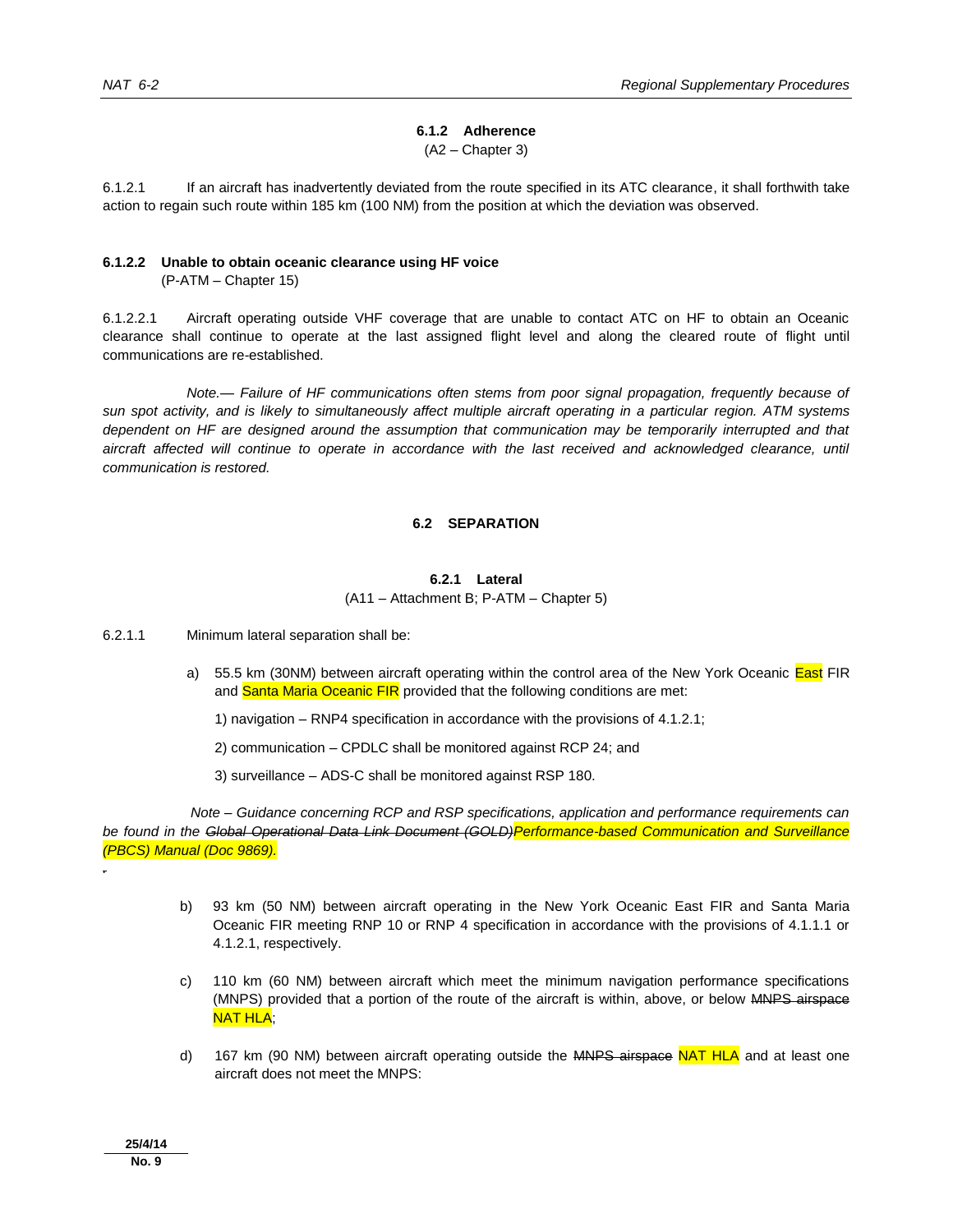- 1) between the Iberian Peninsula and the Azores Islands; and
- 2) between Iceland and points in Scandinavia and in the United Kingdom;
- e) 167 km (90 NM) between aircraft not approved RNP 10 or RNP 4 operating outside MNPS airspace NAT HLA where no portion of the route of the aircraft is within, above, or below MNPS airspace NAT HLA:
	- 1) between the United States/Canada and Bermuda; and
	- 2) west of 55°W between the United States, Canada or Bermuda and points in the CAR Region;
- f) 223 km (120 NM) between other aircraft;

*Note.— NAT MNPS airspace is defined in 4.1.1.5.1.1.*

except that lower minima in 5.4.1.1.2 5.4.1.2 of the PANS-ATM may be applied, or further reduced in accordance with 5.11 when the conditions specified in the relevant PANS-ATM provisions are met (see 5.4).

6.2.1.2 In the practical application of the minima in 6.2.1.1 c), d), e) and f), tracks may be spaced with reference to their difference in latitude, using one degree instead of 110 km (60 NM); one and one-half degrees instead of 167 km (90 NM); and two degrees instead of 223 km (120 NM), provided that in any interval of ten degrees of longitude, the change in latitude of at least one of the tracks does not exceed:

- a) three degrees at or south of 58°N;
- b) two degrees north of 58°N and south of 70°N; and
- c) one degree at or north of 70°N and south of 80°N.

At or north of 80°N, or where the above rates of change of latitude are exceeded, the required lateral separation must be ensured by reference to the track spacing expressed in nautical miles.

### **6.2.2 Longitudinal**

#### (P-ATM – Chapter 5)

- 6.2.2.1 Minimum longitudinal separation based on time between turbo-jet aircraft shall be:
	- a) 15 minutes; or
	- b) 10 minutes, provided the Mach number technique is applied whether in level, climbing or descending flight; and the aircraft concerned have reported over a common point to follow continuously diverging tracks until some other form of separation is provided; and:
		- 1) at least 10-minute longitudinal separation exists at the point where the tracks diverge; and
		- 2) at least 5-minute longitudinal separation exists where lateral separation is achieved; and
		- 3) lateral separation will be achieved at or before the next significant point (normally ten degrees of longitude along track(s)) or, if not, within 90 minutes of the time the second aircraft passes the common point or within 1 112 km (600 NM) of the common point, whichever is estimated to occur first.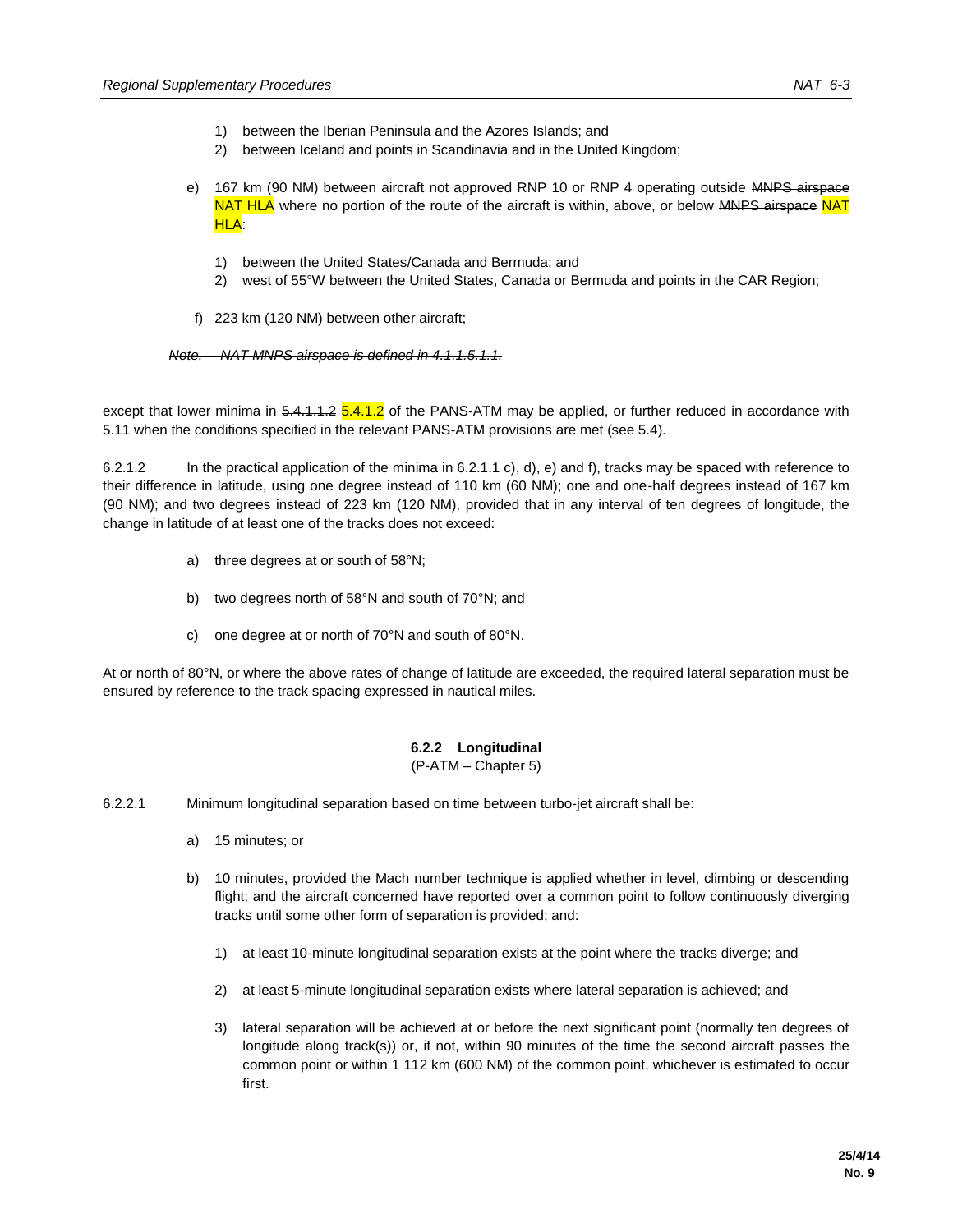*Note.— The minima contained in 6.2.2.1 b) are in addition to those found in the PANS-ATM, 5.4.2.4.*

- 6.2.2.2 Minimum longitudinal separation based on distance between turbo-jet aircraft shall be:
	- a) 93 km (50 NM) between aircraft operating within the control area of the New York Oceanic East FIR and Santa Maria Oceanic FIR provided that the following conditions are met:

1) navigation – RNP 10 or RNP 4 specification in accordance with the provisions of 4.1.1.1 or 4.1.2.1, respectively;

- 2) communication CPDLC shall be monitored against RCP 240; and
- 3) surveillance ADS-C shall be monitored against RSP 180.

*Note – Guidance concerning RCP and RSP specifications, application and performance requirements can be found in the Global Operational Data Link Document (GOLD).*

- b) 55.5 km (30 NM) between aircraft operating within the control area of the New York Oceanic East FIR and **Santa Maria Oecanic FIR** provided that the following conditions are met:
	- 1) navigation RNP 4 specification in accordance with the provisions of 4.1.2.1;
	- 2) communication CPDLC shall be monitored against RCP240; and
	- 3) surveillance ADS-C shall be monitored against RSP 180.

*Note.– Guidance concerning RCP and RSP specifications, application and performance requirements can be found in the Global Operational Data Link Document (GOLD).*

6.2.2.3 Minimum longitudinal separation based on time between non-turbo-jet aircraft shall be 30 minutes.

30 minutes; and

b) 20 minutes in the West Atlantic route system (WATRS) area.

*Note.— The WATRS area is defined as beginning at a point 27°00'N/77°00'W direct to 20°00'N/67°00'W direct to 18°00'N/62°00'W direct to 18°00'N/60°00'W direct to 38°30'N/60°00'W direct to 38°30'N/69°15'W, thence counterclockwise along the New York Oceanic control area/FIR boundary to the Miami Oceanic control area/FIR boundary, thence southbound along the Miami Oceanic control area/FIR boundary to the point of beginning.*

#### **6.2.3 Composite**

#### Nil.

#### **6.2.4 Vertical**

6.2.4.1 Between FL 290 and FL 410 inclusive, 300 m (1 000 ft) vertical separation shall be applied in the NAT Region.

6.2.4.2 At or above FL 450, vertical separation between supersonic aircraft, and between supersonic aircraft and any other aircraft, shall be considered to exist if the flight levels of the two aircraft differ by at least 1 200 m (4 000 ft).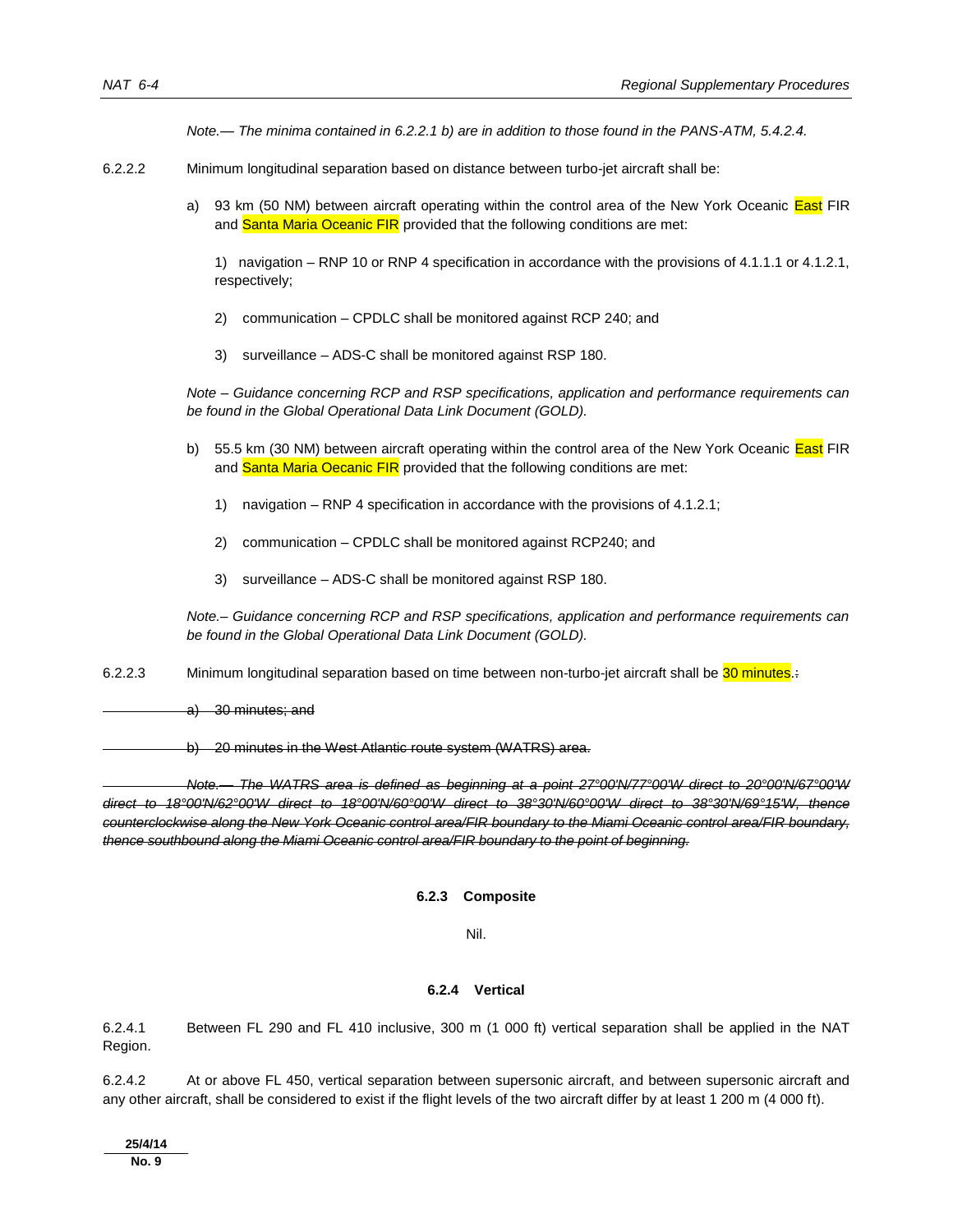#### **6.2.5 Radar**

Nil.

#### **6.2.6 Reduction in separation minima**

(A11 – Chapter 3; P-ATM – Chapter 5)

6.2.6.1 Where, circumstances permitting, separation minima lower than those specified in 6.2.1 and 6.2.2 will be applied in accordance with the PANS-ATM, appropriate information should be published in AIPs so that users of the airspace are fully aware of the portions of airspace where the reduced separation minima will be applied and of the navigation aids on which those minima are based.

#### **6.2.7 Airspace reservations**

#### **6.2.7.1 Separation minima between moving temporary airspace reservations**

- 6.2.7.1.1 Lateral separation shall be:
	- a) 110 km (60 NM) between the closest tracks of any aircraft for which the airspace is reserved, provided all aircraft or formation flights meet the MNPS; or
	- b) 223 km (120 NM) between the closest tracks of any aircraft for which the airspace is reserved, except that in the New York oceanic control area (OCA) west of 60°W, 167 km (90 NM) may be applied.

*Note.— A formation flight with at least one of the aircraft in the formation meeting MNPS is deemed to meet the requirement for the application of 110 km (60 NM) in a).*

6.2.7.1.2 Longitudinal separation shall be 60 minutes.

#### **6.2.7.2 Separation minima between stationary temporary airspace reservations**

- 6.2.7.2.1 Lateral separation shall be:
	- a) 110 km (60 NM) between the boundaries of stationary temporary airspace reservations, provided the requesting agencies have guaranteed to confine their activities to the requested airspace, except that in the New York OCA west of 60°W, 84 km (45 NM) may be applied; or
	- b) 223 km (120 NM) between the boundaries of the airspace reservations, if no guarantees have been given, except that in the New York OCA west of 60°W, 167 km (90 NM) may be applied.

#### **6.2.7.3 Separation minima between moving temporary airspace reservations and other aircraft**

- 6.2.7.3.1 Lateral separation shall be:
	- a) 110 km (60 NM) between the track of an aircraft operating under the control of the ATC unit concerned and the closest track of any of the aircraft for which the airspace is reserved, provided all aircraft meet the MNPS requirements and a portion of the route of the aircraft is within, above or below MNPS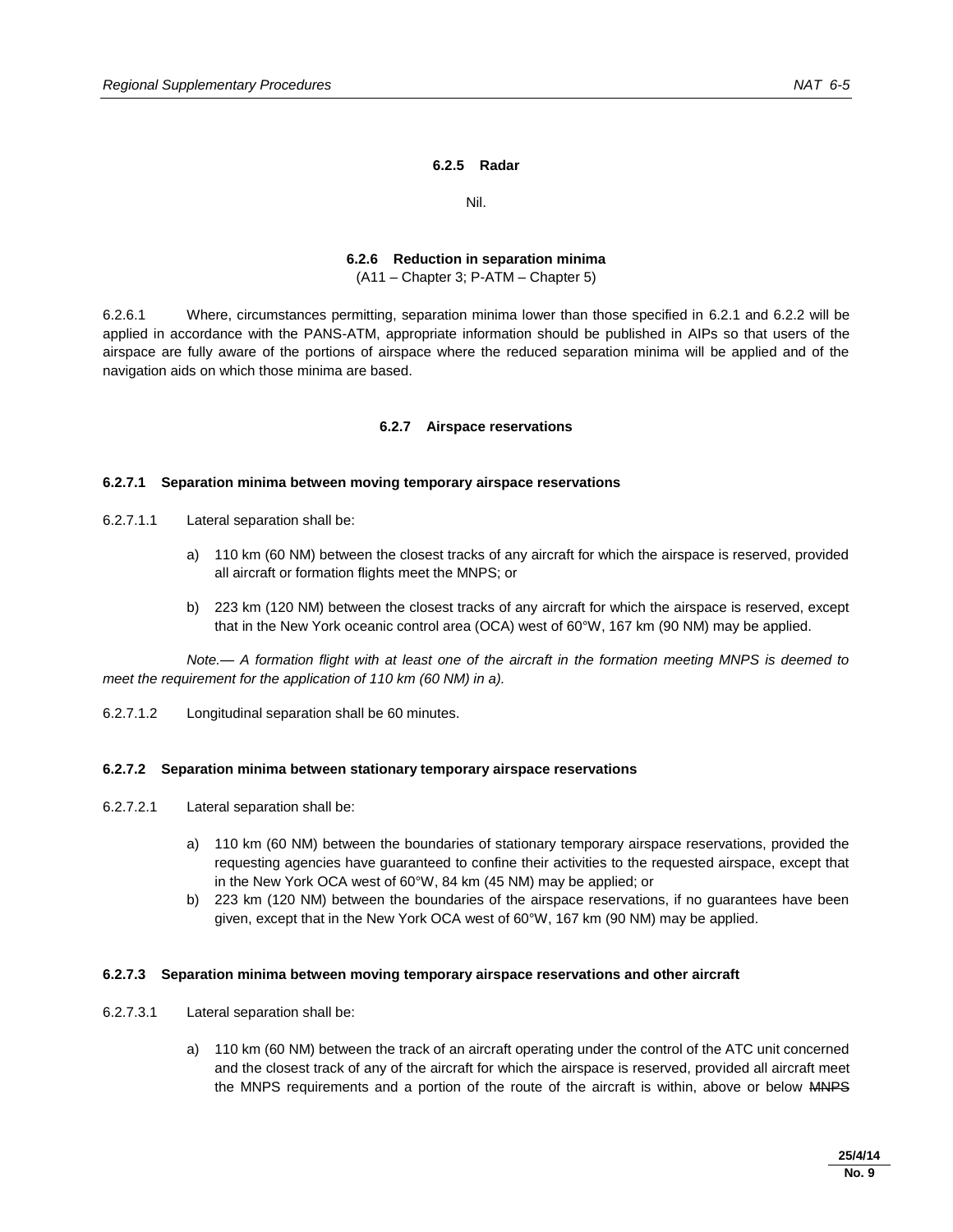#### airspace NAT HLA; or

- b) 110 km (60 NM) between the track of an aircraft operating under the control of the ATC unit concerned and the track of a formation flight for which the airspace has been reserved, provided at least one aircraft in the formation and the aircraft operating under the control of the ATC unit meet the MNPS requirements and a portion of the route of the aircraft is within, above or below MNPS airspace NAT HLA; or
- c) 223 km (120 NM) between the track of an aircraft operating under the control of the ATC unit concerned and the closest track of any of the aircraft for which the airspace is reserved, except that in the New York OCA west of 60°W, 167 km (90 NM) may be applied.

#### **6.2.7.4 Separation minima between stationary temporary airspace reservations and other aircraft**

- 6.2.7.4.1 Lateral separation shall be:
	- a) 56 km (30 NM) between the track of an aircraft operating under the control of the ATC unit concerned or as part of a moving airspace reservation and the nearest limit of the reserved airspace, provided the aircraft meets the MNPS requirements and a portion of the route of the aircraft is within, above or below MNPS airspace NAT HLA and the requesting agency has guaranteed to confine its activities to the requested airspace; or
	- b) 110 km (60 NM) between the track of an aircraft operating under the control of the ATC unit concerned or as part of a moving airspace reservation and the nearest limit of the reserved airspace, provided the aircraft meets the MNPS requirements and a portion of the route of the aircraft is within, above or below MNPS airspace NAT HLA and the requesting agency has **not** guaranteed to confine its activities to the requested airspace; or
	- c) 110 km (60 NM) between the track of an aircraft operating under the control of the ATC unit concerned or as part of a moving airspace reservation and the nearest limit of the reserved airspace, when the aircraft does **not** meet the MNPS requirements and the requesting agency has guaranteed to confine its activities to the requested airspace<del>, except that in the New York OCA west of 60°W, 84 km (45 NM)</del> may be applied; or
	- d) 223 km (120 NM) between the track of an aircraft operating under the control of the ATC unit concerned or as part of a moving airspace reservation and the nearest limit of the reserved airspace, when the aircraft does **not** meet the MNPS requirements and the requesting agency has **not** guaranteed to confine its activities to the requested airspace, except that in the New York OCA west of 60°W, 167 km (90 NM) may be applied.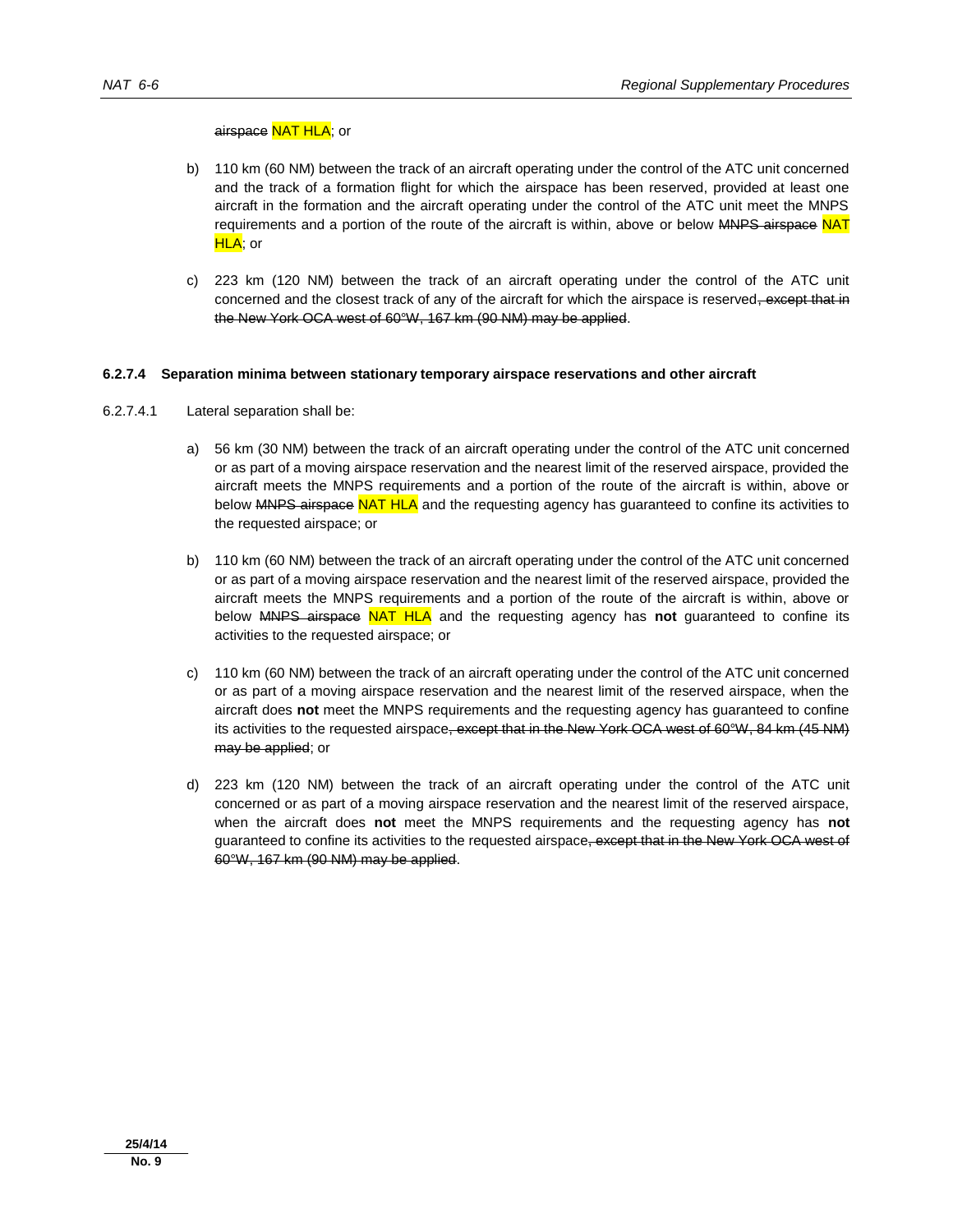#### **6.3 MINIMUM FLIGHT LEVEL**

**6.3.1 Establishment**

Nil.

#### **6.4 ATS ROUTES**

#### **6.4.1 Track systems**

#### **6.4.1.1 Establishment and use of organized track system (OTS)**

6.4.1.1.1 When necessary in order to permit the optimum use of the airspace, the area control centres serving Gander Oceanic, New York Oceanic, Santa Maria Oceanic and Shanwick Oceanic control areas may, subject to coordination with each other and, when appropriate, with Reykjavik area control centre, establish an organized track system. The procedures in 6.4.1.1.2 and 6.4.1.1.3 shall then be applied.

6.4.1.1.2 Operators conducting scheduled or non-scheduled flight operations at or above FL 280 within Gander Oceanic, New York Oceanic, Shanwick Oceanic and Santa Maria (North of 30°N) Oceanic control areas shall provide information to the area control centres concerned regarding the tracks likely to be requested by turbo-jet aircraft during peak traffic periods. Such information shall be provided as far in advance of the anticipated peak periods as practicable and as specified in appropriate aeronautical information publications.

6.4.1.1.3 Based on the above information, an OTS may be established. The location of the organized tracks will depend on traffic demand and other relevant factors. The related organized track messages will be disseminated to operators by Shanwick Oceanic area control centre for the predominantly westbound flow of air traffic and by Gander Oceanic area control centre for the predominantly eastbound flow of air traffic. These messages shall be disseminated at least three hours in advance of each anticipated peak traffic period. Any subsequent change made to the track system shall be notified to the operators as soon as possible.

#### **6.4.1.2 Mandatory carriage of the OTS message**

6.4.1.2.1 All aircraft operating in or above MNPS airspace NAT HLA shall carry a copy of the current OTS message.

#### **6.4.1.3 Flights along the northern or southern boundaries of Gander Oceanic 6.4.1.3 and Shanwick Oceanic flight information regions**

6.4.1.3.1 Aircraft operating along tracks through successive points situated on the northern or southern boundaries of Gander Oceanic and Shanwick Oceanic flight information regions shall be provided with air traffic services by Gander or Shanwick area control centre as appropriate.

**6.4.2 RNAV**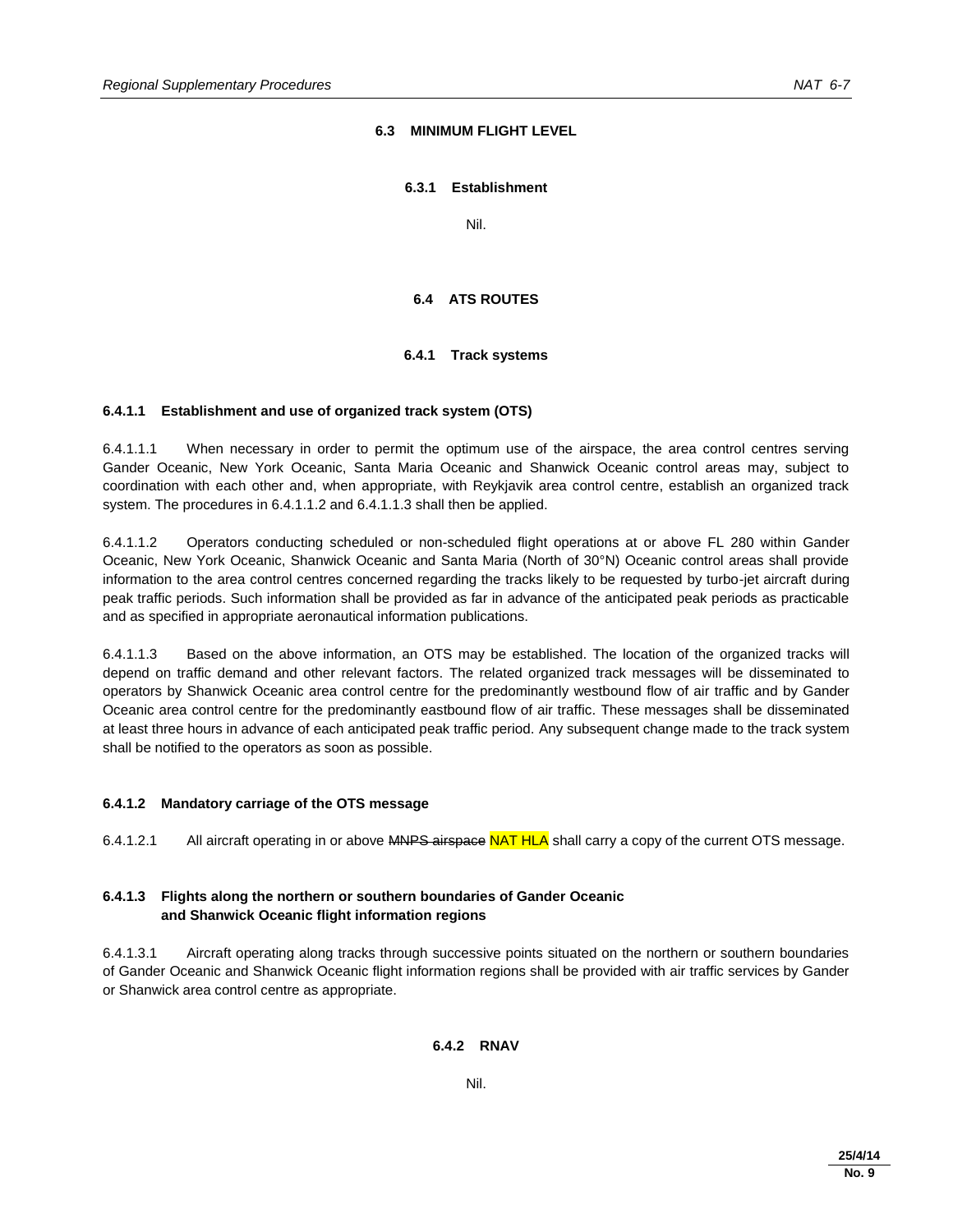#### **6.5 AERODROME OPERATIONS**

#### **6.5.1 Area of applicability**

Nil.

#### **6.5.2 Intersection take-off**

Nil.

#### **6.5.3 Multiple line-ups on the same runway**

Nil.

#### **6.5.4 Visual departures**

Nil.

#### **6.5.5 Visual approaches**

Nil.

#### **6.5.6 Advanced surface movement guidance and control systems (A-SMGCS)**

**6.5.6.1 General**

Nil.

#### **6.5.6.2 A-SMGCS functions**

Nil.

#### **6.5.6.3 A-SMGCS alerts**

Nil.

#### **6.5.6.4 A-SMGCS identification procedures**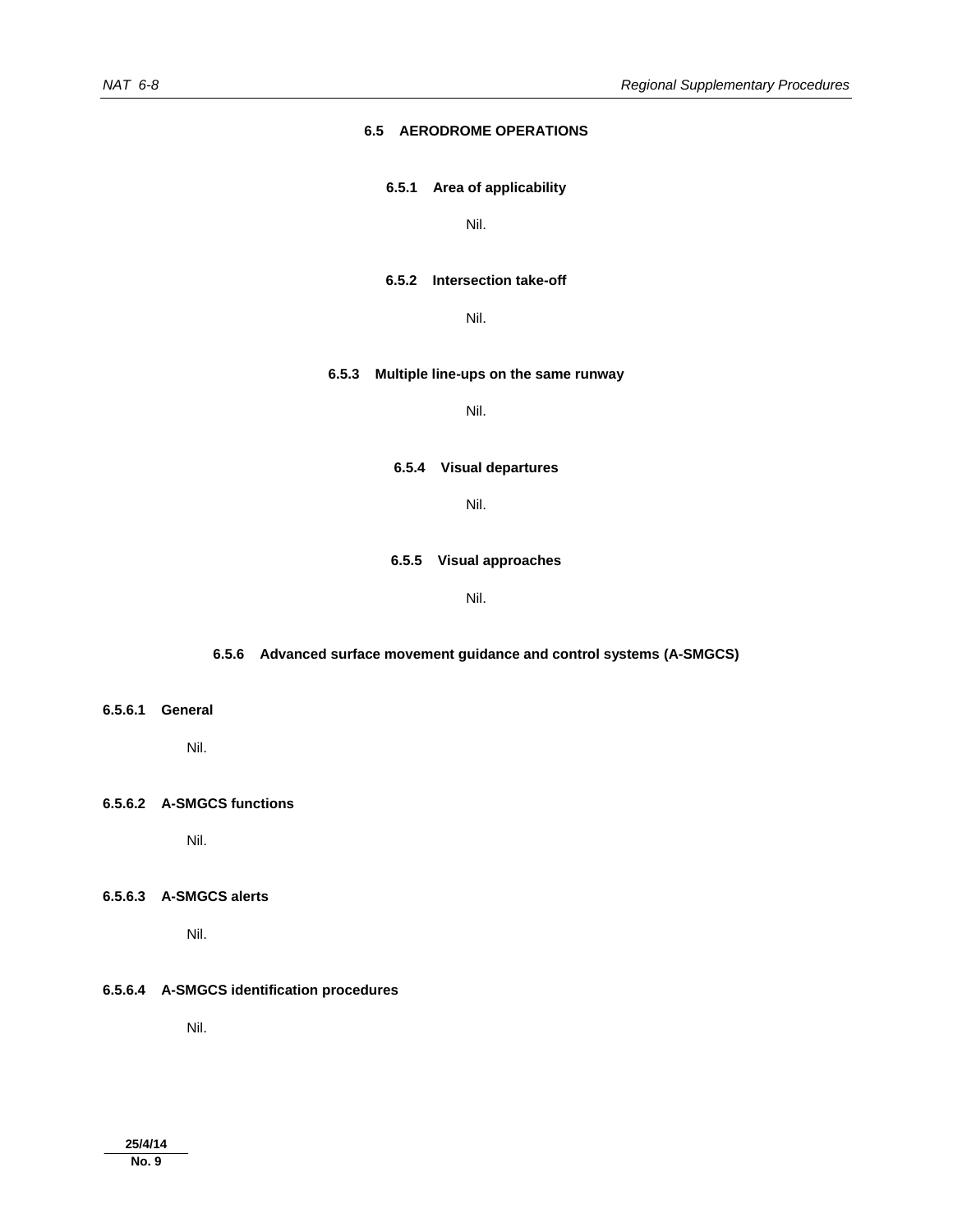# **6.6 RNAV PROCEDURES 6.6.1 General** Nil. **6.6.2 En route** Nil. **6.6.3 Terminal** Nil. **6.6.4 State aircraft** Nil. **6.7 RNP PROCEDURES 6.7.1 General** Nil. **6.7.2 En route** Nil. **6.7.3 Terminal** Nil. **6.7.4 State aircraft** Nil.

#### **6.8 COMPOSITE PROCEDURES**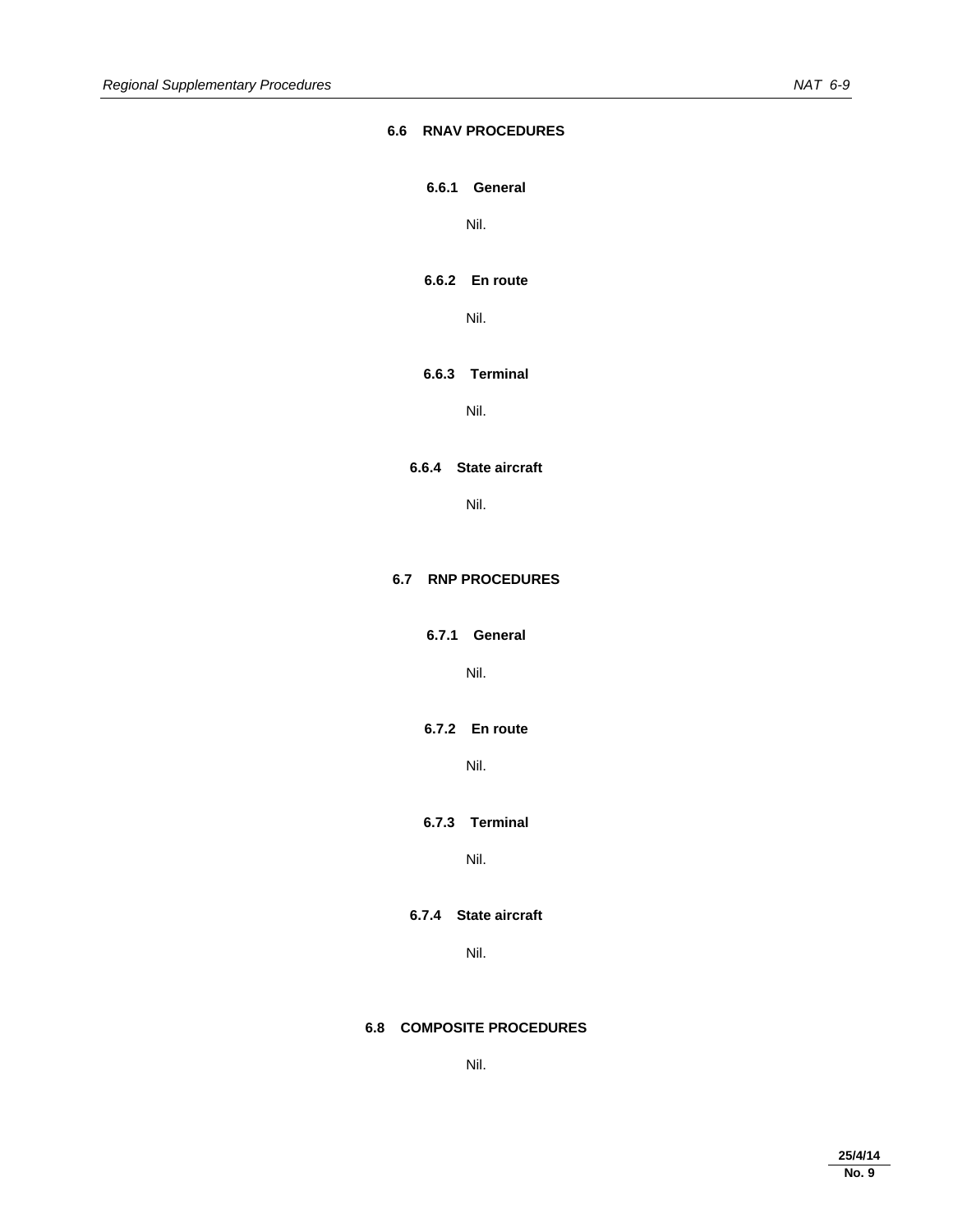#### **6.9 MNPS NAT HLA PROCEDURES**

6.9.1 Aircraft not meeting the requirements of 4.1.1.5.1 shall not be allowed to operate in MNPS airspace NAT **HLA** unless the following conditions are satisfied:

a) The aircraft is being provided with ATS surveillance service;

b) Direct controller-pilot VHF voice communication is maintained; and

c) The aircraft has a certified installation of equipment providing it the ability to navigate along the cleared track.

6.9.2 An operator who experiences reduced navigation performance shall inform air traffic control (ATC) as soon as practicable.

*Note.— The procedures to be followed for an emergency descent through NAT HLA are detailed in 9.1.*

#### **6.10 RVSM PROCEDURES**

**6.10.1 General**

Nil.

#### **6.10.2 Transition to/from RVSM airspace**

Nil.

#### **6.11 ATS COORDINATION**

#### **6.11.1 Between units providing area control services**

Nil.

**6.11.2 RNAV**

Nil.

**6.11.3 RNP**

Nil.

**6.11.4 RVSM**

Nil.

**6.11.5 SSR codes**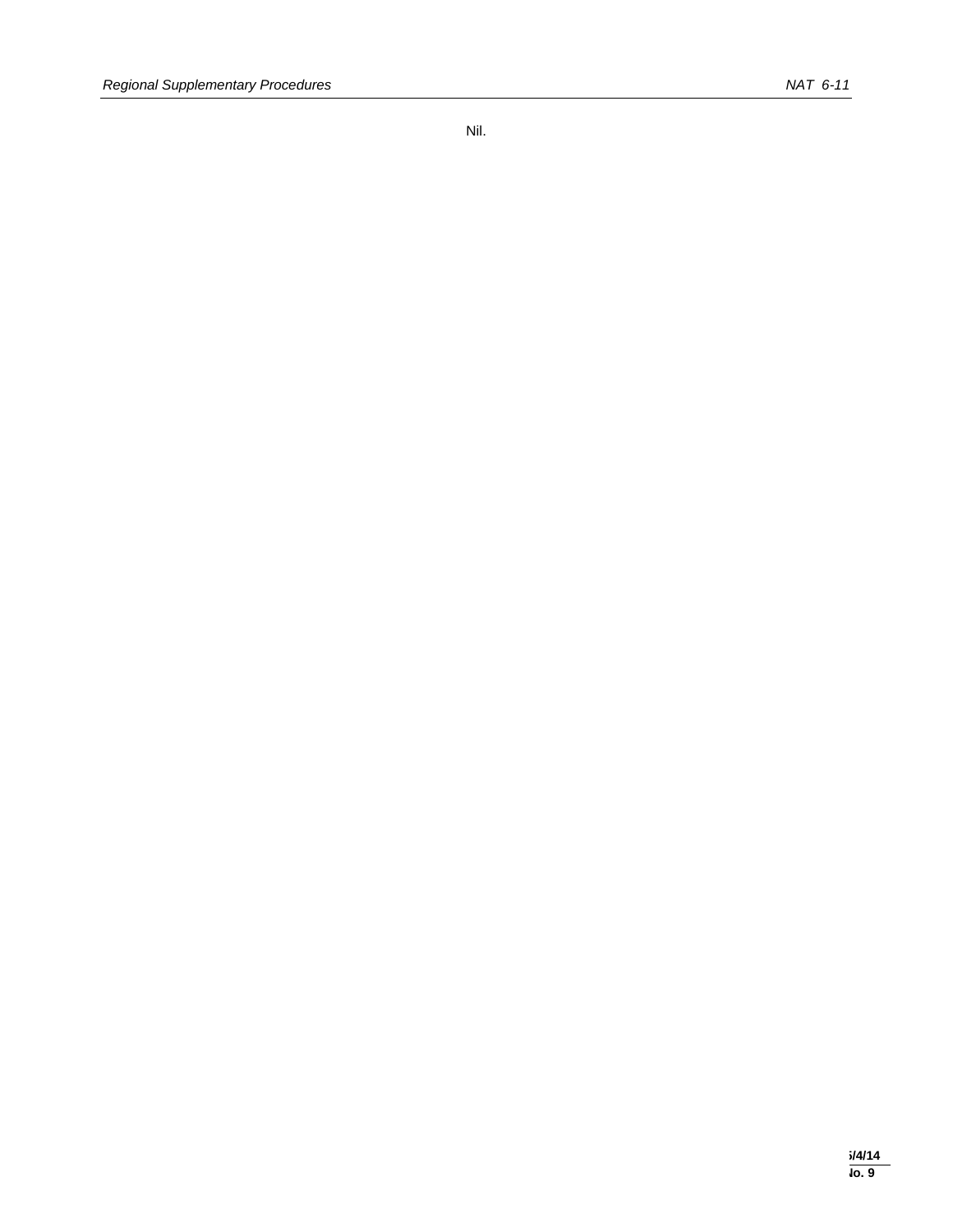#### **6.12 ATS MESSAGES**

#### **6.12.1 Flight plan and departure**

(P-ATM – Chapter 11)

6.12.1.1 Filed flight plan messages for flights intending to operate within the NAT Region at a distance of 110 km (60 NM) or less from the northern and southern boundaries of Gander Oceanic and Shanwick Oceanic FIRs shall be addressed to the ACCs in charge of the NAT FIRs along the route and, in addition, to the ACCs in charge of the nearest adjacent NAT FIRs.

6.12.1.2 For flights departing from points within adjacent regions and entering the NAT Region without intermediate stops, filed flight plan messages shall be transmitted to the appropriate ACCs immediately after the flight plan has been submitted.

#### **6.12.2 Arrival**

Nil.

#### **6.12.3 Boundary estimates**

Nil.

**6.12.4 Computer-assisted coordination**

Nil.

#### **6.13 FLIGHT INFORMATION SERVICE (FIS)**

#### **6.13.1 Automatic terminal information services (ATIS)**

Nil.

### **6.13.2 SIGMETs**

#### (P-ATM – Chapter 9)

6.13.2.1 SIGMET information shall be transmitted to aircraft by VOLMET broadcast, by a general call to a group of aircraft, or by directed transmission to individual aircraft, as determined by the appropriate ACC according to the circumstances, bearing in mind the need to ensure timely receipt of the information by the aircraft and to keep the load on the HF en-route communications channels to a minimum.

6.13.2.2 SIGMET information passed to aircraft shall cover a portion of the route up to two hours' flying time ahead of the aircraft.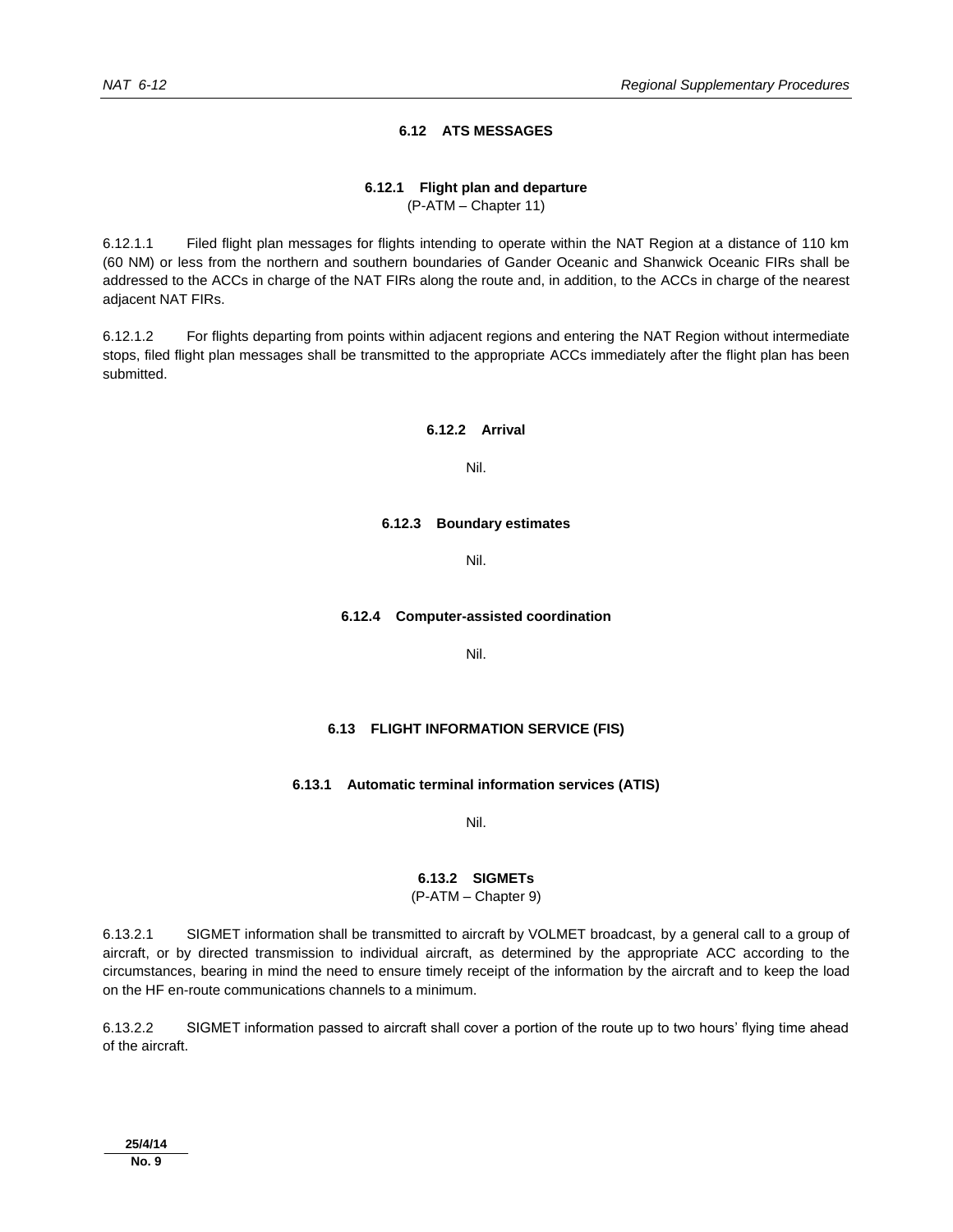#### **6.13.3 Special air-reports**

Nil.

#### **6.13.4 Amended aerodrome forecasts**

(P-ATM – Chapter 9)

6.13.4.1 Amended aerodrome forecasts shall be passed to aircraft within 60 minutes from the aerodrome of destination, unless the information has been made available through other means.

#### **6.13.5 Landing forecasts**

Nil.

#### **6.14 ALERTING SERVICE**

Nil.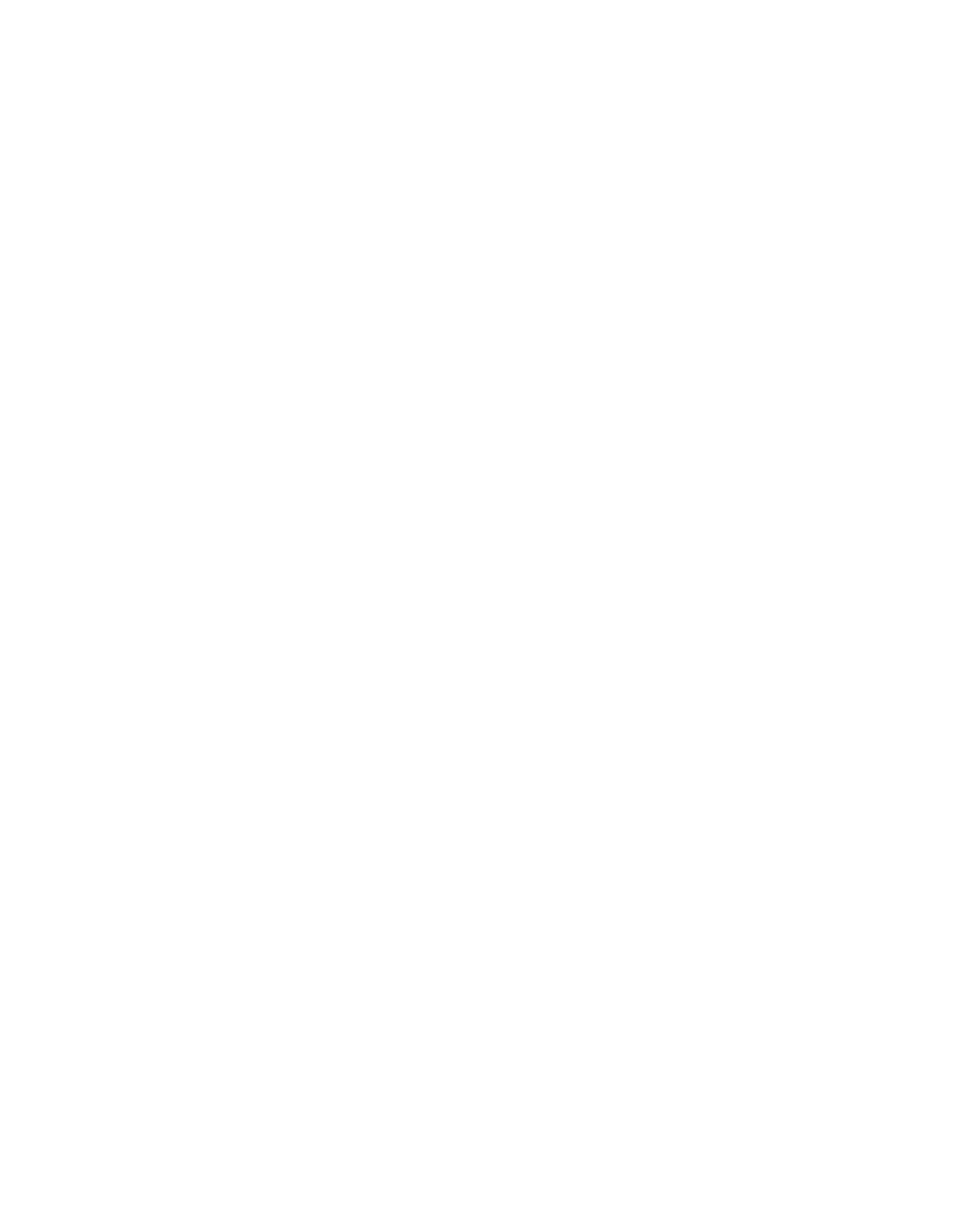### **Chapter 7. SAFETY MONITORING**

#### **7.1 STRATEGIC LATERAL OFFSET PROCEDURES (SLOP)**

Nil.

#### **7.2 AIRSPACE MONITORING**

#### **7.2.1 General**

Nil.

7.2.1.1 Adequate monitoring of flight operations shall be conducted to provide data to assist in the assessment of the achieved lateral navigation performance of the aircraft population in relation to the lateral separation minimum. A safety assessment shall be carried out periodically, based on the data collected, to verify that the safety level continues to be met. Data shall include operational errors due to all causes.

*Note.— Guidance material on monitoring and conducting safety assessments is contained in the* Manual on Airspace Planning Methodology for the Determination of Separation Minima *(Doc 9689) and the* Safety Management Manual (SMM) *(Doc 9859).*

#### **7.2.2 RNAV**

#### **7.2.2.1 RNAV 10 (RNP 10)**

7.2.2.1.1 A target level of safety (TLS) of 5 x 10<sup>-9</sup> fatal accidents per flight hour per dimension shall be established for route systems operating a 93 km (50 NM) lateral separation minimum. The safety level of such airspace shall be determined by an appropriate safety assessment.

*Note.— Detailed guidance material on conducting safety assessments is contained in the* Manual on Airspace Planning Methodology for the Determination of Separation Minima *(Doc 9689) and the* Safety Management Manual (SMM) *(Doc 9859).*

7.2.2.1.2 Adequate monitoring of flight operations shall be conducted to provide data to assist in the assessment of the achieved lateral navigation performance of the aircraft population in relation to the lateral separation minimum. A safety assessment shall be carried out periodically, based on the data collected, to confirm that the safety level continues to be met. Data shall include operational errors due to all causes.

*Note.— Monitoring will be conducted in accordance with the appropriate material issued by ICAO. Detailed guidance is contained in the* Manual on Airspace Planning Methodology for the Determination of Separation Minima *(Doc 9689) and the* Safety Management Manual (SMM) *(Doc 9859).*

7.2.2.1.2 Navigation performance shall be measured to ensure that the following criteria are met in order for separation minima specified in 6.2.1.1 b) to be utilized in the New York Oceanic East FIR: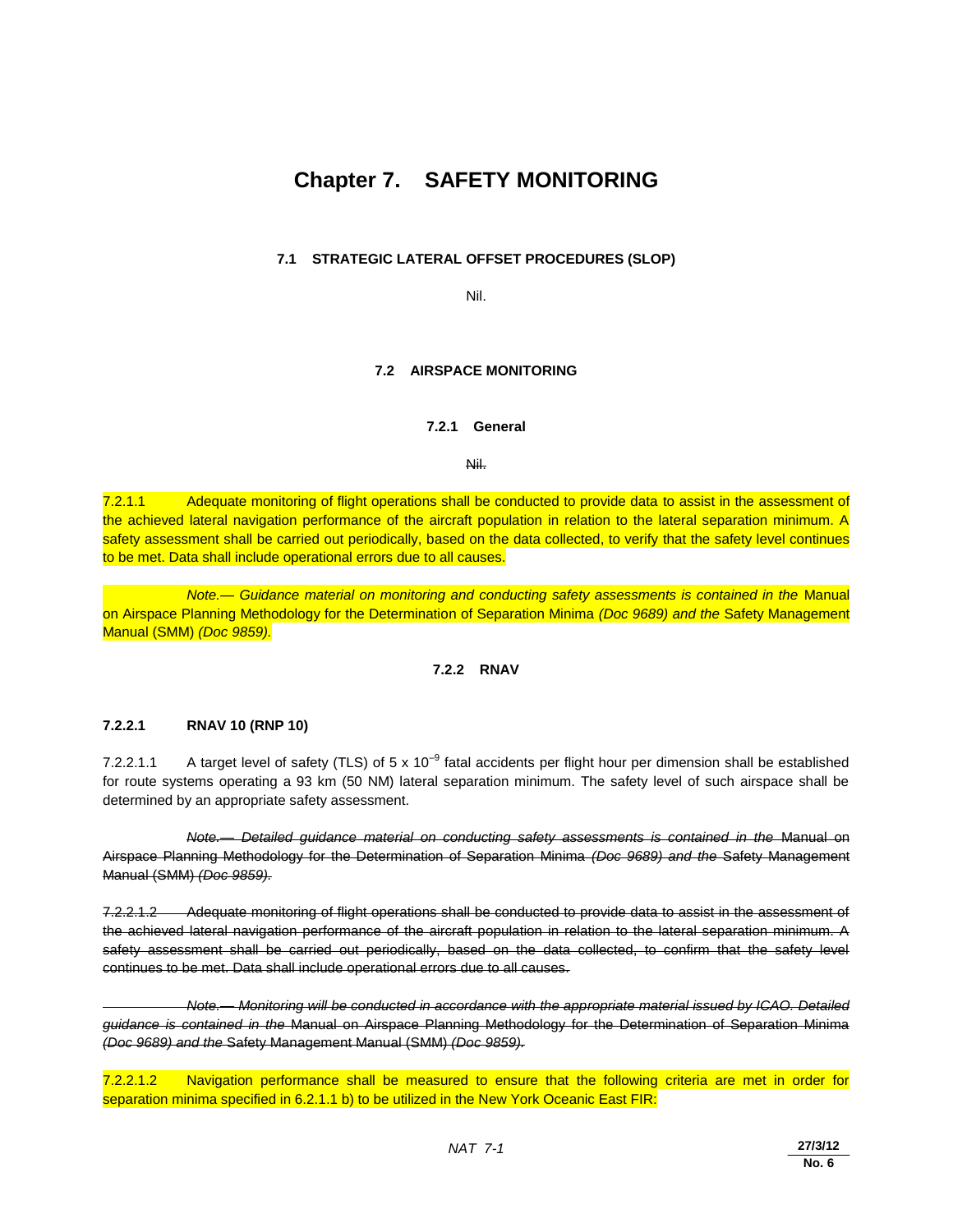- a) the proportion of the total flight time spent by aircraft 46 km (25 NM) or more off the cleared track shall be less than 9.11 **×** 10<sup>-5</sup>; and
- b) the proportion of the total flight time spent by aircraft between 74 and 111 km (40 and 60 NM) off the cleared track shall be less than 1.68  $\times$  10<sup>-5</sup>.

#### **7.2.2.2 Legacy MNPS**

7.2.2.2.1 Adequate monitoring of flight operations in the NAT Region shall be conducted to assist in the assessment of continuing compliance of aircraft with the lateral navigation capabilities specified in 4.1.1.5.1.2 below:

- a) the standard deviation of lateral track errors shall be less than  $11.7 \text{ km}$  (6.3 NM);
- b) the proportion of the total flight time spent by aircraft 56 km (30 NM) or more off the cleared track shall be less than  $5.3 \times 10^{-4}$ ; and
- c) the proportion of the total flight time spent by aircraft between 93 and 130 km (50 and 70 NM) off the cleared track shall be less than  $1.3 \times 10^{-4}$ .

*Note.— Monitoring will be conducted in accordance with the appropriate guidance material issued by ICAO. Guidance material on monitoring of flight operations in the NAT Region is contained in the North Atlantic Operations and* Airspace Manual *(NAT Doc 007).*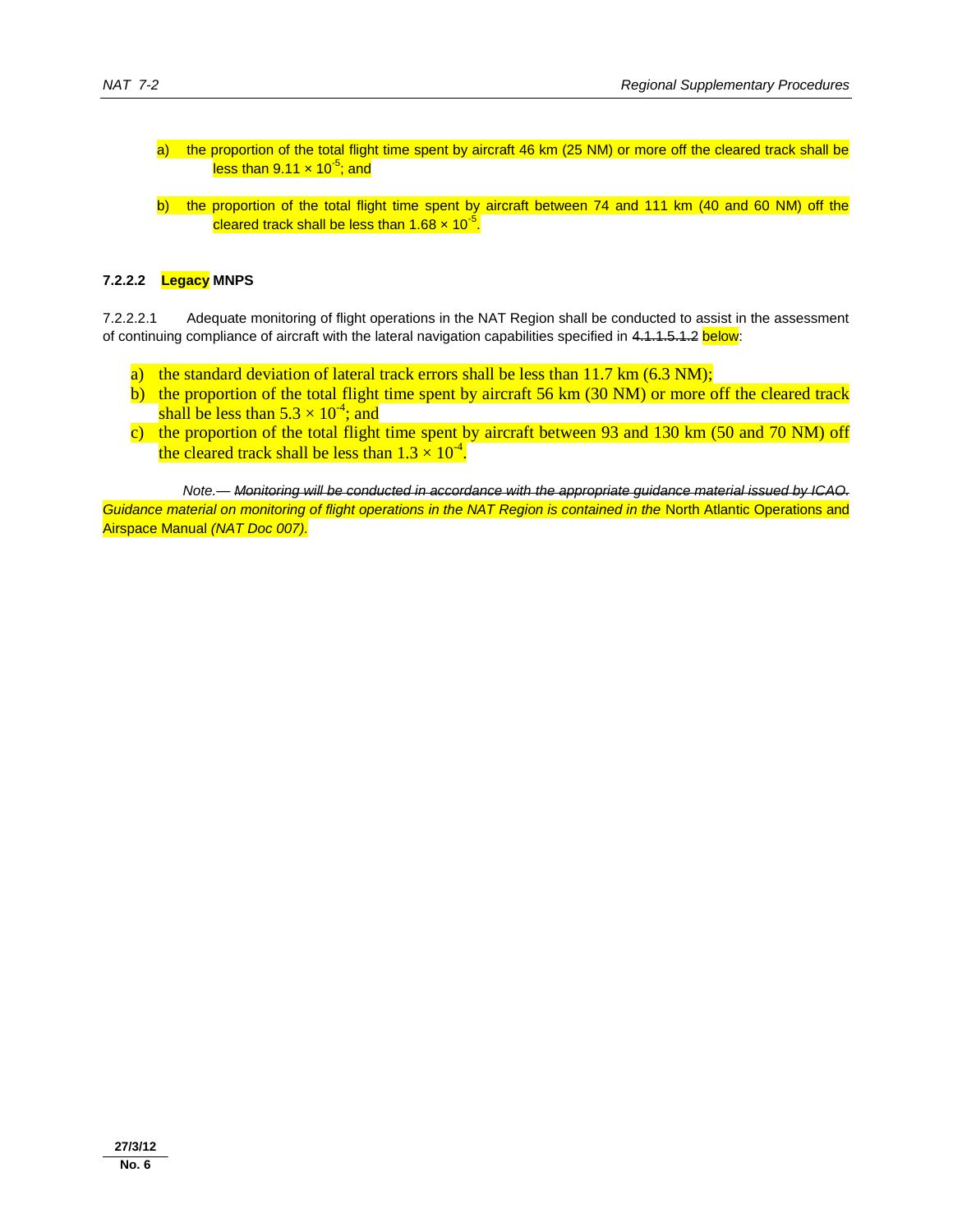**7.2.3 RNP**

Nil.

#### **7.2.3.1 RNP 4**

7.2.3.1.1 Navigation performance shall be measured to ensure that the following criteria are met in order for the separation minima specified in 6.2.1.1 a) to be utilized in the New York Oceanic East FIR:

- a) the proportion of the total flight time spent by aircraft 28 km (15 NM) or more off the cleared track shall be less than 5.44 **×** 10<sup>-5</sup>; and
- b) the proportion of the total flight time spent by aircraft between 44 and 67 km (24 and 36 NM) off the cleared track shall be less than 1.01 **×** 10<sup>-5</sup>.

#### **7.2.4 RVSM**

7.2.4.1 Adequate monitoring of flight operations in the NAT Region shall be conducted to assist in the assessment of continuing compliance of aircraft with height-keeping requirements.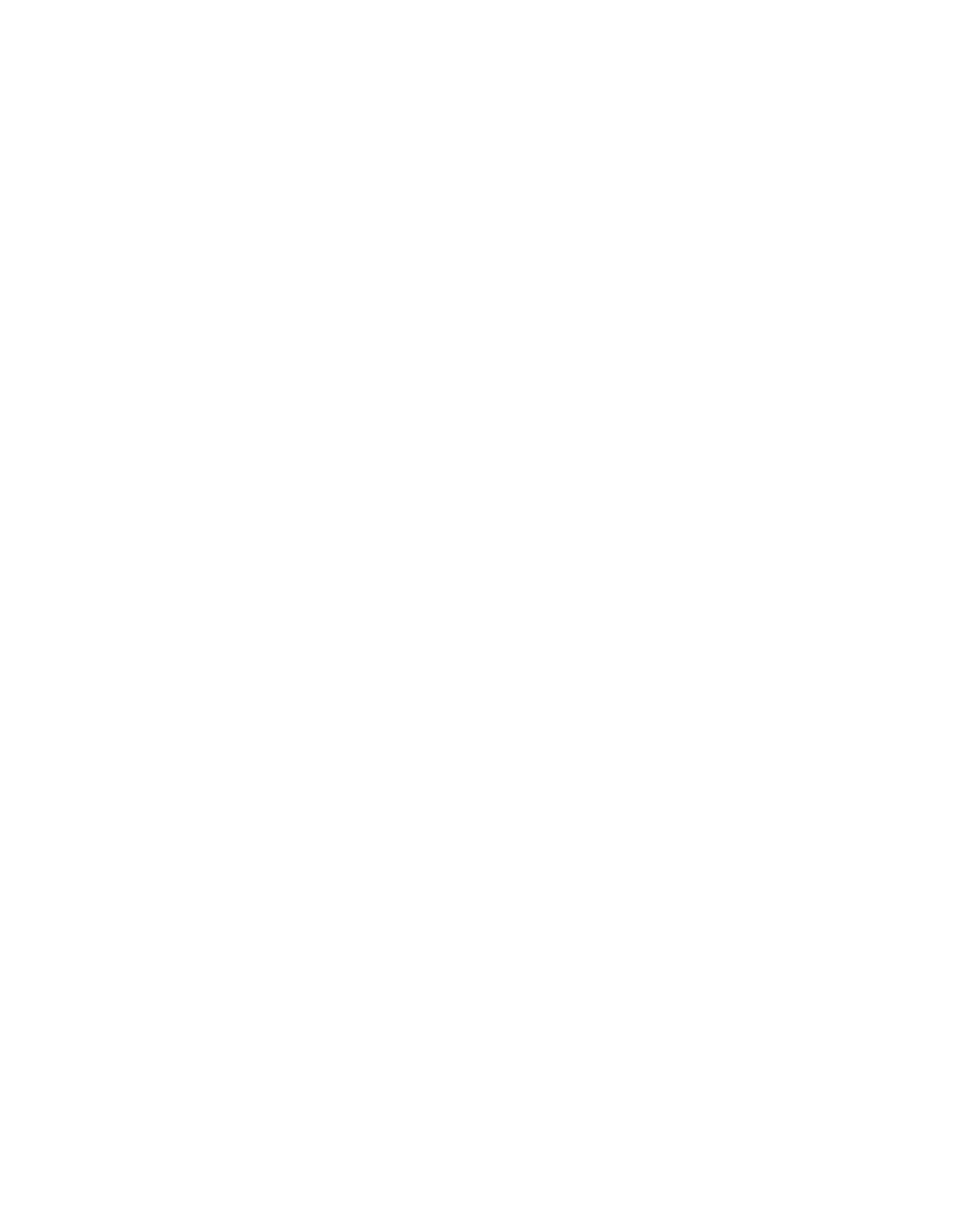### **Chapter 8. AIR TRAFFIC FLOW MANAGEMENT (ATFM)**

**8.1 PROVISION**

Nil.

#### **8.2 APPLICATION**

Nil.

#### **8.3 EXEMPTIONS FROM ATFM SLOT ALLOCATION**

Nil.

#### **8.4 DEPARTURE SLOT MONITORING**

Nil.

#### **8.5 PROMULGATION OF ATFM MEASURES**

**8.5.1 Strategic ATFM measures**

Nil.

#### **8.5.2 Amendments to promulgated strategic ATFM measures**

Nil.

**8.5.3 ATFM circulars and information**

Nil.

**8.5.4 Pre-flight information bulletin (PIB)**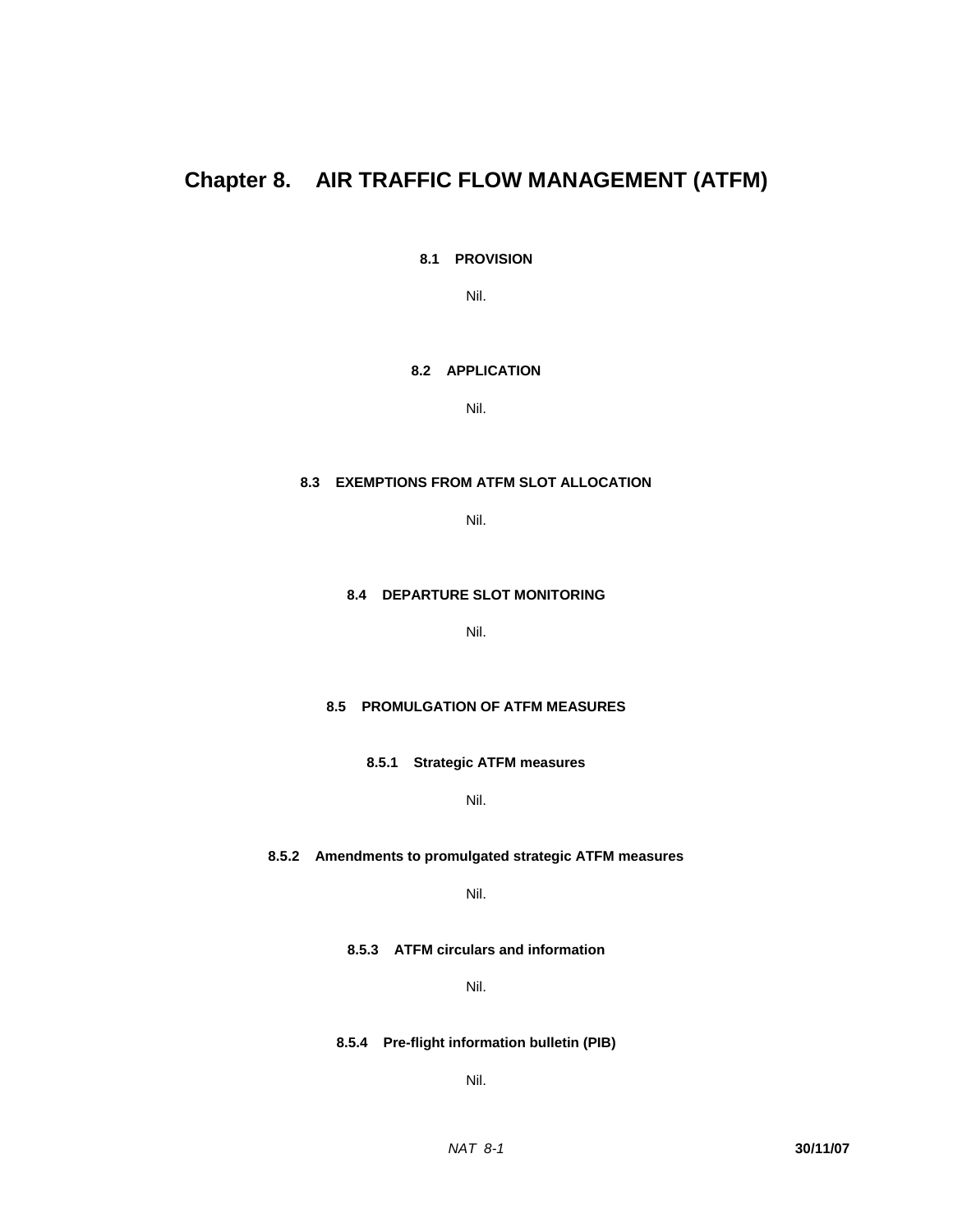#### **8.5.5 Query procedures**

Nil.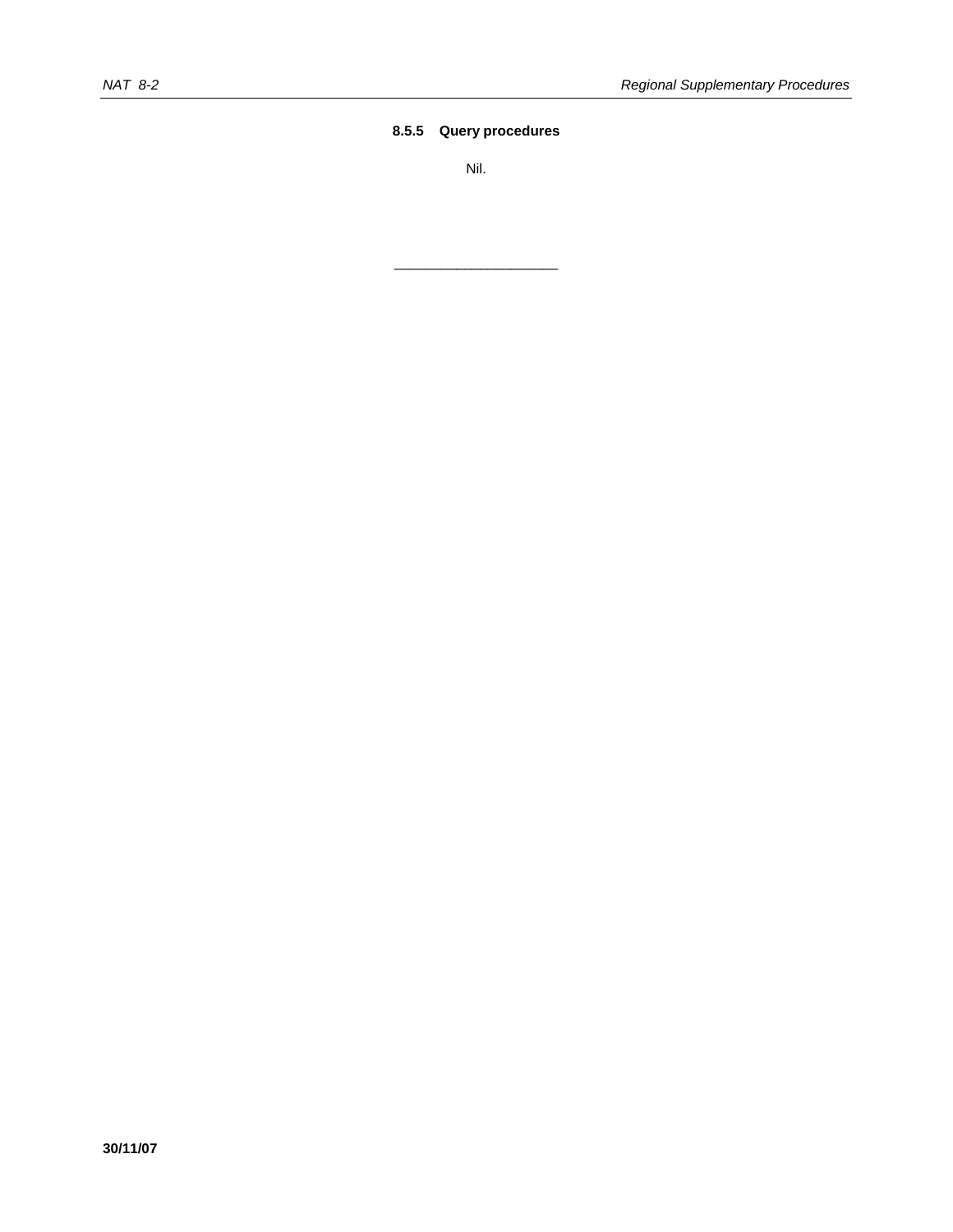### **Chapter 9. SPECIAL PROCEDURES**

#### **9.1 EMERGENCY DESCENT PROCEDURES**

(P-ATM – Chapter 15)

#### **9.1.1 Action by the pilot-in-command**

#### **9.1.1.1 Descent through the MNPS RVSM airspace and/or NAT HLA**

9.1.1.1.1 An aircraft that is not MNPS/RVSM-approved and is unable to maintain a flight level above MNPS/RVSM airspace should descend to a flight level below MNPS/RVSM airspace.

9.1.1.1.2 An aircraft that does not meet the MNPS and is unable to maintain a flight level above the NAT HLA should descend to a flight level that is below the airspace.

9.1.1.1.23 An aircraft compelled to make a descent through MNPS airspace the NAT HLA, whether continuing to destination or turning back, should, if its descent will conflict with an organized track:

- a) plan to descend to a level below FL 280;
- b) prior to passing FL 410, proceed to a point midway between a convenient pair of organized tracks prior to entering that track system from above;
- c) while descending between FL 410 and FL 280, maintain a track that is midway between and parallel with the organized tracks; and
- d) contact ATC as soon as practicable and request a revised ATC clearance.

#### **9.1.2 Action by the ATS unit**

Nil.

#### **9.2 CONTINGENCY PROCEDURES INCLUDING TURN-BACKS**

Nil.

#### **9.3 AIR-GROUND COMMUNICATION FAILURE**

(A2 – Chapter 3; P-ATM – Chapter 15; P-OPS, Vol. I)

*Note.— The following procedures are intended to provide general guidance for aircraft operating into or from the NAT Region experiencing a communications failure. These procedures are intended to complement and not*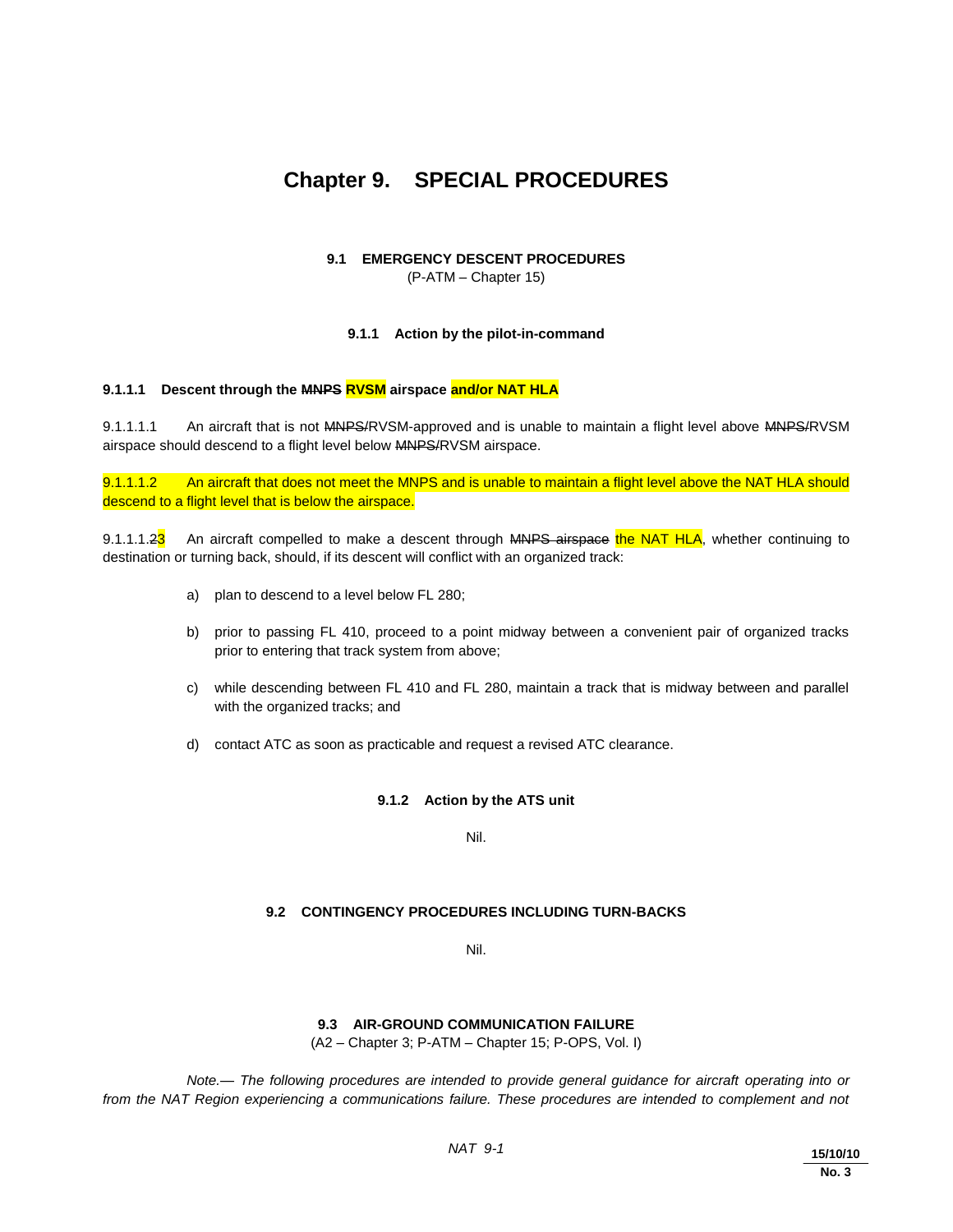supersede Annex 2, the PANS-ATM and State procedures/regulations. It is not possible to provide guidance for all *situations associated with a communications failure.*

#### *General*

9.3.1 The pilot shall attempt to contact either another aircraft or any ATC facility and inform it of the difficulty and request that information be relayed to the ATC facility with whom communications are intended.

#### *Communications failure prior to entering NAT Region*

9.3.2 If operating with a received and acknowledged oceanic clearance, the pilot shall enter oceanic airspace at the cleared oceanic entry point, level and speed and proceed in accordance with the received and acknowledged oceanic clearance. Any level or speed changes required to comply with the oceanic clearance shall be completed within the vicinity of the oceanic entry point.

9.3.3 If operating without a received and acknowledged oceanic clearance, the pilot shall enter oceanic airspace at the first oceanic entry point, level and speed, as contained in the filed flight plan, and proceed via the filed flight plan route to landfall. That first oceanic level and speed shall be maintained to landfall.

*Communications failure prior to exiting NAT Region – Cleared on filed flight plan route*

9.3.4 The pilot shall proceed in accordance with the last received and acknowledged oceanic clearance, including level and speed, to the last specified oceanic route point, normally landfall, and then continue on the filed flight plan route. The pilot shall maintain the last assigned oceanic level and speed to landfall and, after passing the last specified oceanic route point, shall conform with the relevant State procedures/regulations.

#### *Communications failure prior to exiting NAT Region – Cleared on other than filed flight plan route*

9.3.5 The pilot shall proceed in accordance with the last received and acknowledged oceanic clearance, including level and speed, to the last specified oceanic route point, normally landfall. After passing this point, the pilot shall conform with the relevant State procedures/regulations and rejoin the filed flight plan route by proceeding, via the published ATS route structure where possible, to the next significant point ahead as contained in the filed flight plan.

*Note.— The relevant State procedures/regulations to be followed by aircraft in order to rejoin its filed flight plan route are specified in detail in the appropriate national Aeronautical Information Publication.*

#### **9.4 DEGRADATION OR FAILURE OF THE RNAV SYSTEM**

#### **9.4.1 Action by the pilot-in-command**

Nil.

**9.4.2 Action by the ATS unit**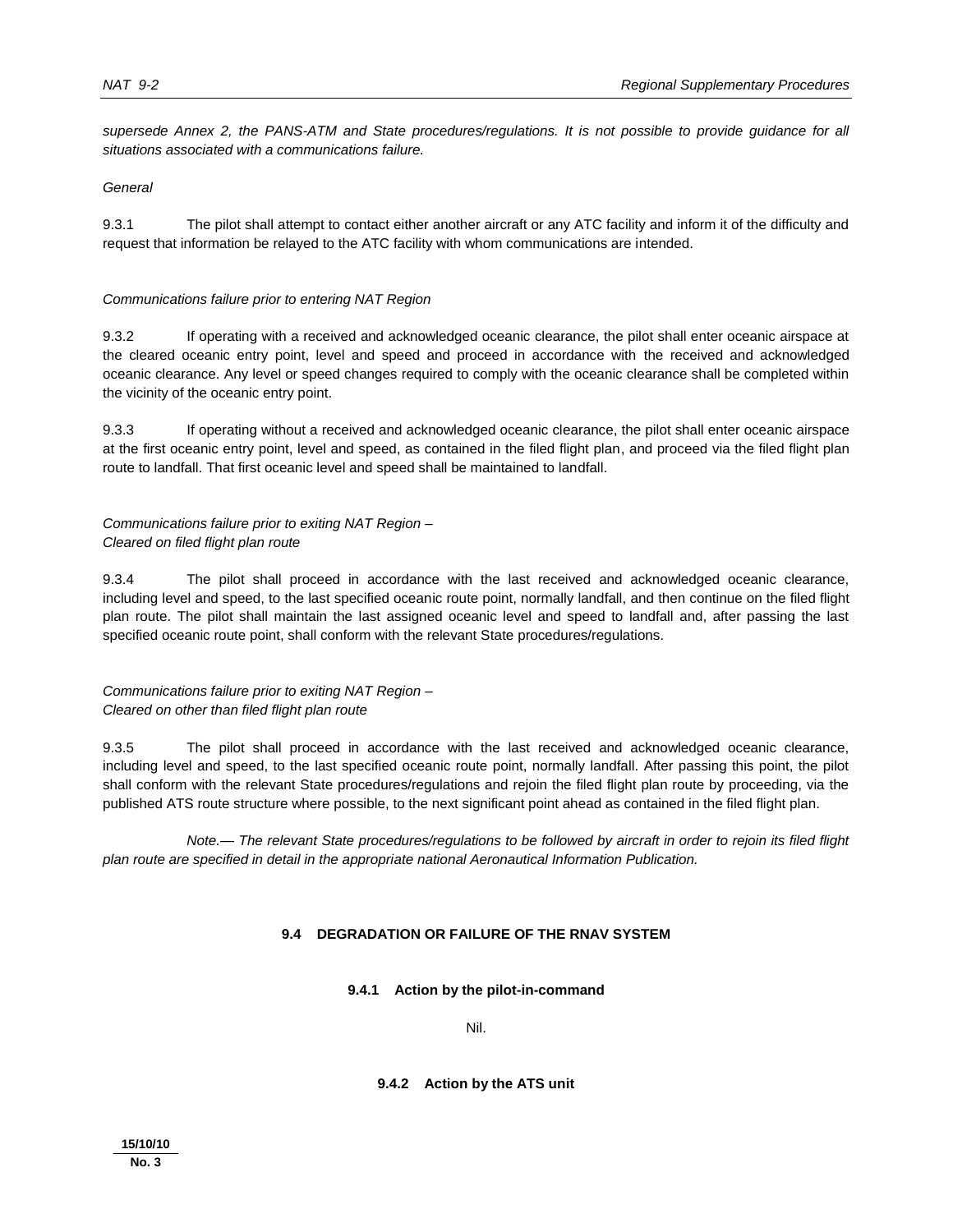Nil.

#### **9.5 LOSS OF VERTICAL NAVIGATION PERFORMANCE REQUIRED FOR RVSM**

**9.5.1 General**

Nil.

**9.5.2 Degradation of aircraft equipment – pilot reported**

Nil.

**9.5.3 Severe turbulence – not forecast**

Nil.

**9.5.4 Severe turbulence – forecast**

Nil.

#### **9.6 EN-ROUTE DIVERSION**

#### **9.6.1 En-route diversion across the prevailing NAT air traffic flow**

9.6.1.1 Before diverting across the flow of adjacent traffic, the aircraft should climb above FL 410 or descend below FL 280 using the procedures specified in 15.2.2 of the PANS-ATM. However, if the pilot is unable or unwilling to do so, the aircraft should be flown at a level as defined in 15.2.2.3 b) of the PANS-ATM for the diversion until a revised ATC clearance is obtained.

#### **9.7 INTER-REGION INTERFACE FOR NON-RVSM-APPROVED AIRCRAFT**

Nil.

#### **9.8 MANNED BALLOON FLIGHTS**

9.8.1 Manned balloon flights authorized to operate in the NAT Region shall operate outside the MNPS airspace **NAT HLA.** 

9.8.2 Within the NAT Region, manned balloons shall have a communications capability in accordance with Annex 2.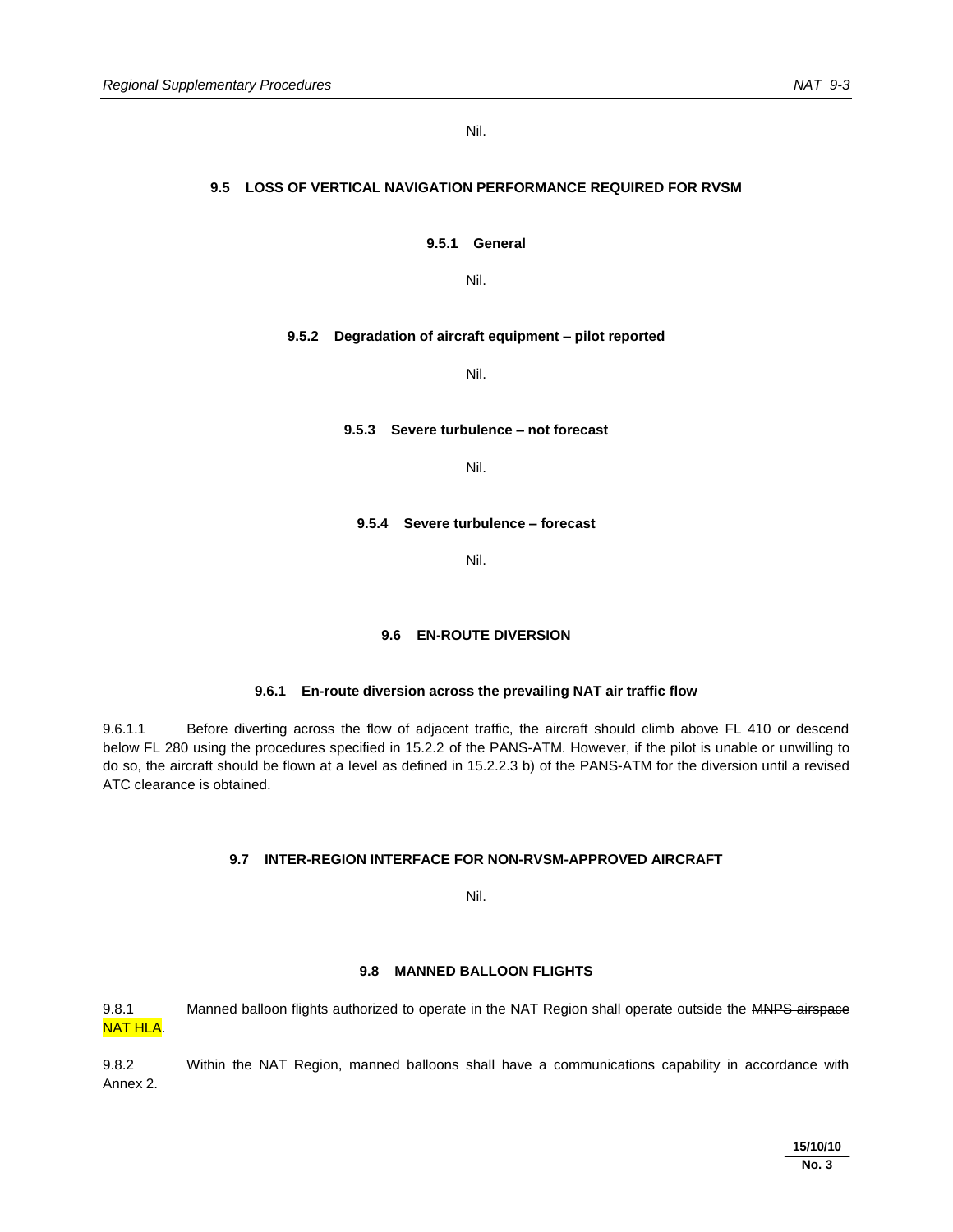\_\_\_\_\_\_\_\_\_\_\_\_\_\_\_\_\_\_\_\_\_

**15/10/10 No. 3**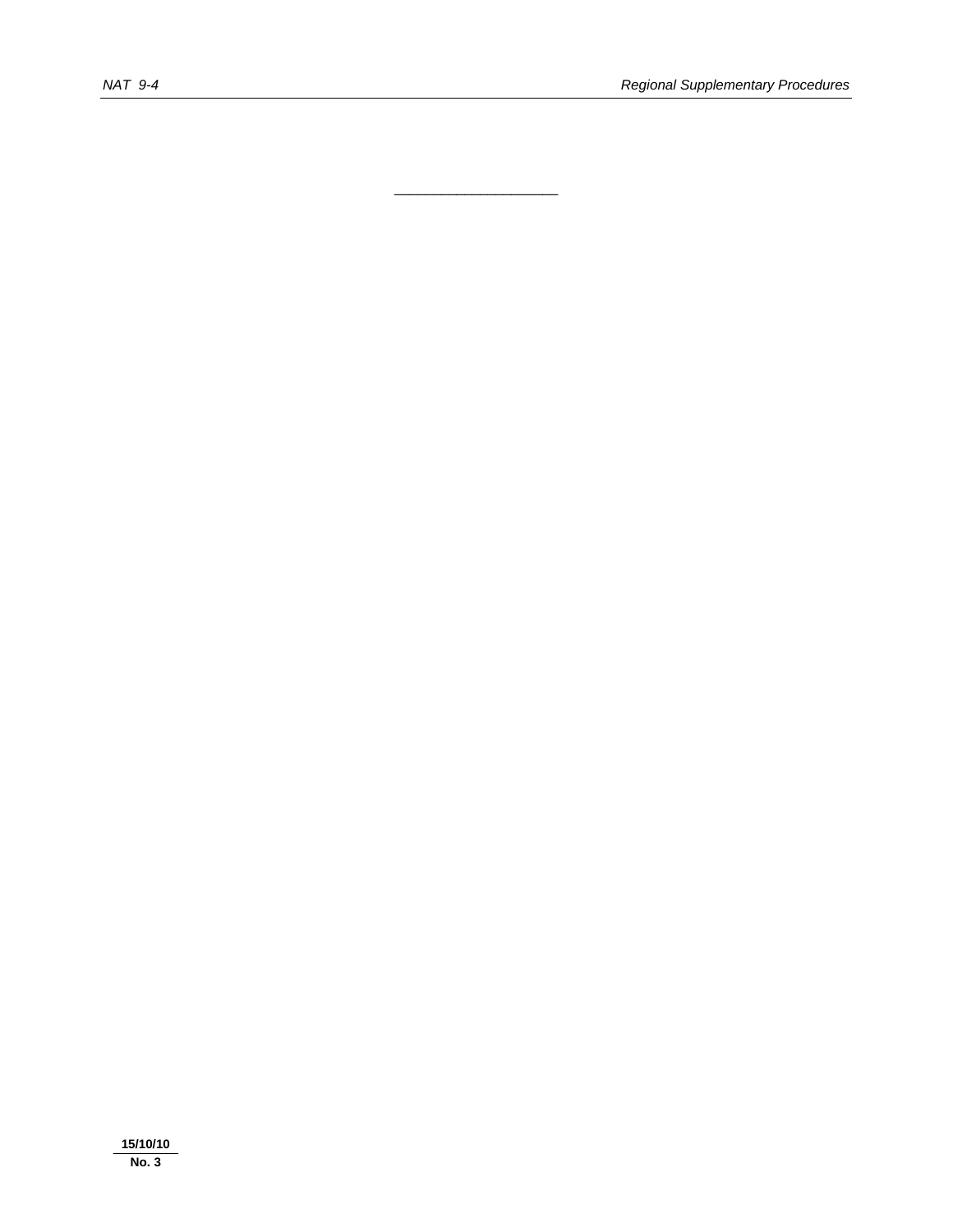# **Chapter 10. PHRASEOLOGY**

**10.1 RNAV**

Nil.

**10.2 RNP**

Nil.

**10.3 SURVEILLANCE**

Nil.

**10.4 AERODROME OPERATIONS**

Nil.

**10.5 ATFM**

Nil.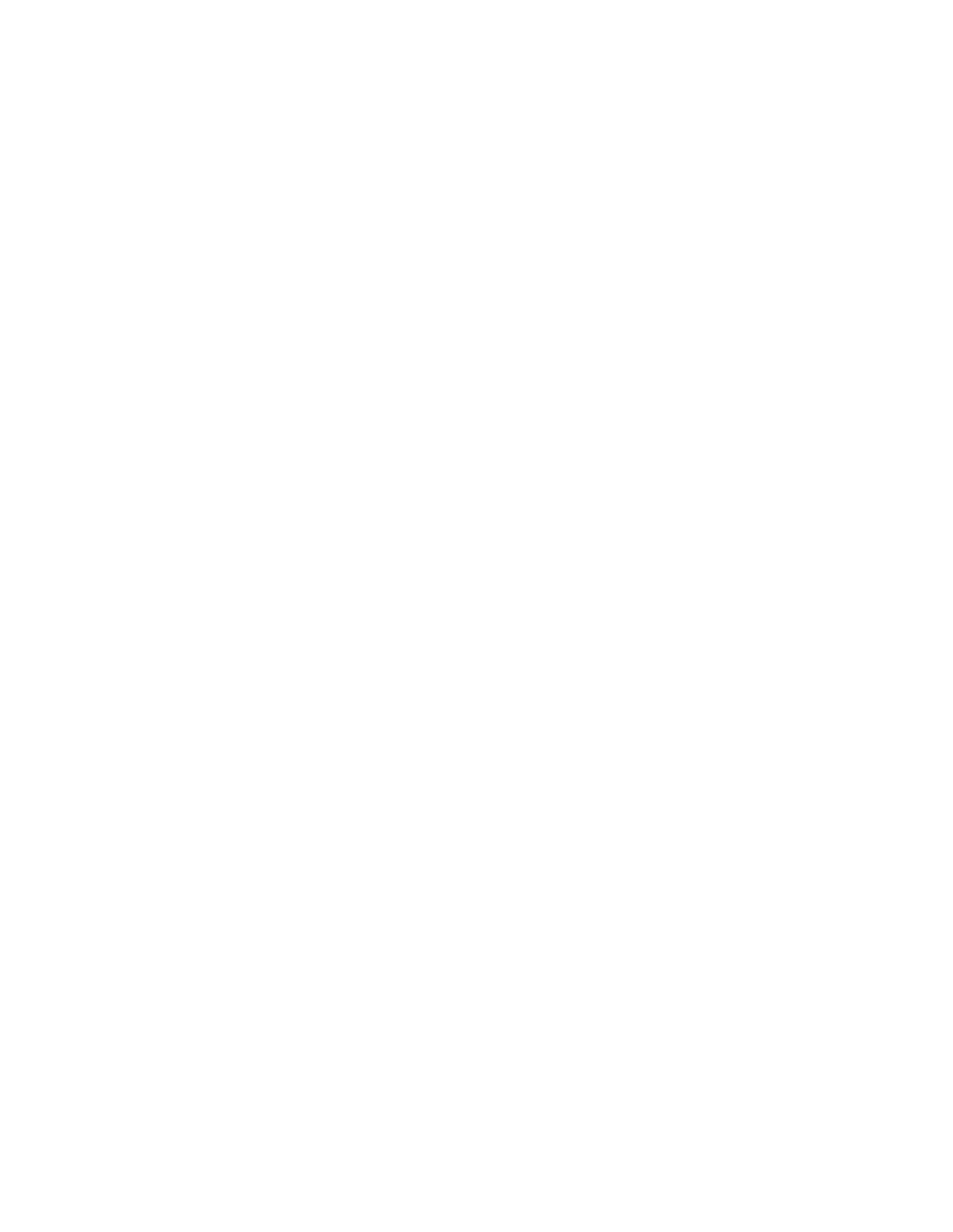### **Chapter 11. SEARCH AND RESCUE**

#### **11.1 INTERNATIONAL GENERAL AVIATION (IGA)**

Nil.

11.1.1 International general aviation (IGA) shall be equipped with functioning two-way radio communications equipment except that, under special local circumstances, the appropriate authorities may grant exemption from this requirement.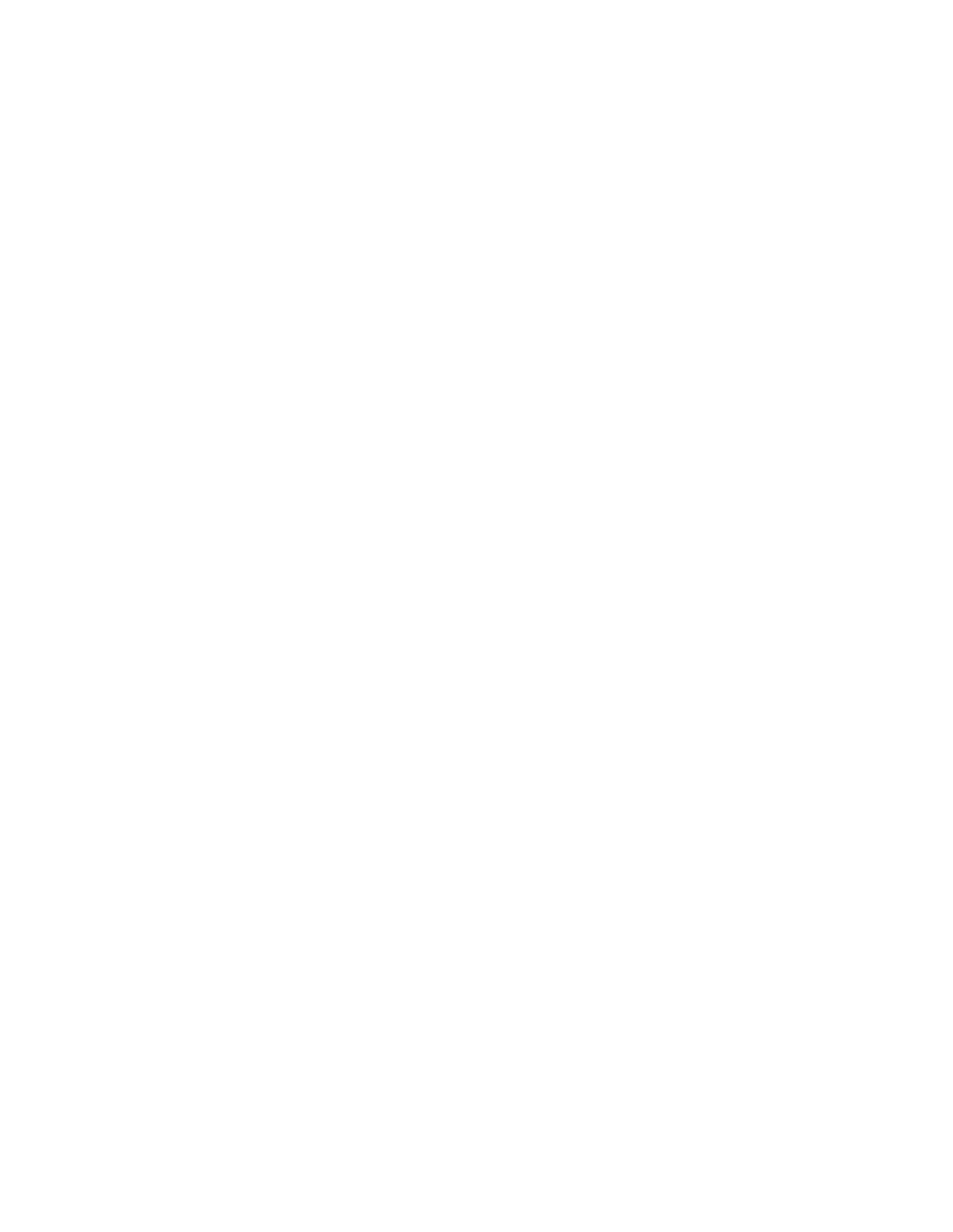# **Chapter 12. METEOROLOGY**

#### **12.1 AIRCRAFT OBSERVATIONS AND REPORTS**

Nil.